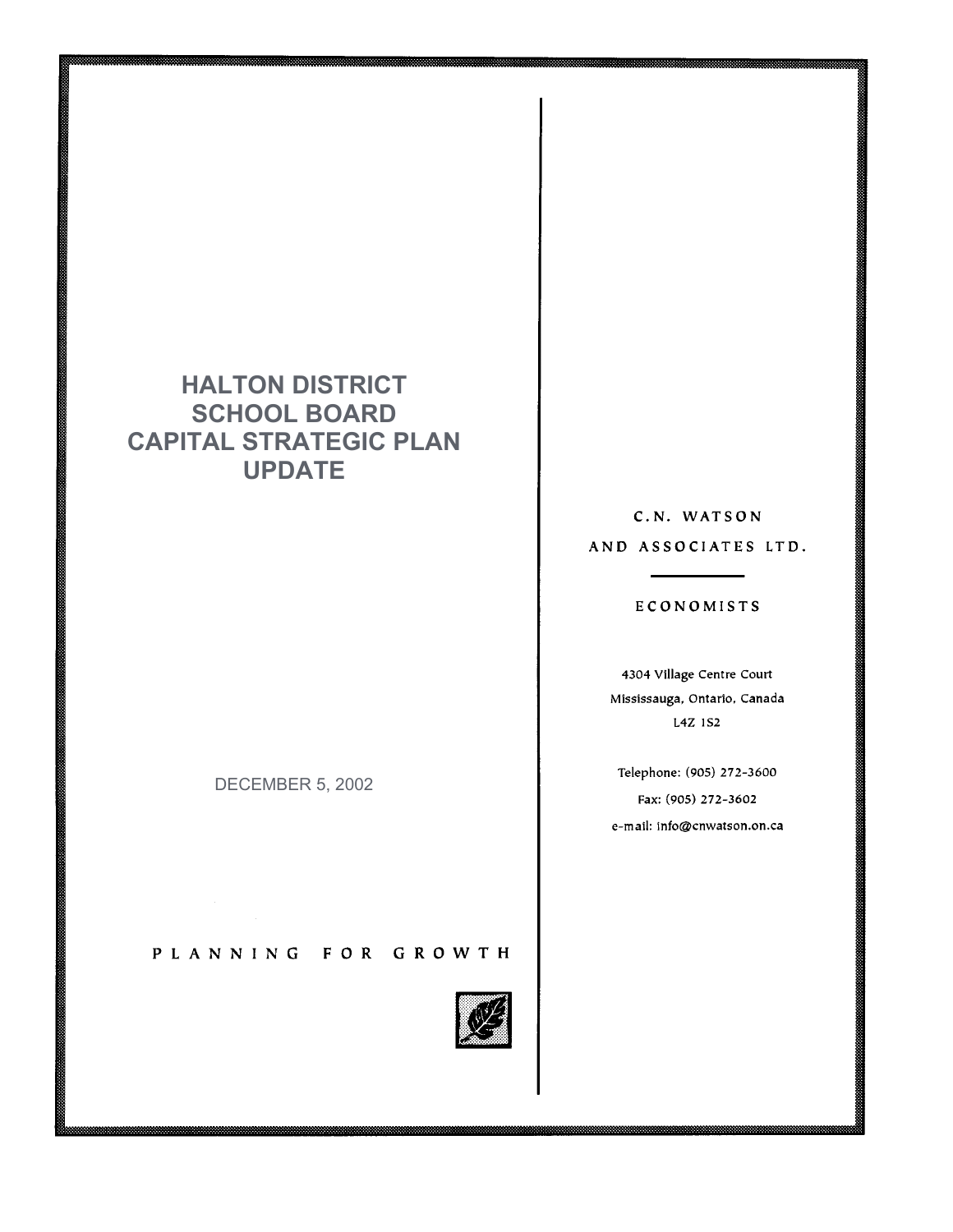## **CONTENTS**

|    |                  |                                                 | <u>Page</u> |
|----|------------------|-------------------------------------------------|-------------|
|    |                  | <b>EXECUTIVE SUMMARY</b>                        | (i)         |
| 1. |                  | <b>INTRODUCTION</b>                             | $1 - 1$     |
| 2. |                  | <b>CAPITAL STRATEGIC PLAN (CSP) UPDATE</b>      |             |
|    | 2.1              | Background                                      | $2 - 1$     |
|    | $2.2\phantom{0}$ | <b>Residential Unit Growth Forecast Update</b>  | $2 - 3$     |
|    | 2.3              | <b>Enrolment Forecast Update</b>                | $2 - 7$     |
|    | 2.4              | Rationale for Changes in the Enrolment Forecast | $2 - 12$    |
|    | 2.5              | <b>Project Update</b>                           | $2 - 27$    |
|    | 2.6              | <b>Financial Assumptions Update</b>             | $2 - 32$    |
|    | 2.7              | Conclusion                                      | $2 - 34$    |
|    |                  |                                                 |             |

### **APPENDICES**

- A FORECAST OF DWELLING UNITS AND ENROLMENT BACKGROUND MATERIAL BY REVIEW AREA
- B CAPITAL EXPENDITURE FORECAST (2002-2019)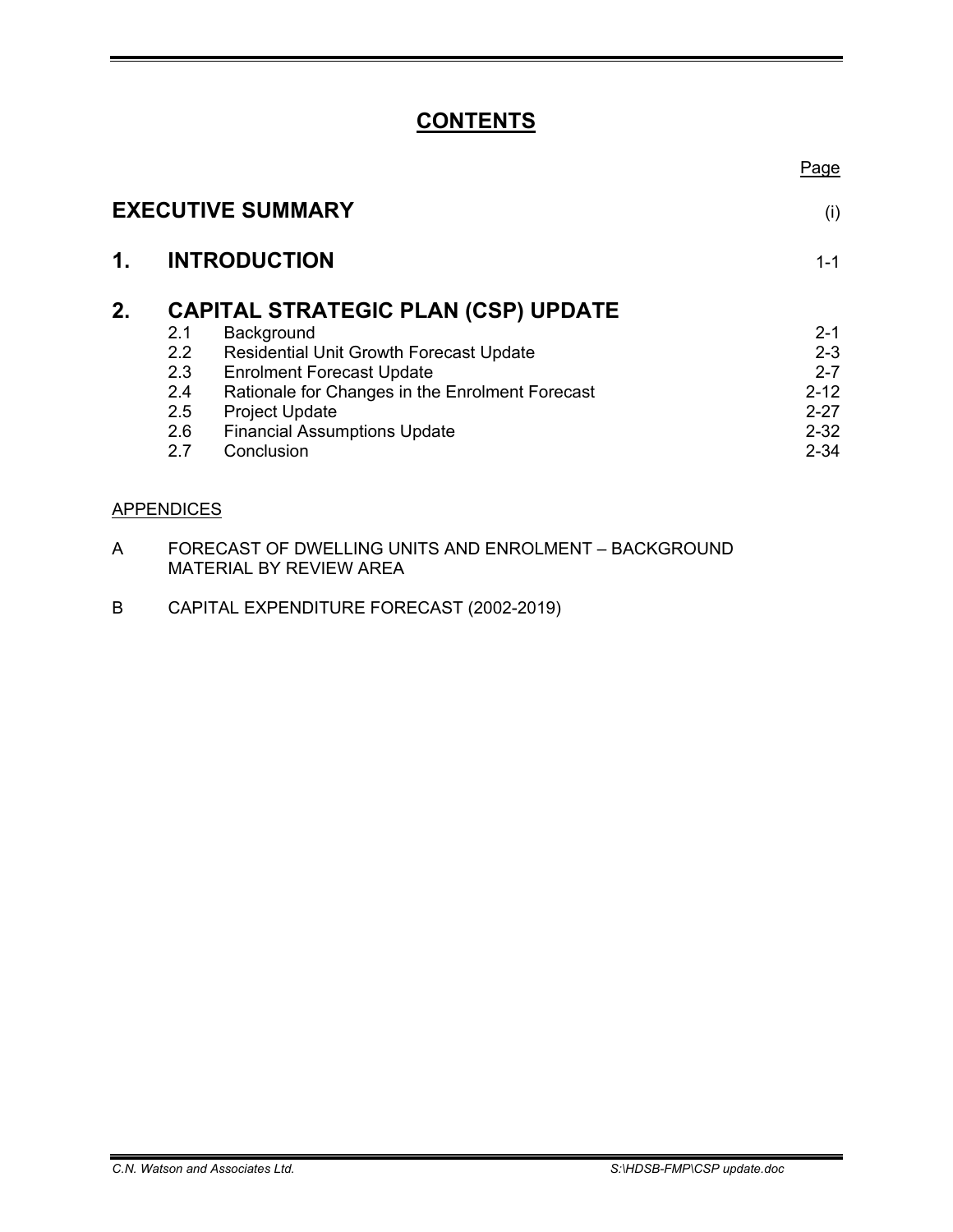# **EXECUTIVE SUMMARY**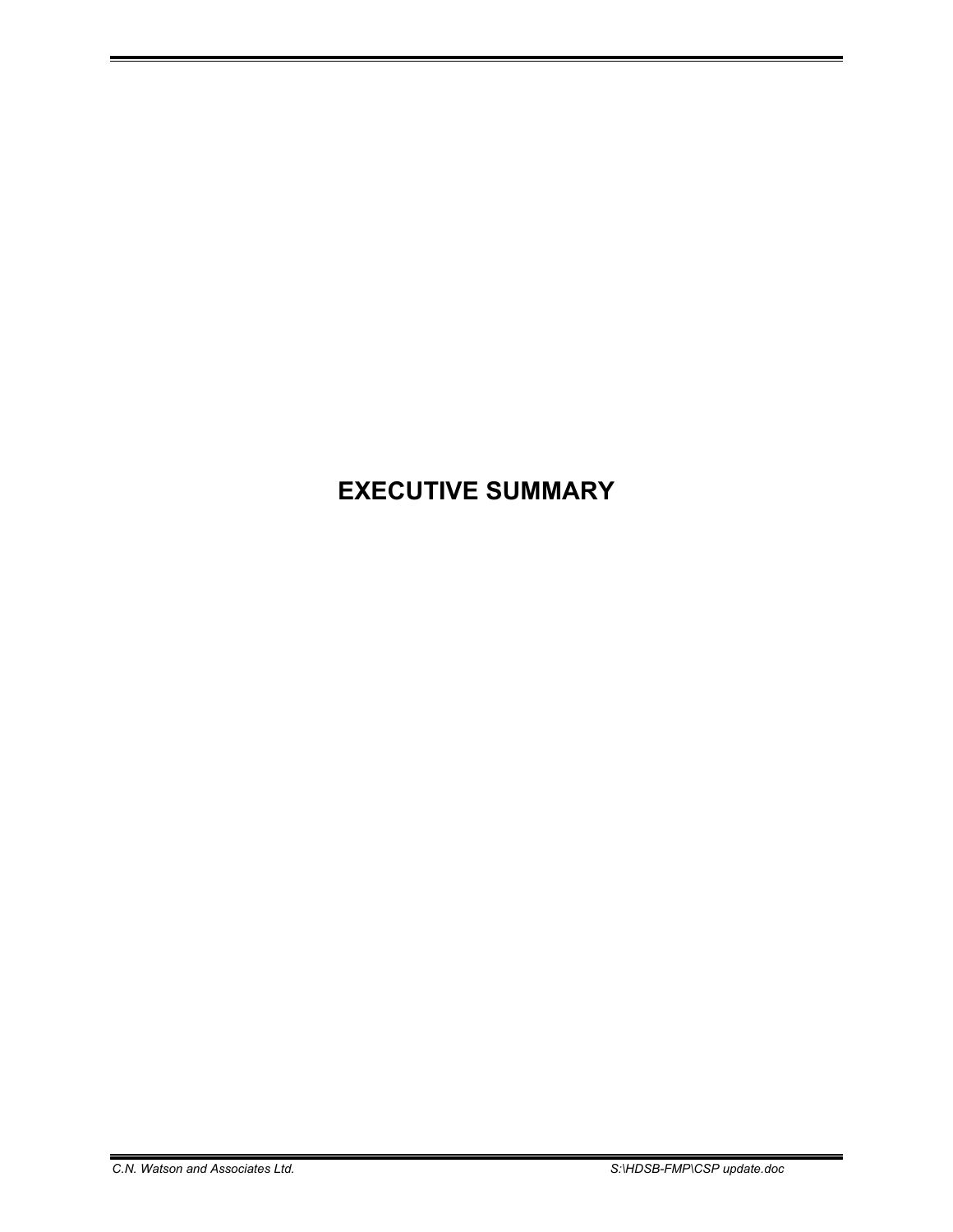## **EXECUTIVE SUMMARY**

C.N. Watson and Associates Ltd. prepared a Capital Strategic Plan (CSP) for the Halton District School Board, finalized in May, 2000. The CSP outlined projected enrolment for the Board for a twenty year period and recommended an accommodation strategy of new school construction, additions to existing facilities, program and facility upgrades and consolidation of surplus space. The approach used in developing the CSP integrates pupil enrolment forecasts, with the identification of the capital expenditures required (expressed in terms of timing, location and cost), developed in the context of a financing strategy based on the Board's potential revenue sources.

A Capital Strategic Plan relies on enrolment forecasts to determine where to add space and where to consolidate space if necessary. The enrolment forecasts are based on key demographic variables, which change over time. For this reason, it is important that CSPs be monitored and updated at regular intervals. In December, 2001, the Halton District School Board retained C.N. Watson and Associates Ltd. to update the 2000 Capital Strategic Plan. The results are as follows:

- The residential unit forecast was updated based on input from the four Municipal Planning departments, the Region of Halton's Best Planning Estimates Forecast and other available forecasts.
- Overall, the forecast prepared for this report (known hereafter as the 2002 CSP Update) was lower than the 2000 CSP Forecast by 735 units over the twenty year forecast period (2001-2019). The most significant difference is found in Burlington where the 2002 Update is lower by 1,768 units.
- The enrolment projections were updated based on changes in the trends of demographic indicators since the preparation of the 1999 Education Development Charge (EDC) Study Projections, used in the 2000 CSP.
- The existing community projections were lower by approximately 2,700 students on the elementary panel and 1,400 students on the secondary panel. The more significant decline in the existing community enrolment when compared to that of the 2000 CSP is largely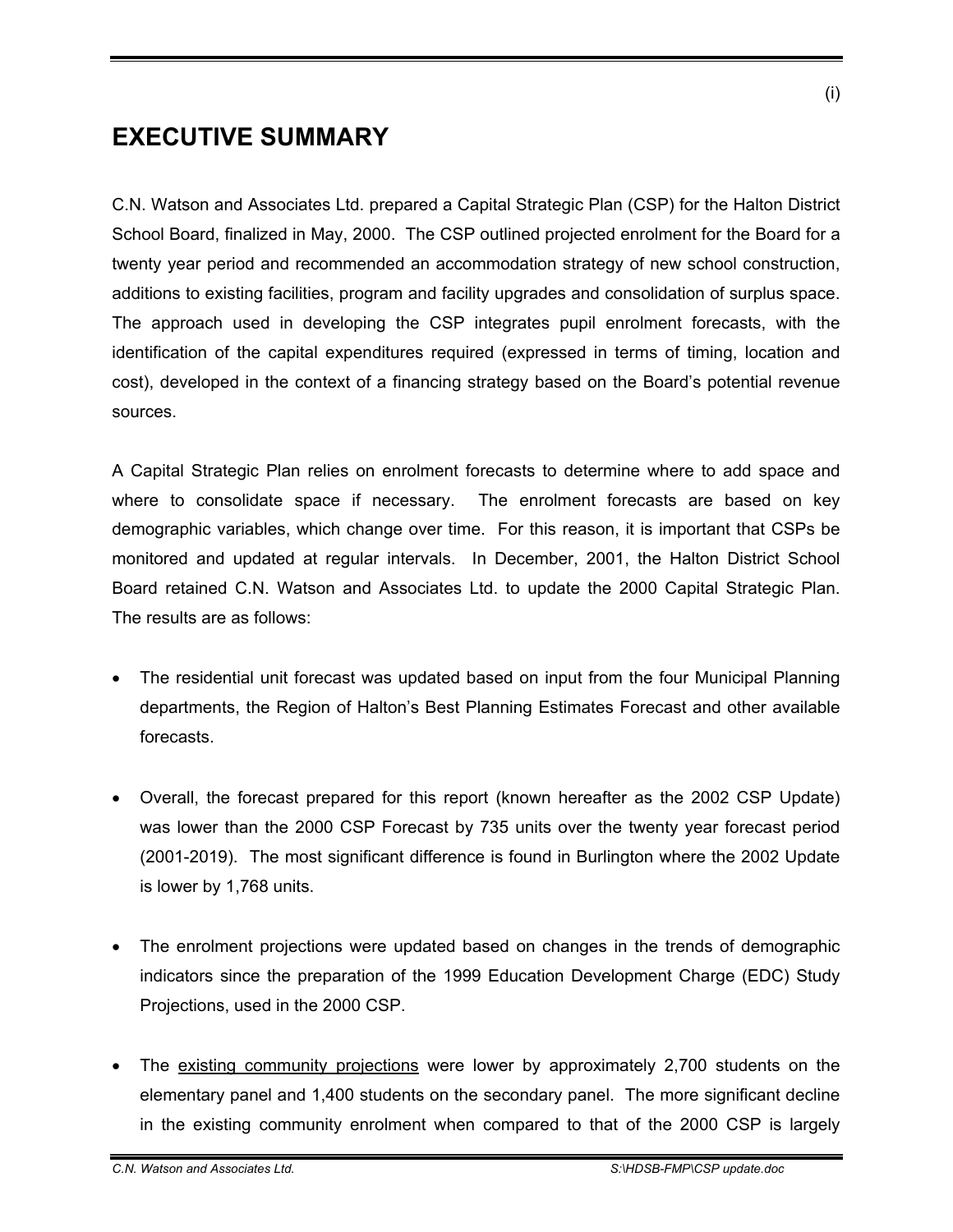attributable to the recent decline in births, a decrease in HDSB's apportionment, and a change in the projection methodology dealing with feeder school alignments.

- For new development, some of the pupil generation factors (PGF's) were revised from those used in the 2000 CSP due to declining fertility rates, the decreasing number of births and evidence that couples in new homes were delaying family creation (compared with historical data).
- The HDSB's share of total enrolment in the Region has been decreasing on both the elementary and secondary panels recently. The Board has lost 3% on the elementary panel and 2% on the secondary panel in the past four years to the co-terminous Catholic Board. As well, during that same time, private school enrolment (elementary and secondary combined) in Halton Region has increased by more than 38%.
- According to the 2002 Update projections for the requirements of new development, HDSB can expect approximately 4,000 fewer elementary students and 806 fewer secondary students than was forecast in the 2000 CSP by 2019/20. The decrease in the new development projections is based on: a lower residential unit forecast, lower pupil generation factors in some cases, and a smaller share of students being captured by the Board (decrease in apportionment).
- The overall changes in the enrolment forecast between the 2000 CSP and the 2002 CSP Update are summarized below:

| Panel      | Original (2000) CSP | 2002 CSP Update | <b>Difference</b> |
|------------|---------------------|-----------------|-------------------|
| Elementary | 48,303              | 41,508          | $-6,795$          |
| Secondary  | 23,301              | 21,076          | $-2,225$          |

- The aforementioned revisions to the enrolment forecast, resulted in changes to the recommendations that were made in the original 2000 CSP (see Table A), namely:
	- Nine elementary school projects have been excluded or deferred, resulting in overall Board capacity (proposed) to be reduced by (5,700) pupil places by 2019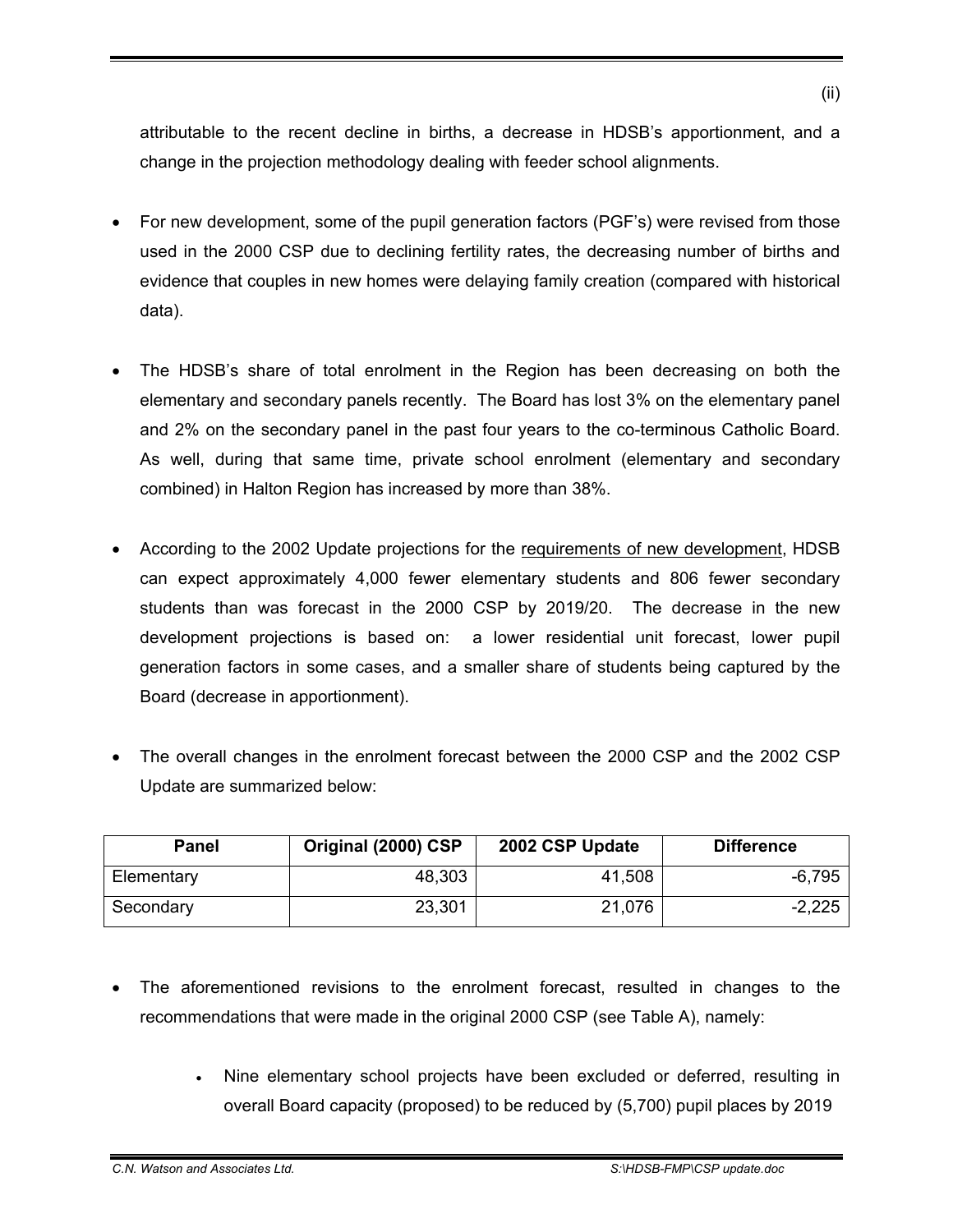- The timing and sizing of some projects have been revised, resulting in the reduction of (450) pupil places of Board capacity on the elementary panel, for a total reduction in overall capacity (proposed) on the elementary panel of (6,150) pupil places by 2019
- Two school projects on the secondary panel have been excluded for a reduction in capacity of (1,600) pupil places. Capacity was increased by 300 pupil places due to revisions to timing and sizing of projects for an overall (net) decrease of (1,300) pupil places to the Board's capacity (proposed) on the secondary panel in 2019
- Three additional facility dispositions have been recommended on the elementary panel, which would result in the disposition of 1,099.5 pupil places. One school, which was recommended for disposition in the 2000 CSP is being recommended to remain open adding 253.5 spaces. Overall, the Board's capacity would be reduced by (846) pupil places through dispositions on the elementary panel as compared to the 2000 CSP
- One additional disposition was recommended on the secondary panel, which would result in a reduction of (997) pupil places to the Board's capacity on the secondary panel.

The presentation of the 2002 Capital Strategic Plan update has been based on the most current input data available. However, the actual rate of growth, the number of births, apportionment, etc., is impacted by a variety of economic and demographic factors. Therefore, frequent monitoring and updating of the plan is necessary to ensure that the recommendations are current.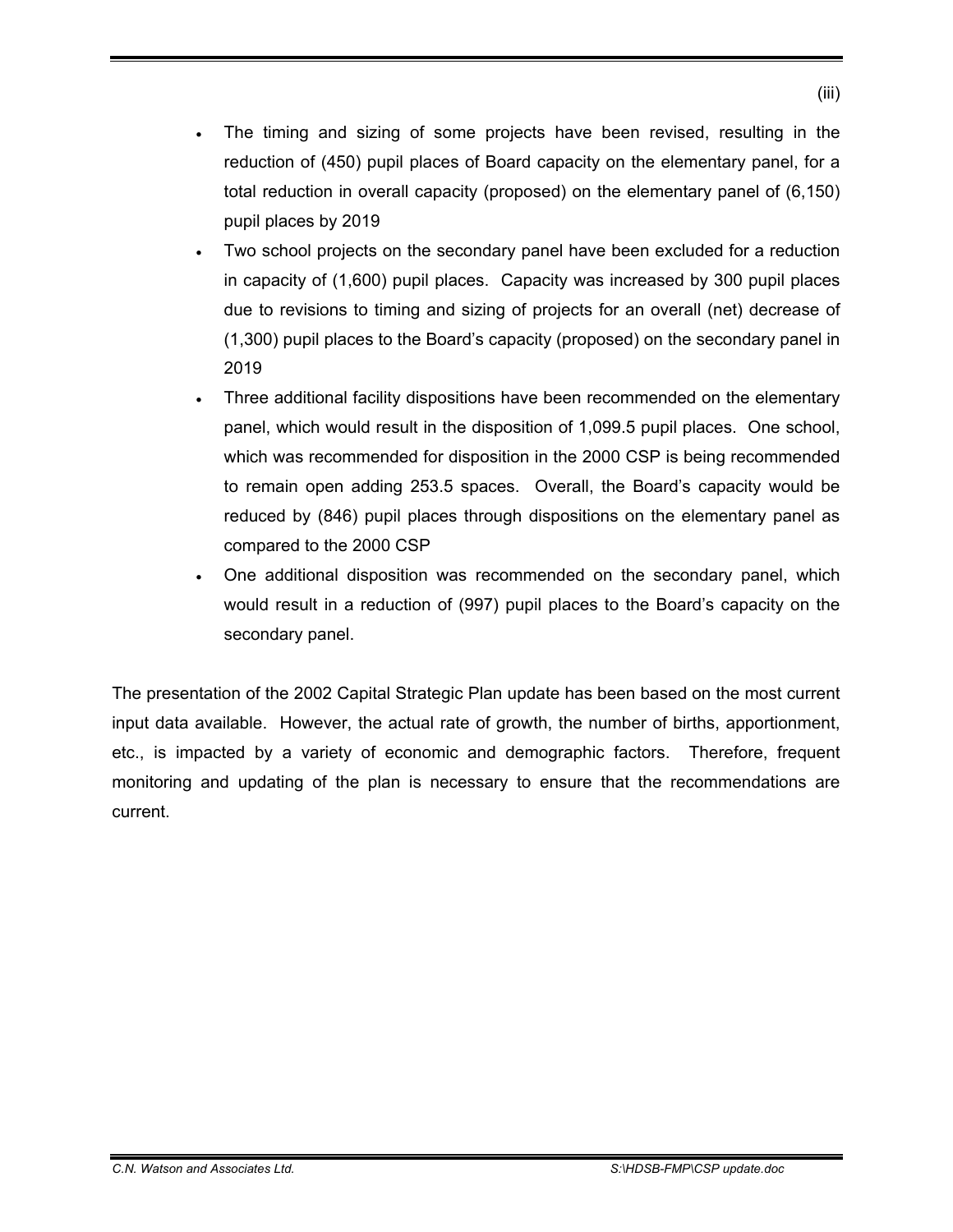# **1. INTRODUCTION**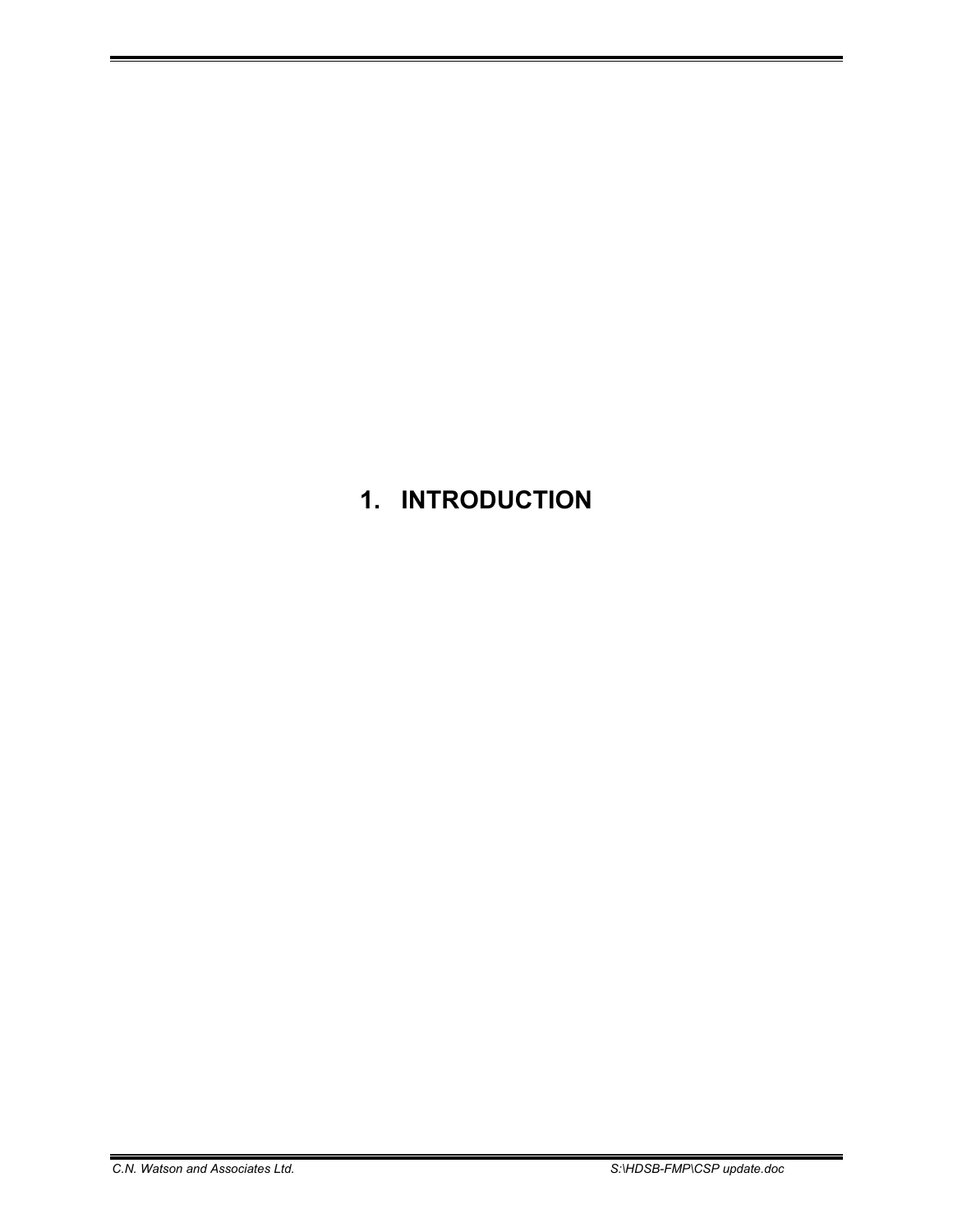# **1. INTRODUCTION**

In December 2001, the Halton District School Board retained C.N. Watson and Associates Ltd. to update the Board's Capital Strategic Plan (CSP), prepared by the firm in early 2000. The CSP report was originally published on February 9, 2000. After an extensive public participation process, the recommended plan was finalized by the consultant in May 2000.

Subsequently, Board staff took a report to the Board outlining a proposed course of action, based on the report. After a second public input process, the Board approved a plan (See Table 1-2), which involved:

- construction of 6 new elementary schools in new growth areas opening in the 2002 and 2003 school years, adding 3,750 pupil places of On-the-Ground (OTG) capacity;
- construction of a new secondary school opening in year 2004/05, adding 900 pupil places (OTG capacity) and a new secondary school opening in year 2007/08 adding 1200 pupil places;
- closure of ten elementary schools in older areas (due to excess capacity) during the period from 2001/02 to 2007/08, reducing the OTG and capital grant (NPPG) capacity by 3,314.5 pupil places in total;
- closure of two secondary schools in 2005/06, reducing the OTG and NPPG capacity by 1,800 pupil places in total.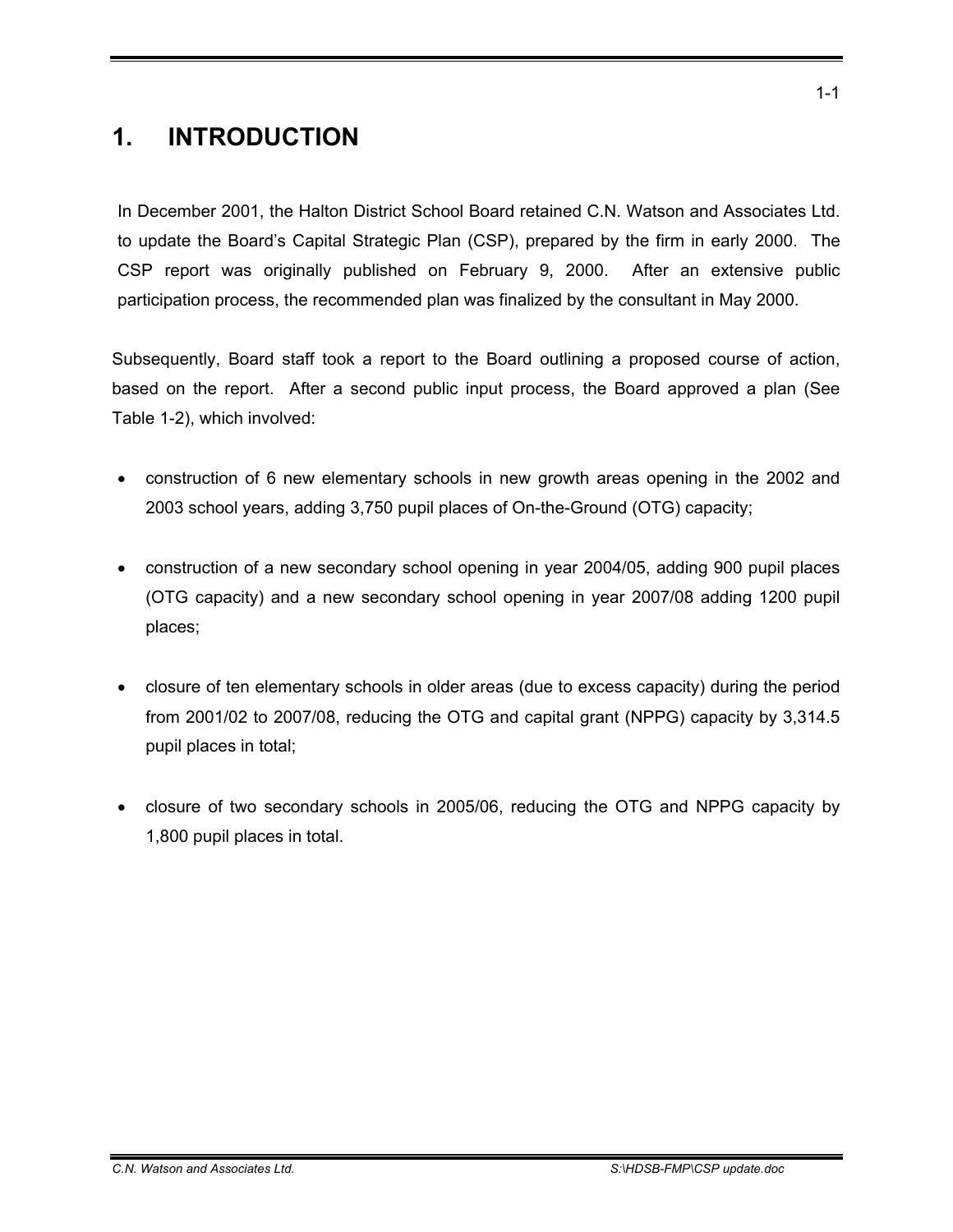### **Table 1-2 Halton District School Board Capital Expenditure Plan (2001-2007)**

### **Elementary Panel**

| Year | <b>Project Description</b>                                          | <b>New Pupil</b><br><b>Places</b> | <b>Pupil Places</b><br><b>Disposed</b> |
|------|---------------------------------------------------------------------|-----------------------------------|----------------------------------------|
|      | 2001 Retrofit Aldershot HS & BCHS to accommodate Grades 7 & 8       |                                   |                                        |
|      | 2001 Construct Post's Corners P.S.                                  | 650                               |                                        |
|      | 2001 JK Implementation Phase 1                                      |                                   |                                        |
|      | 2002 JK Implementation Phase 2                                      |                                   |                                        |
|      | 2002 Disposition of Fairfield PS                                    |                                   | $-257$                                 |
|      | 2002 Construct Rose/Millcroft #1 as JK-8 facility                   | 650                               |                                        |
|      | 2002 Construct West Oak Trails #1 as JK -8 facility                 | 600                               |                                        |
|      | 2003 Demolish/Reconstruct Lakeshore PS (350 pp capacity)            | 100                               |                                        |
|      | 2003 Disposition of Champlain PS                                    |                                   | $-342.5$                               |
|      | 2003 Disposition of Mountain Gardens PS                             |                                   | $-467.5$                               |
|      | 2003 Construct Millcroft #2 as JK-8 facility                        | 650                               |                                        |
|      | 2003 Construct Orchard #1 as JK-8 facility                          | 550                               |                                        |
|      | 2003 Construct Milton Urban Expansion #1 - Site M2 as JK-8 facility | 650                               |                                        |
|      | 2003 Construct Georgetown South Site H1 as JK-8 facility            | 650                               |                                        |
|      | 2004 Disposition of WE Breckon PS                                   |                                   | $-450$                                 |
|      | 2004 Construct West Oak Trails #2                                   | 550                               |                                        |
|      | 2004 Reconstruct Gladys Speers gym, library, specialty rooms        |                                   |                                        |
|      | 2004 Construct Milton Urban Expansion #2 as JK-8 facility           | 650                               |                                        |
|      | 2004 Dispose of Martin Street PS                                    |                                   | $-278$                                 |
|      | 2005 Construct Shell/Bronte Facility                                | 550                               |                                        |
|      | 2005 Dispose of Pine Grove PS                                       |                                   | $-571.5$                               |
|      | 2005 Construct Iroquois Ridge North #1 as JK-8 facility             | 550                               |                                        |
|      | 2005 Dispose of Queen Elizabeth                                     |                                   | $-303$                                 |
|      | 2005 Construct Milton Urban Expansion #3 as JK-8 facility           | 650                               |                                        |
|      | 2005 Dispose of PW Merry                                            |                                   | $-220$                                 |
|      | 2006 Construct Orchard #2 as JK-8 facility                          | 550                               |                                        |
|      | 2007 Dispose of Linbrook PS                                         |                                   | $-253.5$                               |
|      | 2007 Dispose of New Central PS                                      |                                   | $-171.5$                               |

#### **Secondary Panel**

|      |                                                        | <b>New Pupil</b> | <b>Pupil Places</b> |
|------|--------------------------------------------------------|------------------|---------------------|
| Year | <b>Project Description</b>                             | <b>Places</b>    | <b>Disposed</b>     |
|      | 2004 Construct Glen Abbey HS                           | 900              |                     |
|      | 2004 Renovate Lord Elgin as a Vocational/Arts facility |                  |                     |
|      | 2005 Dispose of General Brock HS                       |                  | $-1056$             |
|      | 2005 Disposition of Queen Elizabeth HS                 |                  | $-744$              |
|      | 2007 Construct Milton Urban Expansion #1               | 1200             |                     |

Source: Halton District School Board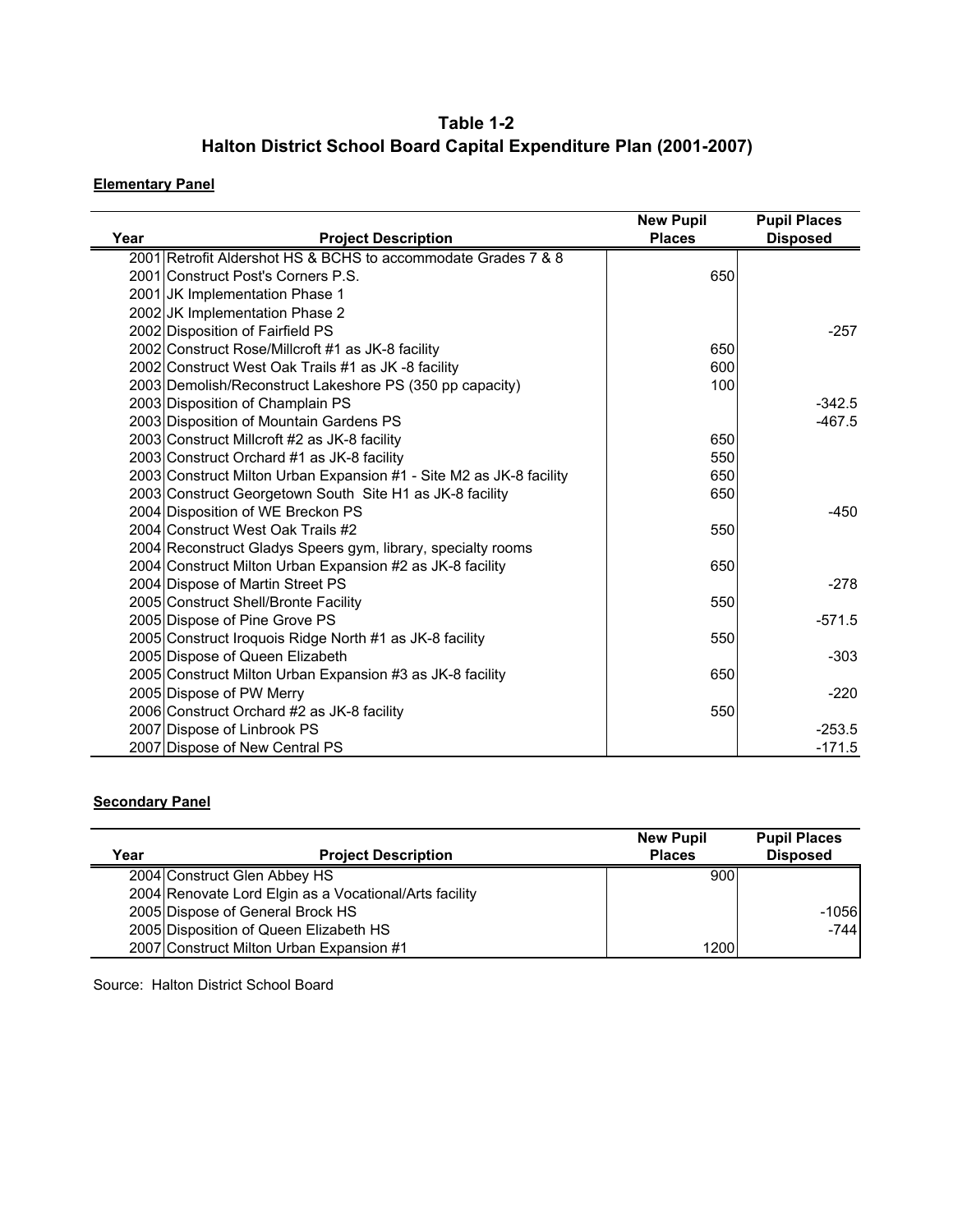# **2. CAPITAL STRATEGIC PLAN (CSP) UPDATE**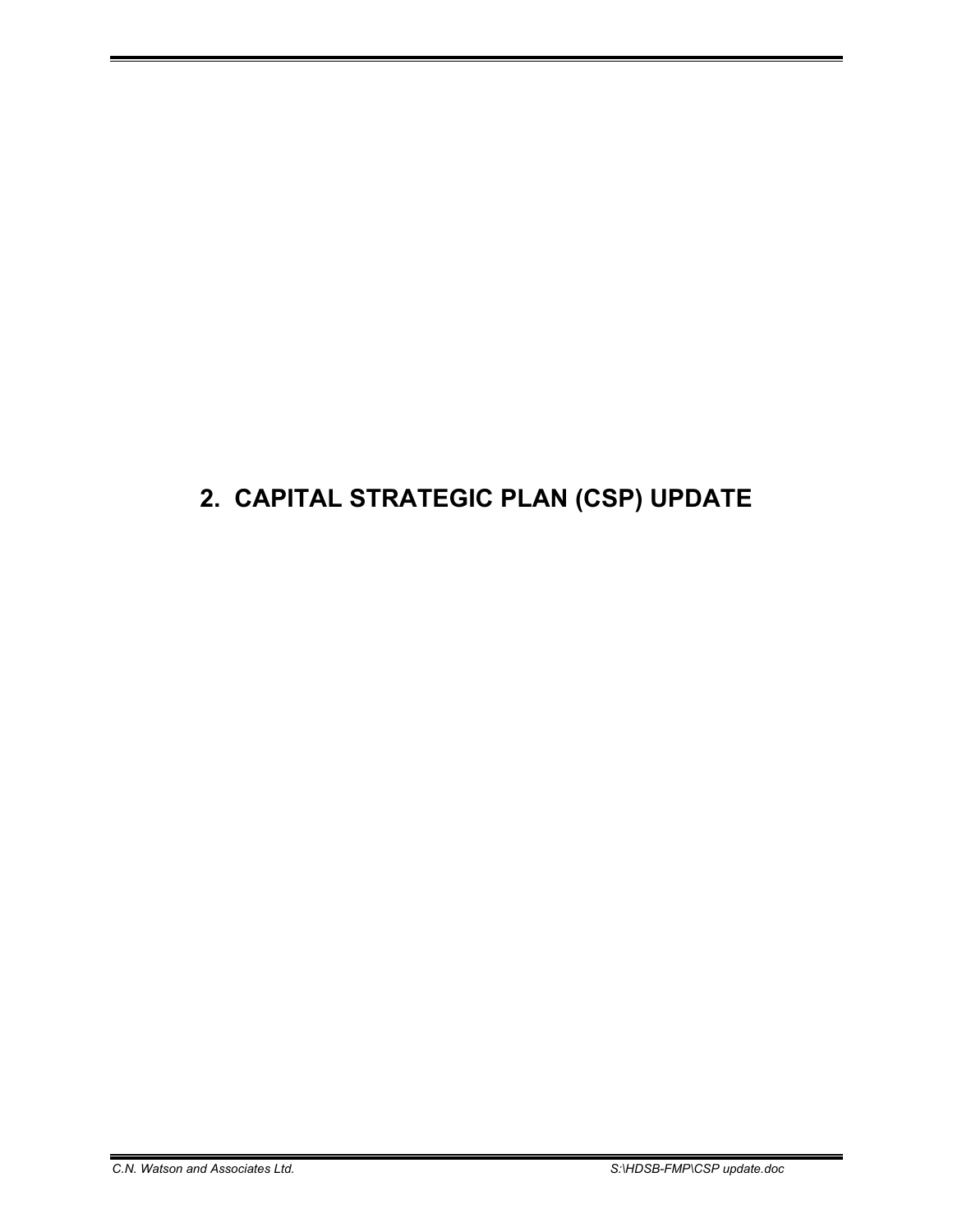# **2. CAPITAL STRATEGIC PLAN (CSP) UPDATE**

### **2.1 Background**

The objective of the CSP update was to "refresh" the plan, addressing changes in key input data and other circumstances which have occurred during the more than two year period since the original analysis was undertaken. The purpose was not to redo the CSP exercise, but to update, and in some cases, enhance the substantial work in the original document.

Key issues identified in the work program included:

- Review of the residential growth forecast included in the Board's Capital Strategic Plan, particularly in light of servicing and planning constraints (eg. Georgetown), which were not evident at the time of preparation of the original CSP
- Review of the existing and new community enrolment forecast in light of recent enrolment trends for HDSB, the co-terminous Boards and private schools incorporate feeder school alignments, and (for the existing community) evidence of a lower number of births in the most recent period
- Updating of the NPPG and the OTG Capacity for the Board's facilities, taking into consideration the June 2000 Ministry numbers as well as recent closure decisions and construction of new facilities
- Review of the CSP's proposed construction program in light of changes arising from the review of the above components
- Review of costing assumptions, in light of Board (and other) experience, as well as interest rates and terms

This CSP update report relies extensively on methodology and background information provided in the February 19, 2000 report (and the May 2000 final infrastructure plan). This information has not been included in this update document. The original report should be consulted for additional details on the approach and key background information.

The CSP update takes into consideration the Board school construction and closure approvals. However, some changes are recommended in both timing and projects. This section of the report explains the changes between the 2000 CSP and the 2002 CSP Update. The following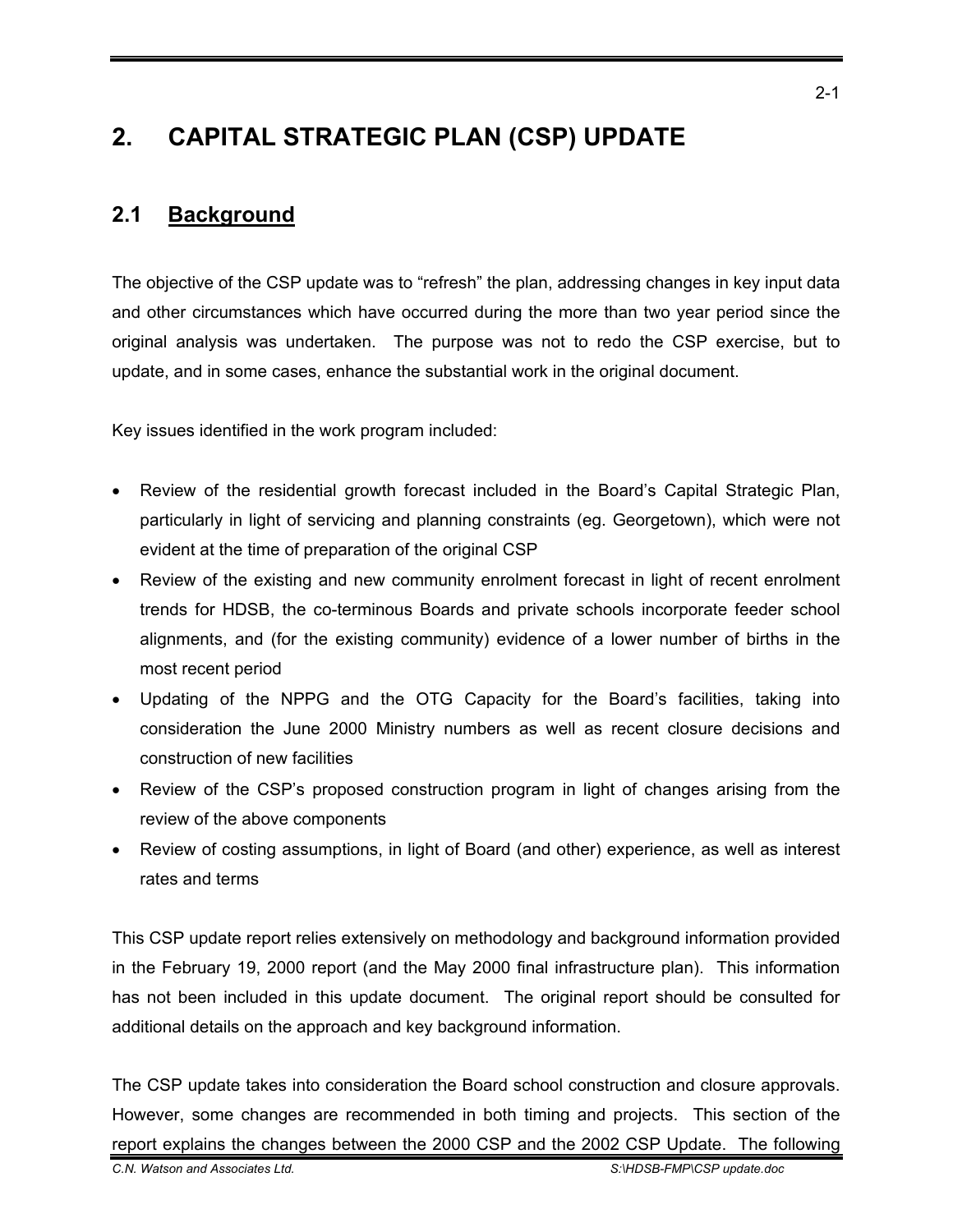sections outline the major reasons for revising the unit forecast, the enrolment forecast and ultimately the accommodation strategy and capital expenditure forecast. Detailed sheets by review area for both the elementary and secondary panels of the updated enrolment projections can be found in Appendix A. The revised accommodation strategy and capital expenditure sheets also by review area for both the elementary and secondary panels can be found in Appendix B, and maps illustrating the Board's review areas are contained in Appendix C.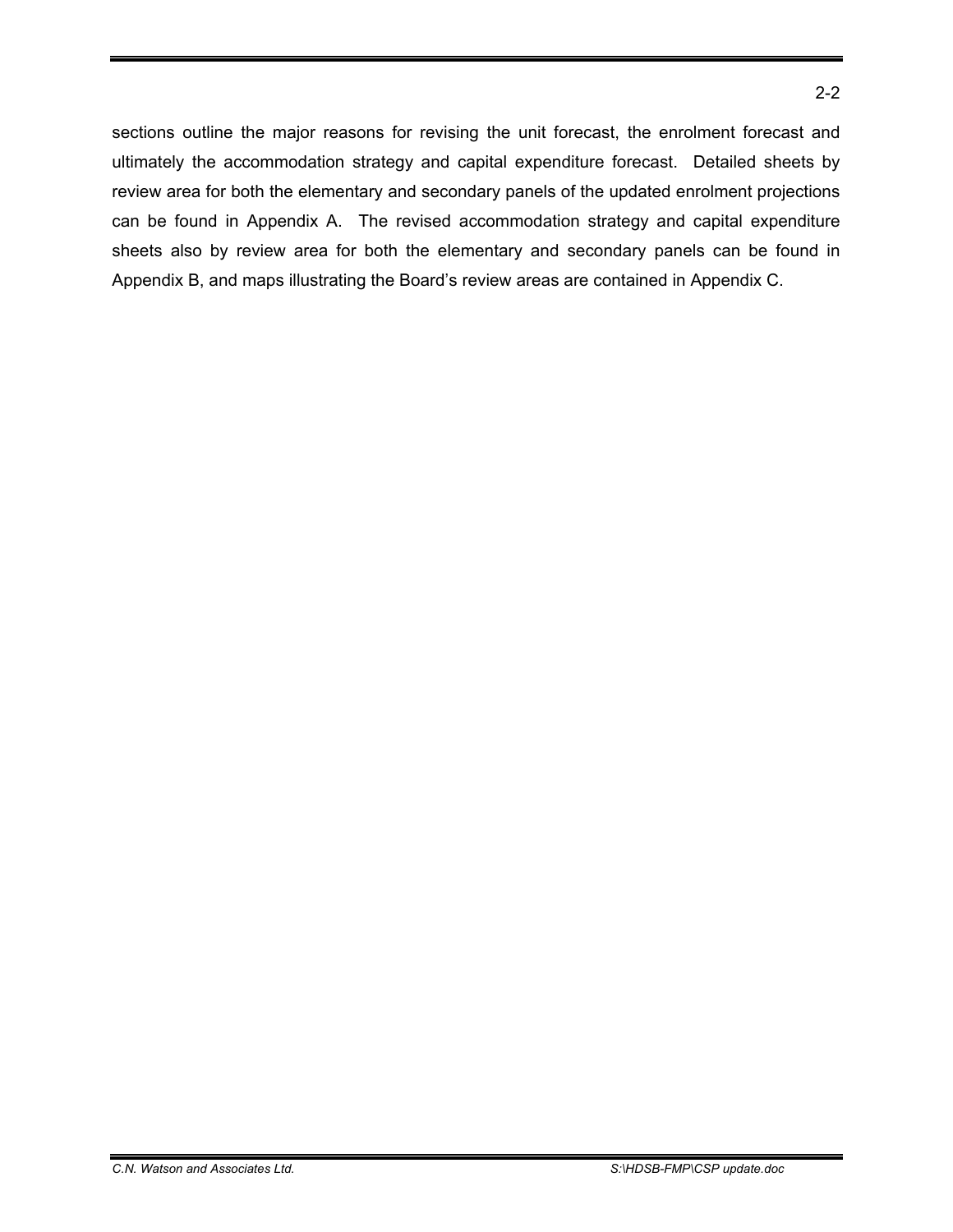## **2.2 Residential Unit Growth Forecast Update**

The residential unit forecast contained in the CSP update has been updated and revised from the forecast found in the February 2000 CSP. The forecast is largely consistent with the Region of Halton's Best Planning Estimates (BPE) from May 2000. Other sources of information for the growth forecast came from secondary plans, recent building permit issuance and meetings and/or discussions with the four municipal planning departments (City of Burlington, Town of Oakville, Town of Milton and Town of Halton Hills). The residential unit growth forecast by municipality can be found as Table 2-1.

In total, 70,421 new units are projected for the Region of Halton over the 2001-2019 forecast period. Almost half of the new units are projected to be built in Oakville (31,024 or 44%). The Town of Milton is expected to capture 18,574 units (26%), with Burlington getting 13,523 units (19%). The remaining 7,300 units (11%) are to be constructed in Halton Hills.

Of the additional 70,421, units the majority (44,446 or 63%) will be low density, with 18% (12,294) medium density and 13,680 units or 20% high density. The unit allocation by density type varies by municipality with Halton Hills having 70% of its units as low density as compared to Burlington with less than 50% of its units low density. This is important to note because typically low density units produce a higher number of school aged children.

The overall growth forecast is allocated not only by municipality but also by school review areas. Allocation by review area was completed using units in the development approvals process, building permits by planning area and from input received by the various planning departments. The majority of the growth in Halton Region is occurring in currently undeveloped (greenfield) areas where the Board can expect the majority of new pupils and thus, new facility construction. The major growth review areas for the Board are: Orchard and Alton in Burlington (total of 5,765 units), Georgetown in Halton Hills (6,008 units), the Urban Expansion Area in Milton (17,891 units), West Oak Trails (9,662 units) and North of Highway 5 (15,008 units) in Oakville. These areas account for more than 77% of the projected growth.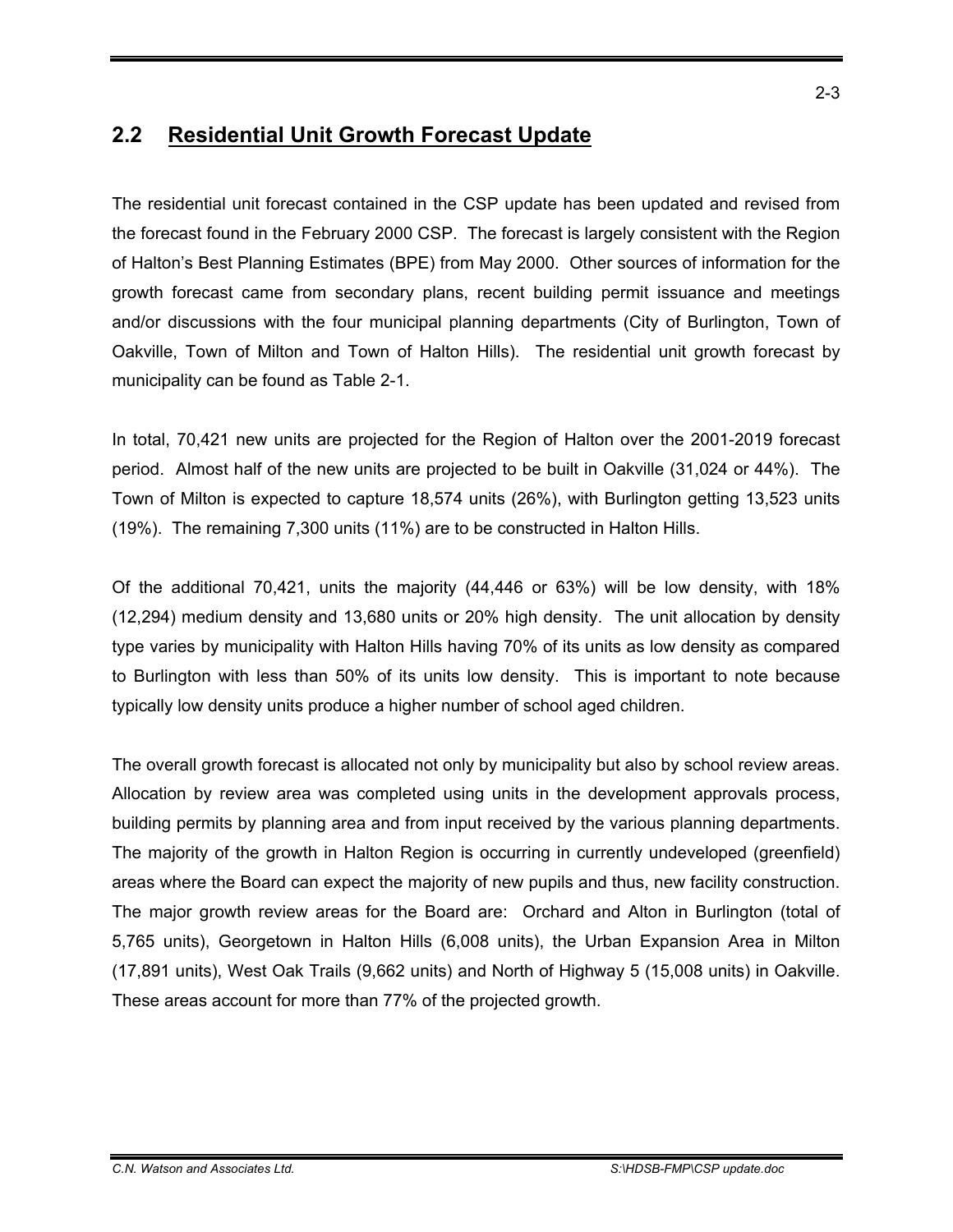The dwelling unit forecast contained in the February 2000 CSP had a total of 71,156 units projected from 2001-2019<sup>1</sup> compared with the 70,421 units in the CSP update for a difference of 735 units (See Table 2-2).

In Burlington, the 2000 CSP had a projection of 15,291 additional units compared with 13,523 units in the CSP update for a difference of 1,768 units. On advice from the Burlington Planning Department, the forecast was reduced due in large part to lower numbers of projected units in the Alton and Orchard planning areas. In Halton Hills, the 2000 CSP projected 6,845 units versus 7,300 units in the CSP update for a difference of 455 units. At the time this report was produced, there was still some uncertainty regarding possible servicing constraints in the Town of Halton Hills. Due to this uncertainty, CNWA followed the Halton Region's BPE forecast for the Town of Halton Hills. The situation in Halton Hills is currently under review and is subject to change, and the forecast may have to be reviewed and revised.

In Milton, the 2000 CSP had a total of 17,997 units compared with 18,574 units in the new plan for a difference of 577. The number of units in the first few years of the forecast has been slightly reduced in the new CSP using updated projections completed for the Sherwood Survey Secondary Plan. In Oakville, the 2000 CSP projections and the updated projections are virtually the same.

It should be noted that some key assumptions that were used in the updated forecast may change. The Region of Halton is planning to update the Best Planning Estimates in the fall/winter of 2002 when the 2001 Census is available. The Town of Oakville is awaiting an OMB hearing regarding future development on the lands north of Highway #5 and as mentioned above, the Town of Halton Hills has remaining servicing issues. Changes due to any of these issues may have a significant impact on the dwelling unit forecast. Table 2-2 provides a summary comparison of the 2019/20 residential unit forecasts used in the 2000 CSP and the 2002 CSP Update.

<sup>-</sup>1 Original forecast was from 2000-2019 so that year 2000 units were not included for comparison purposes.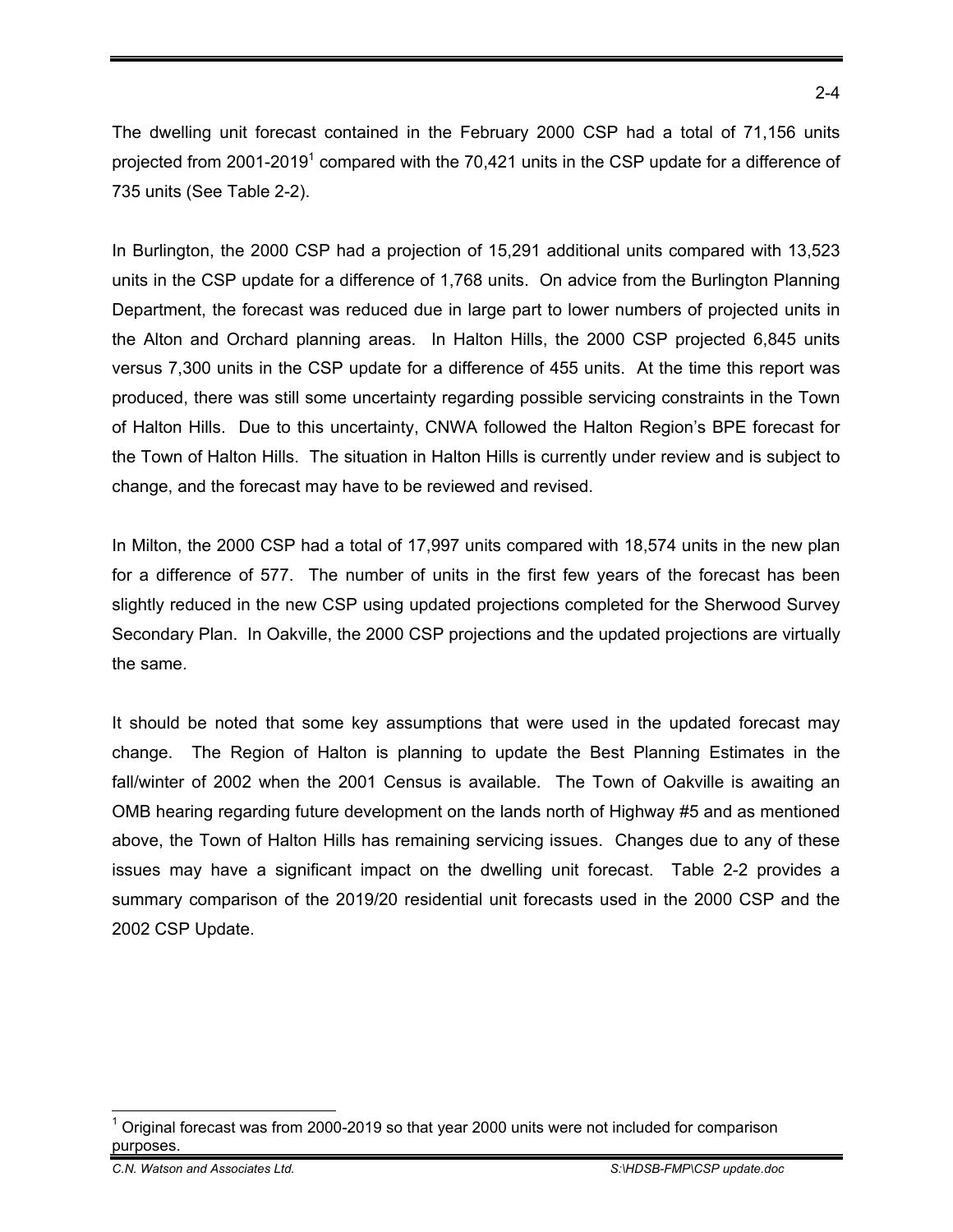#### **Table 2-1 Halton District School Board Region of Halton Residential Growth Forecast 20 Year Incremental Projection of Occupied Dwelling Units by Municipality**

|              |                            | Year 1   | Year 2 | Year 3 | Year 4 | Year 5 | Year 6 | Year 7 | Year 8 | Year 9 | Year $10$ | Year 11          | Year 12 | Year $13$ | Year $14$ | Year $15$ Year 16 |       | Year 17 | Year 18 | Year 19 | Total  | By             |
|--------------|----------------------------|----------|--------|--------|--------|--------|--------|--------|--------|--------|-----------|------------------|---------|-----------|-----------|-------------------|-------|---------|---------|---------|--------|----------------|
|              | <b>Review Area</b>         | 2001     | 2002   | 2003   | 2004   | 2005   | 2006   | 2007   | 2008   | 2009   | 2010      | 2011             | 2012    | 2013      | 2014      | 2015              | 2016  | 2017    | 2018    | 2019    | Units  | Type           |
|              | <b>Burlington</b>          |          |        |        |        |        |        |        |        |        |           |                  |         |           |           |                   |       |         |         |         |        |                |
|              | <b>Low Density</b>         | 704      | 571    | 571    | 570    | 560    | 525    | 372    | 372    | 372    | 372       | 372              | 187     | 187       | 187       | 187               | 187   | 119     | 118     | 118     | 6.651  | 49.18%         |
|              | Medium Density             | 250      | 171    | 171    | 171    | 181    | 176    | 151    | 151    | 151    | 151       | 151              | 157     | 157       | 157       | 157               | 157   | 141     | 141     | 141     | 3,086  | 22.82%         |
|              | <b>High Density</b>        | 250      | 238    | 238    | 238    | 255    | 251    | 227    | 227    | 227    | 227       | 227              | 163     | 163       | 163       | 148               | 148   | 132     | 132     | 132     | 3,786  | 28.00%         |
|              | Sub-total                  | 1.204    | 981    | 981    | 980    | 996    | 952    | 750    | 750    | 750    | 750       | 750              | 507     | 507       | 507       | 492               | 492   | 392     | 391     | 391     |        | 13,523 100.00% |
| $\mathbf{2}$ | <b>Halton Hills</b>        |          |        |        |        |        |        |        |        |        |           |                  |         |           |           |                   |       |         |         |         |        |                |
|              | Low Density                | 343      | 321    | 299    | 276    | 276    | 276    | 281    | 280    | 257    | 257       | 257              | 254     | 252       | 248       | 248               | 247   | 246     | 246     | 246     | 5,110  | 70.00%         |
|              | Medium Density             | 74       | 69     | 64     | 59     | 59     | 59     | 60     | 60     | 55     | 55        | 55               | 54      | 54        | 53        | 53                | 53    | 53      | 53      | 53      | 1.095  | 15.00%         |
|              | <b>High Density</b>        | 74       | 69     | 64     | 59     | 59     | 59     | 60     | 60     | 55     | 55        | 55               | 54      | 54        | 53        | 53                | 53    | 53      | 53      | 53      | 1.095  | 15.00%         |
|              | Sub-total                  | 491      | 459    | 427    | 394    | 394    | 394    | 401    | 400    | 367    | 367       | $\overline{367}$ | 362     | 360       | 354       | 354               | 353   | 352     | 352     | 352     |        | 7,300 100.00%  |
| 3            | <b>Milton</b>              |          |        |        |        |        |        |        |        |        |           |                  |         |           |           |                   |       |         |         |         |        |                |
|              | <b>Low Density</b>         | 1.057    | 1.061  | 1.025  | 935    | 827    | 746    | 696    | 423    | 455    | 486       | 537              | 586     | 574       | 541       | 529               | 510   | 514     | 517     | 521     | 12,540 | 67.51%         |
|              | Medium Density             | 143      | 212    | 205    | 187    | 165    | 150    | 139    | 106    | 114    | 121       | 134              | 147     | 144       | 135       | 132               | 128   | 129     | 129     | 130     | 2,750  | 14.80%         |
|              | <b>High Density</b>        | $\Omega$ | 141    | 136    | 125    | 110    | 100    | 93     | 176    | 190    | 202       | 224              | 244     | 239       | 225       | 220               | 213   | 214     | 215     | 217     | 3,284  | 17.68%         |
|              | Sub-total                  | 1.200    | 1.414  | 1.366  | 1.247  | 1.102  | 996    | 928    | 705    | 759    | 809       | 895              | 977     | 957       | 901       | 881               | 851   | 857     | 861     | 868     |        | 18.574 100.00% |
|              | Oakville                   |          |        |        |        |        |        |        |        |        |           |                  |         |           |           |                   |       |         |         |         |        |                |
|              | <b>Low Density</b>         | 1.019    | 799    | 969    | 760    | 1,261  | .178   | 1.178  | 1.178  | 989    | 989       | 989              | 999     | 999       | 999       | 1,431             | 1.431 | 980     | 980     | 1,022   | 20.145 | 64.93%         |
|              | Medium Density             | 234      | 250    | 153    | 231    | 379    | 379    | 379    | 379    | 235    | 235       | 235              | 240     | 240       | 240       | 352               | 352   | 278     | 278     | 298     | 5,366  | 17.30%         |
|              | <b>High Density</b>        | 240      | 342    | 322    | 349    | 404    | 384    | 384    | 384    | 296    | 296       | 296              | 301     | 271       | 271       | 275               | 275   | 125     | 125     | 172     | 5,513  | 17.77%         |
|              | Sub-total                  | 1,493    | 1.391  | 1.444  | 1.340  | 2.044  | 1.941  | 1.941  | 1.941  | 1.519  | 1.519     | 1.519            | 1.539   | 1.509     | 1.509     | 2.058             | 2.058 | 1.383   | 1.383   | 1.492   |        | 31,024 100.00% |
|              | <b>Total Halton Region</b> |          |        |        |        |        |        |        |        |        |           |                  |         |           |           |                   |       |         |         |         |        |                |
|              | Low Density                | 3,124    | 2,752  | 2,864  | 2,541  | 2.923  | 2,724  | 2,527  | 2,253  | 2,072  | 2,103     | 2,154            | 2.026   | 2,012     | 1.975     | 2,395             | 2,375 | 1,859   | 1.861   | 1,907   | 44,446 | 63.11%         |
|              | Medium Density             | 701      | 702    | 593    | 648    | 784    | 764    | 730    | 697    | 555    | 562       | 575              | 598     | 595       | 585       | 694               | 690   | 601     | 601     | 622     | 12,297 | 17.46%         |
|              | <b>High Density</b>        | 564      | 791    | 760    | 771    | 828    | 794    | 764    | 847    | 768    | 780       | 802              | 762     | 727       | 712       | 696               | 689   | 524     | 525     | 574     | 13,678 | 19.42%         |
|              | Sub-total                  | 4,388    | 4,245  | 4,218  | 3,961  | 4,536  | 4,283  | 4,020  | 3,796  | 3,395  | 3,445     | 3,531            | 3,385   | 3,333     | 3,271     | 3,785             | 3,754 | 2,984   | 2,987   | 3,103   |        | 70,421 100.00% |
|              |                            |          |        |        |        |        |        |        |        |        |           |                  |         |           |           |                   |       |         |         |         |        |                |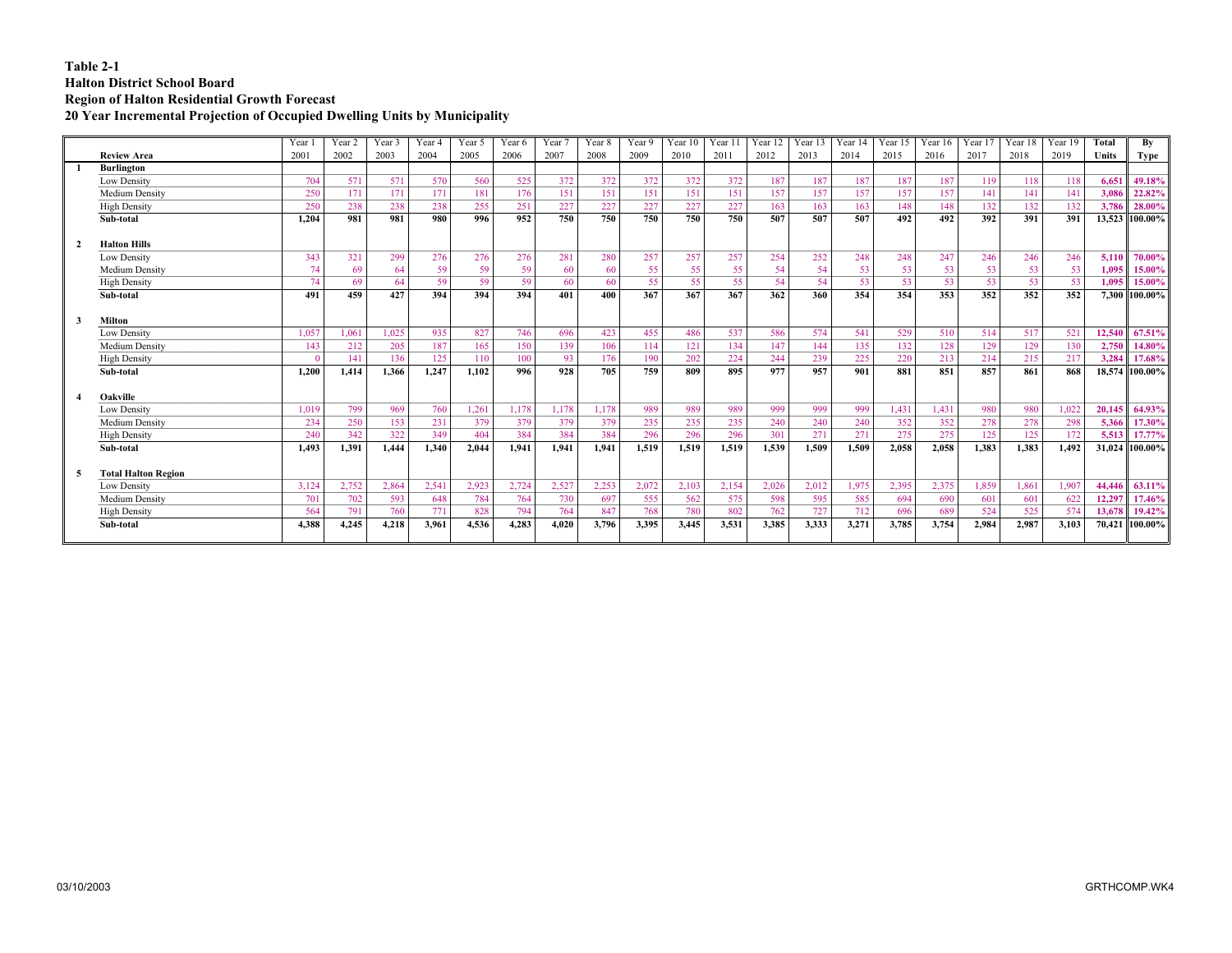### **TABLE 2-2**

# **COMPARISON OF THE RESIDENTIAL UNIT FORECASTS 2000 CSP AND THE 2002 CSP UPDATE**

|                     | 2000       | 2002              |                   |
|---------------------|------------|-------------------|-------------------|
|                     | <b>CSP</b> | <b>CSP Update</b> |                   |
| <b>Municipality</b> | 2019/20    | 2019/20           | <b>Difference</b> |
|                     |            |                   |                   |
| <b>Burlington</b>   |            |                   |                   |
| Low                 | 9,283      | 6,651             | (2,632)           |
| Medium              | 2,183      | 3,086             | 903               |
| High                | 3,825      | 3,786             | (39)              |
| Total               | 15,291     | 13,523            | (1,768)           |
| <b>Halton Hills</b> |            |                   |                   |
| Low                 | 4,779      | 5,110             | 331               |
| Medium              | 1,028      | 1,095             | 67                |
| High                | 1,039      | 1,095             | 56                |
| Total               | 6,846      | 7,300             | 454               |
| <b>Milton</b>       |            |                   |                   |
| Low                 | 12,153     | 12,540            | 387               |
| Medium              | 2,646      | 2,750             | 104               |
| High                | 3,199      | 3,284             | 85                |
| Total               | 17,998     | 18,574            | 576               |
| <b>Oakville</b>     |            |                   |                   |
| Low                 | 20,329     | 20,146            | (183)             |
| Medium              | 5,501      | 5,363             | (138)             |
| High                | 5,192      | 5,515             | 323               |
| Total               | 31,022     | 31,024            | 2                 |
| <b>Total</b>        |            |                   |                   |
| Low                 | 46,544     | 44,447            | (2,097)           |
| Medium              | 11,358     | 12,294            | 936               |
| High                | 13,255     | 13,680            | 425               |
| Total               | 71,157     | 70,421            | (736)             |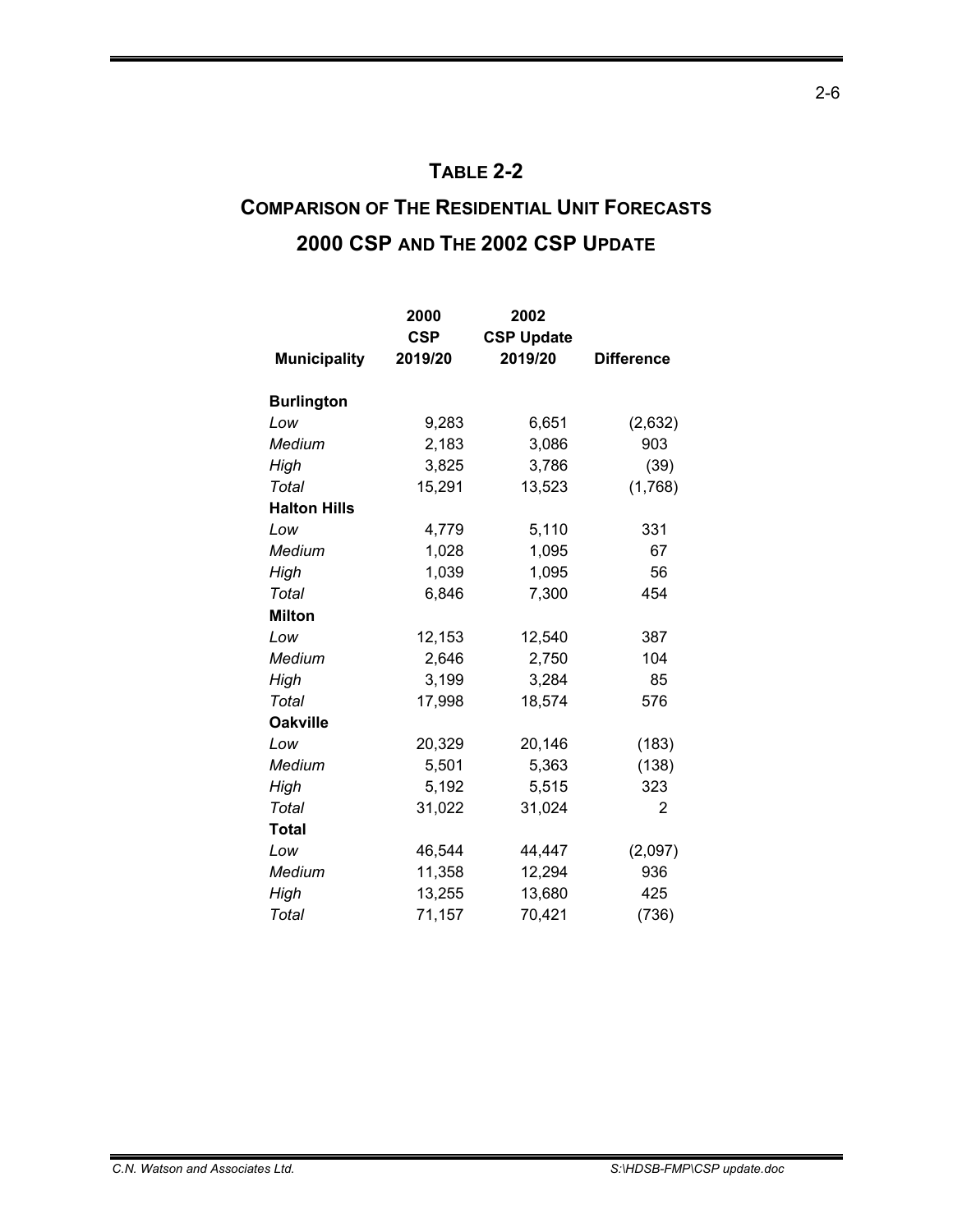## **2.3 Enrolment Forecast Update**

### *2.3.1 Overview*

The enrolment projections are comprised of two components: the existing community projections and the requirements of new development projections. The existing community projections are based on a "no growth" scenario addressing the change in enrolment in the existing (2002) community over time as if no additional dwelling units are constructed. The new development projections focus only on those pupils generated from the construction and subsequent occupation of new dwelling units (post 2002). The combination of these two projections accounts for the total pupil enrolment forecast for any particular review area. The projections are reflective of "Average Daily Enrolment" (ADE), which is the basis for the funding of "Grants For New Pupil Places". A comprehensive outline of the pupil forecasting methodology can be found in Chapter 5 of the Board's 1999 EDC Background Study.

As part of the 2002 CSP Update, updated enrolment projections were prepared. On the whole, these updated projections were lower (on both the elementary and secondary panels) than the figures calculated for use in the 2000 CSP document. The following sections outline the differences between the projections and the impact that certain demographic variables have on the projections. The assumptions used to predict future enrolment rely on demographic data available at the time, and recent changes in these trends have had a significant impact on the calculation of the new enrolment projections. Tables 2-3 and 2-4 illustrate the differences between the 2000 CSP projections and the 2002 CSP Update projections for the existing community and the requirements of new development for both the elementary and secondary panels.

### *2.3.2 Elementary Panel Enrolment*

On the elementary panel, the existing community projections for the 2002 CSP Update have a 2001/02 enrolment of 27,278 which decreases to 23,395 by 2019/20 for an overall decline of 3,883 or just over –14%. The 2000 CSP had a 2001/02 existing community projection of 25,228 and a 2019/20 number of 26,052 for an increase of 824 (3.3%).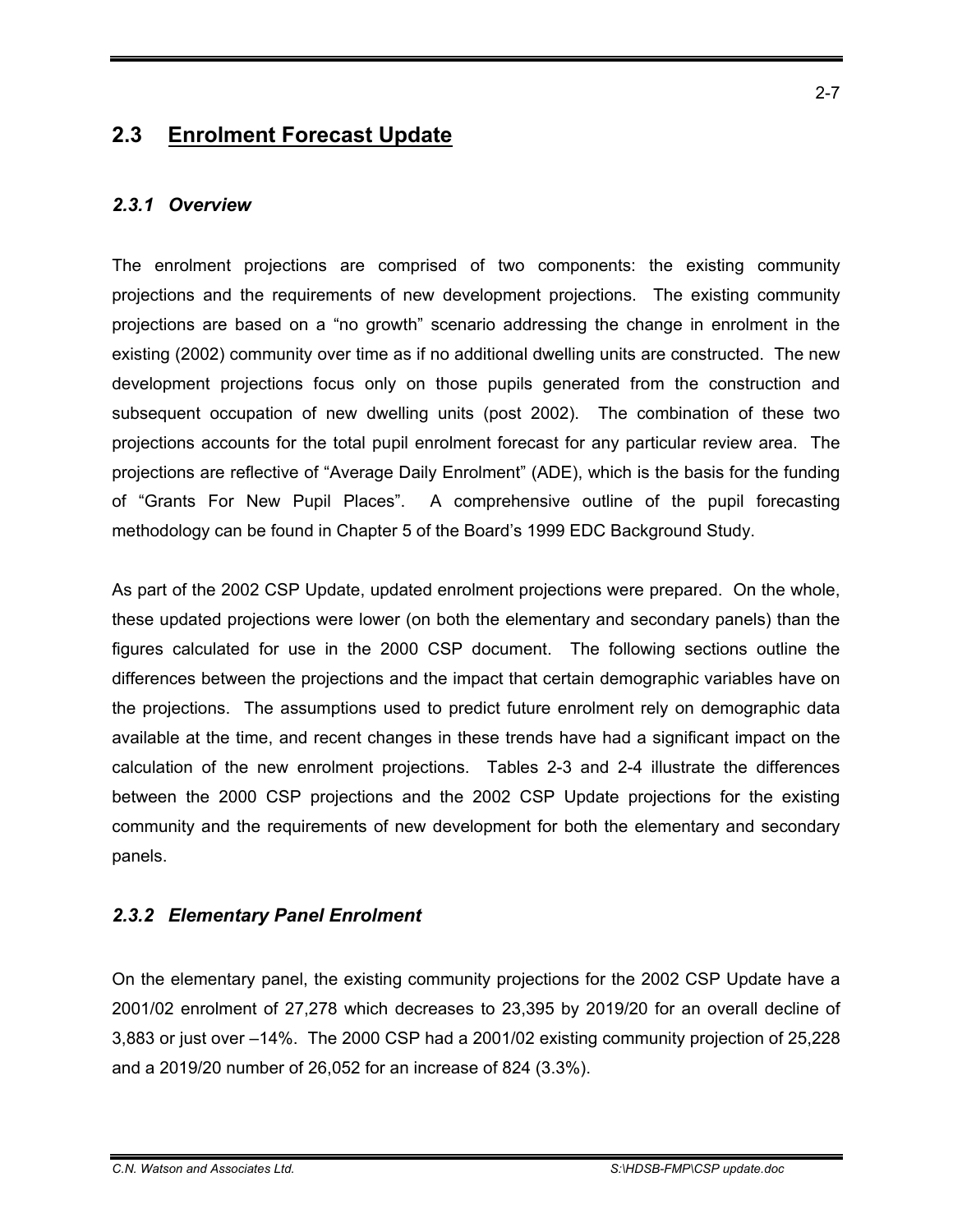#### **Table 2-3 A Comparison of Enrolments From The 2000 Capital Strategic Plan and The 2002 Update Halton District School Board Elementary Panel, 2001/02 - 2019/20**

#### **Existing Community**

|                         |           | <b>2002 CNWA Existing Community Projections</b> |         |           | <b>2000 CNWA Existing Community Projections</b> |         |           | <b>Difference</b> |         |
|-------------------------|-----------|-------------------------------------------------|---------|-----------|-------------------------------------------------|---------|-----------|-------------------|---------|
| <b>Municipality</b>     | 2001/2002 | 2010/11                                         | 2019/20 | 2001/2002 | 2010/11                                         | 2019/20 | 2001/2002 | 2010/11           | 2019/20 |
|                         |           |                                                 |         |           |                                                 |         |           |                   |         |
| Oakville                | 9.962     | 8.910                                           | 8.644   | 9,101     | 8,992                                           | 8,910   | 861       | (82)              | (266)   |
| Halton Hills and Milton | 6,534     | 6,000                                           | 5.720   | 6,094     | 6.240                                           | 6,246   | 440       | (241)             | (526)   |
| Burlington              | 10.782    | 9.415                                           | 9.031   | 10.087    | 10.683                                          | 10.955  | 696       | .267              | ال924.، |
| Total                   | 27.278    | 24.325                                          | 23.395  | 25.282    | 25.916                                          | 26,111  | 1.996     | $1,590^{\circ}$   | (2,716) |

#### **Requirements of New Development**

|                         |           | 2002 CNWA New Development Projections |         |           | 2000 CNWA New Development Projections |         |           | <b>Difference</b> |          |
|-------------------------|-----------|---------------------------------------|---------|-----------|---------------------------------------|---------|-----------|-------------------|----------|
| <b>Municipality</b>     | 2001/2002 | 2010/11                               | 2019/20 | 2001/2002 | 2010/11                               | 2019/20 | 2001/2002 | 2010/11           | 2019/20  |
|                         |           |                                       |         |           |                                       |         |           |                   |          |
| Oakville                |           | 4,125                                 | 8.078   | 368       | 4,596                                 | 9.749   |           | (471)             | (1,671)  |
| Halton Hills and Milton |           | 4.079                                 | 6.814   | 488       | 5.193                                 | 8.110   |           | (1.114)           | (1, 296) |
| Burlington              |           | 2.563                                 | 3.221   | 309       | 2.958                                 | 4.333   |           | (395)             | (1.112)  |
| Total                   |           | 10.767                                | 18.113  | ∛ 165,،   | 12.746                                | 22.192  |           | (1,979)           | (4,079)  |

#### **Total Anticipated Enrolment**

|                         |           | 2002 CNWA Total Anticipated Enrolment |         |           | 2000 CNWA Total Anticipated Enrolment |         |           | <b>Difference</b> |          |
|-------------------------|-----------|---------------------------------------|---------|-----------|---------------------------------------|---------|-----------|-------------------|----------|
| <b>Municipality</b>     | 2001/2002 | 2010/11                               | 2019/20 | 2001/2002 | 2010/11                               | 2019/20 | 2001/2002 | 2010/11           | 2019/20  |
|                         |           |                                       |         |           |                                       |         |           |                   |          |
| <b>Oakville</b>         | 9.962     | 13.035                                | 16,722  | 9,469     | 13.588                                | 18,659  | 493       | (553)             | (1,937)  |
| Halton Hills and Milton | 6,534     | 10.079                                | 12.534  | 6.582     | .433                                  | 14.356  | (48)      | $.355^{\circ}$    | (1,822)  |
| Burlington              | 10.782    | 11.978                                | 12.252  | 10.396    | 13.641                                | 15.288  | 387       | ,662)             | (3,036)  |
| Total                   | 27,278    | 35.092                                | 41.508  | 26.447    | 38,663                                | 48,303  | 831       | (3, 570)          | (6, 795) |

Note: The 2000 CSP requirements of new development projections do not include the year 2000 projection.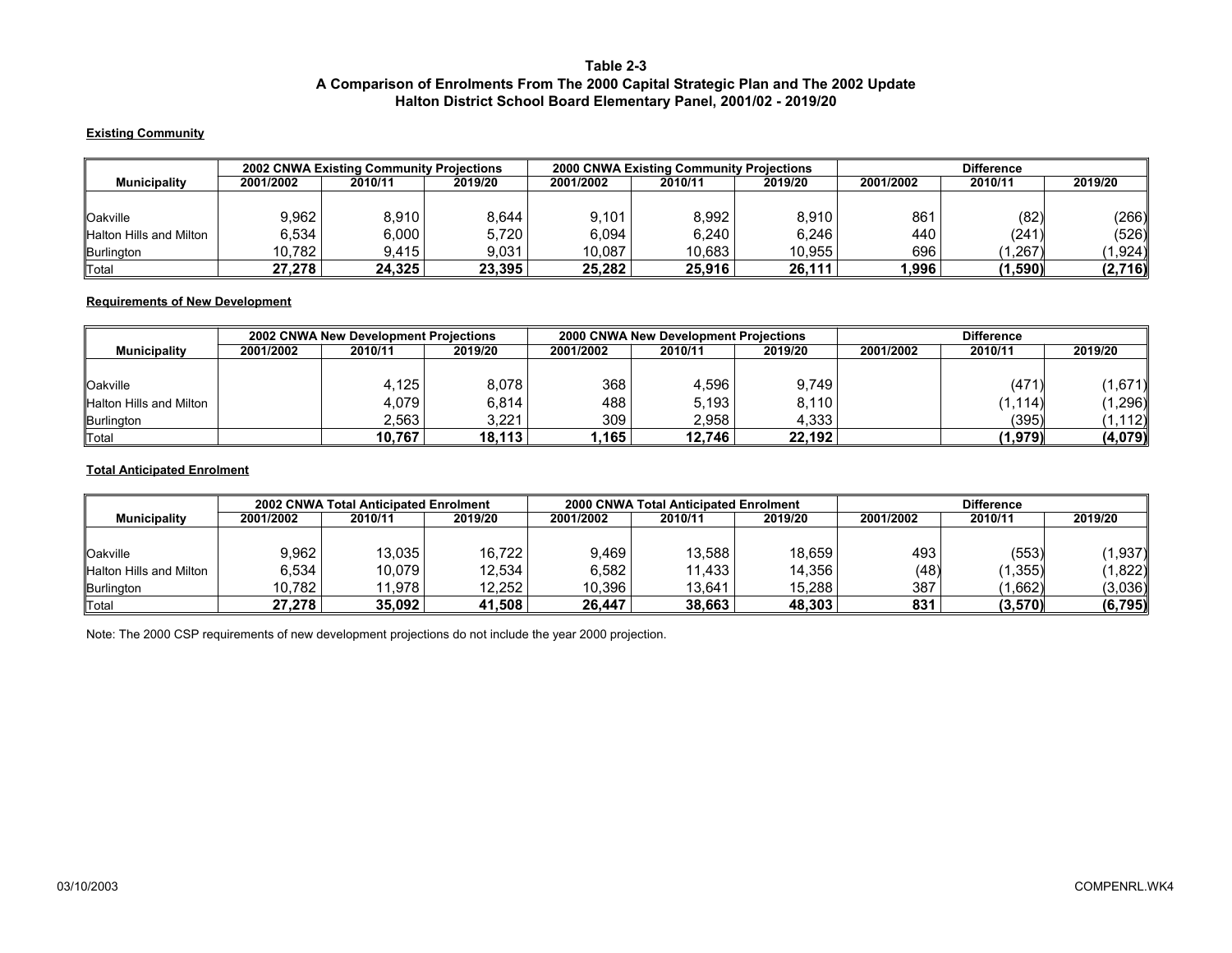#### **Table 2-4 A Comparison of Enrolments From The 2000 Capital Strategic Plan and The 2002 Update Halton District School Board Secondary Panel, 2001/02 - 2019/20**

#### **Existing Community**

|                         |           | <b>2002 CNWA Existing Community Projections</b> |         |           | <b>2000 CNWA Existing Community Projections</b> |         |           | <b>Difference</b> |          |
|-------------------------|-----------|-------------------------------------------------|---------|-----------|-------------------------------------------------|---------|-----------|-------------------|----------|
| <b>Municipality</b>     | 2001/2002 | 2010/11                                         | 2019/20 | 2001/2002 | 2010/11                                         | 2019/20 | 2001/2002 | 2010/11           | 2019/20  |
|                         |           |                                                 |         |           |                                                 |         |           |                   |          |
| <sup>' </sup> Oakville  | 5,884     | 5,224                                           | 5.062   | 5,627     | 5.358                                           | 5,975   | 257       | (134)             | (913)    |
| Halton Hills and Milton | 3,562     | 2,997                                           | 2.845   | 3,490     | 3,199                                           | 3,028   | 72.       | (203)             | (183)∥   |
| Burlington              | 5.809     | 4.673                                           | 4.536   | 5.494     | 5.216                                           | 4.858   | 315       | (543)             | (322)    |
| ∥Total                  | 15.255    | 12.894                                          | 12.442  | 14.610    | 13.774                                          | 13.861  | 644       | (880)             | (1, 419) |

#### **Requirements of New Development**

|                         |           | <b>2002 CNWA New Development Projections</b> |         |           | 2000 CNWA New Development Projections |         |           | <b>Difference</b> |                 |
|-------------------------|-----------|----------------------------------------------|---------|-----------|---------------------------------------|---------|-----------|-------------------|-----------------|
| <b>Municipality</b>     | 2001/2002 | 2010/11                                      | 2019/20 | 2001/2002 | 2010/11                               | 2019/20 | 2001/2002 | 2010/11           | 2019/20         |
|                         |           |                                              |         |           |                                       |         |           |                   |                 |
| loakville               |           | .249                                         | 3.356   | 184       | ,781                                  | 3.954   |           | (532)             | (598)           |
| Halton Hills and Milton |           | .655                                         | 3.704   | 161       | .749                                  | 3,683   |           | (94               | 21 <sup>1</sup> |
| Burlington              |           | .003                                         | .574    | 116       | .136                                  | .803    |           | (133)             | (229)           |
| ∥Total                  |           | 3,907                                        | 8.634   | 461       | 4.666                                 | 9.440   |           | (759)             | (806)           |

#### **Total Anticipated Enrolment**

|                         |           | <b>2002 CNWA Total Anticipated Enrolment</b> |         |           | 2000 CNWA Total Anticipated Enrolment |         |           | <b>Difference</b> |          |
|-------------------------|-----------|----------------------------------------------|---------|-----------|---------------------------------------|---------|-----------|-------------------|----------|
| <b>Municipality</b>     | 2001/2002 | 2010/11                                      | 2019/20 | 2001/2002 | 2010/11                               | 2019/20 | 2001/2002 | 2010/11           | 2019/20  |
|                         |           |                                              |         |           |                                       |         |           |                   |          |
| <b>Oakville</b>         | 5.884     | 6.473                                        | 8.418   | 5,811     | $^{\prime}$ .139                      | 9.929   | 73        | (666)             | ا(511.   |
| Halton Hills and Milton | 3.562     | 4,652                                        | 6.549   | 3,651     | 4.948                                 | 6.711   | (89)      | (297)             | (162)    |
| Burlington              | 5.809     | 5,676                                        | 6.110   | 5,610     | 6.352                                 | 6.661   | 199       | (676)             | (551)    |
| ∥Total                  | 15.255    | 16.801                                       | 21.076  | 15.071    | 18.440                                | 23.301  | 183       | (1,639)           | (2, 225) |

Note: The 2002 CSP Update secondary panel existing enrolment shown here does not include ALP/SRLP students.

The 2000 CSP requirements of new development projections do not include the year 2000 projection.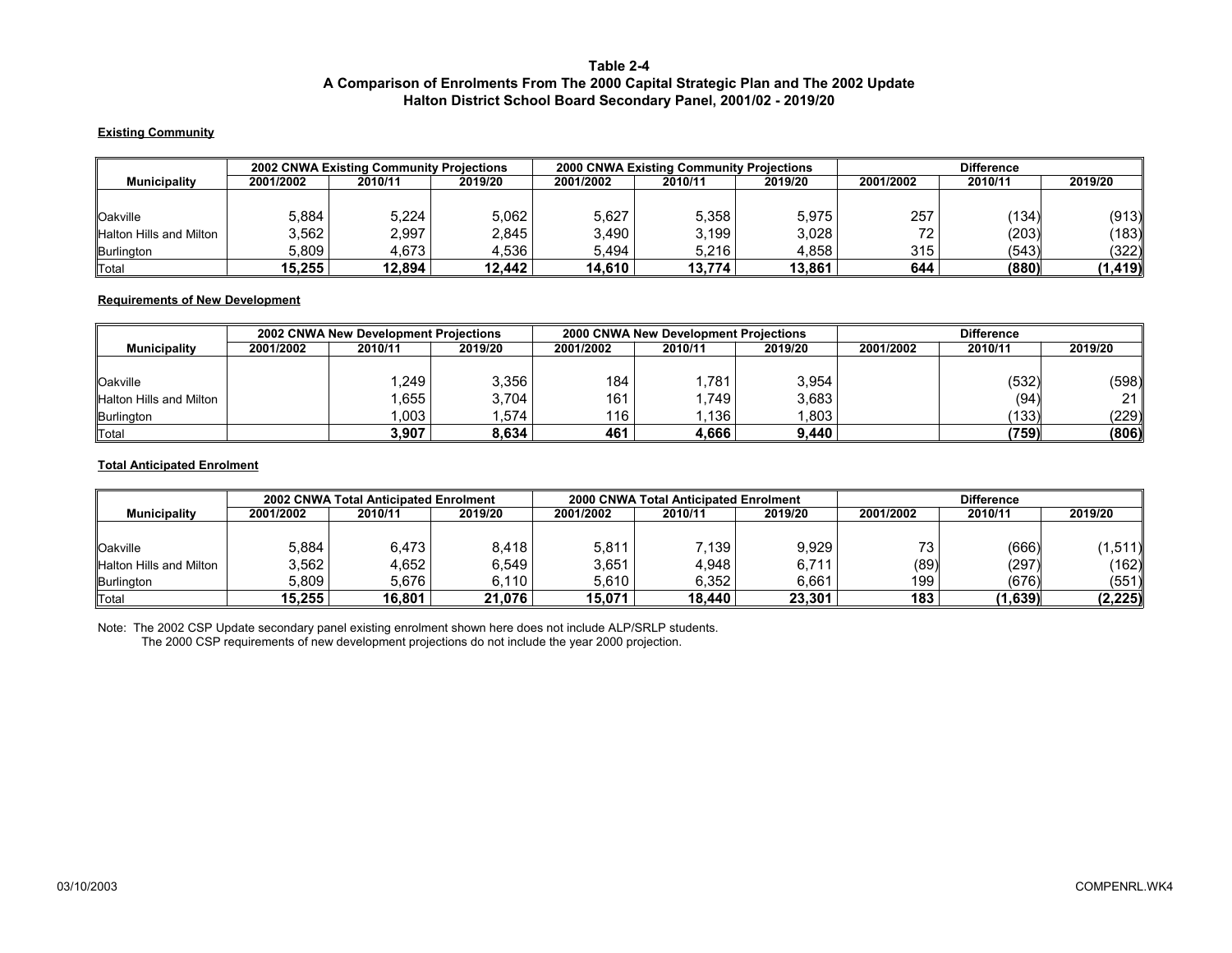The 2002 CSP Update projection is lower by 2,657 pupils or approximately 10% at the end of the forecast period. By municipality, the greatest difference in the projections occurred in Oakville where the CSP Update was lower by -1,445 pupils (more than 54% of the overall difference), followed by Burlington (-687) and Halton Hills and Milton combined (-526).

With regard to the requirements of new development, the 2002 CSP update projected that the Board would receive 18,113 new pupils between 2001/02 and 2019/20, compared to 22,192 in the 2000 CSP for a difference of 4,079 pupils. By municipality, the greatest difference was in Oakville where the 2002 CSP Update has 8,078 new pupils by 2019/20 and the 2000 CSP had 9,749 new pupils. In Burlington and Halton Hills and Milton combined, the 2002 CSP Update forecast was approximately 1200 pupil places lower in each area than the 2000 CSP.

The overall enrolment projections for the Halton District School Board 2002 CSP Update forecast the overall enrolment on the elementary panel to increase from 27,278 in 2001/02 to 41,508 in 2019/20 for a total gain of 14,230 pupils or 52%. The 2000 CSP forecast the enrolment on the elementary panel increasing by 21,856 pupils (+80%) from 26,447 in 2001/02 to 48,303 in 2019/20. The total enrolment forecast on the elementary panel for the 2002 CSP Update is -6,795 pupil places less than the 2000 CSP.

### *2.3.3 Secondary Panel Enrolment*

The existing community enrolment projections for the secondary panel prepared for the 2002 CSP update, decrease from 15,617 in 2001/02 to 12,782 in 2019/20 for a total loss of –2,835 pupil places. The 2000 CSP secondary projections decrease from 14,610 in 2001/02 to 13,861 in 2019/20 for a total loss of -749 pupil places. The 2002 CSP Update secondary projections for the existing community are declining by approximately –18% compared with –5% in the 2000 CSP. The 2002 projections are -1,079 spaces lower than the 2000 projection.

The 2002 Update projections for pupils generated from new development would have the Board receiving 8,635 additional secondary students. Oakville is projected to accommodate 43% (3,704) of the new students, Halton Hills and Milton almost 39% (3,356) and Burlington approximately 18% (1,574). The 2000 CSP forecast 9,442 additional secondary students from new development by 2019/20. The 2002 Update new development forecast projected -807 spaces less than the 2000 CSP.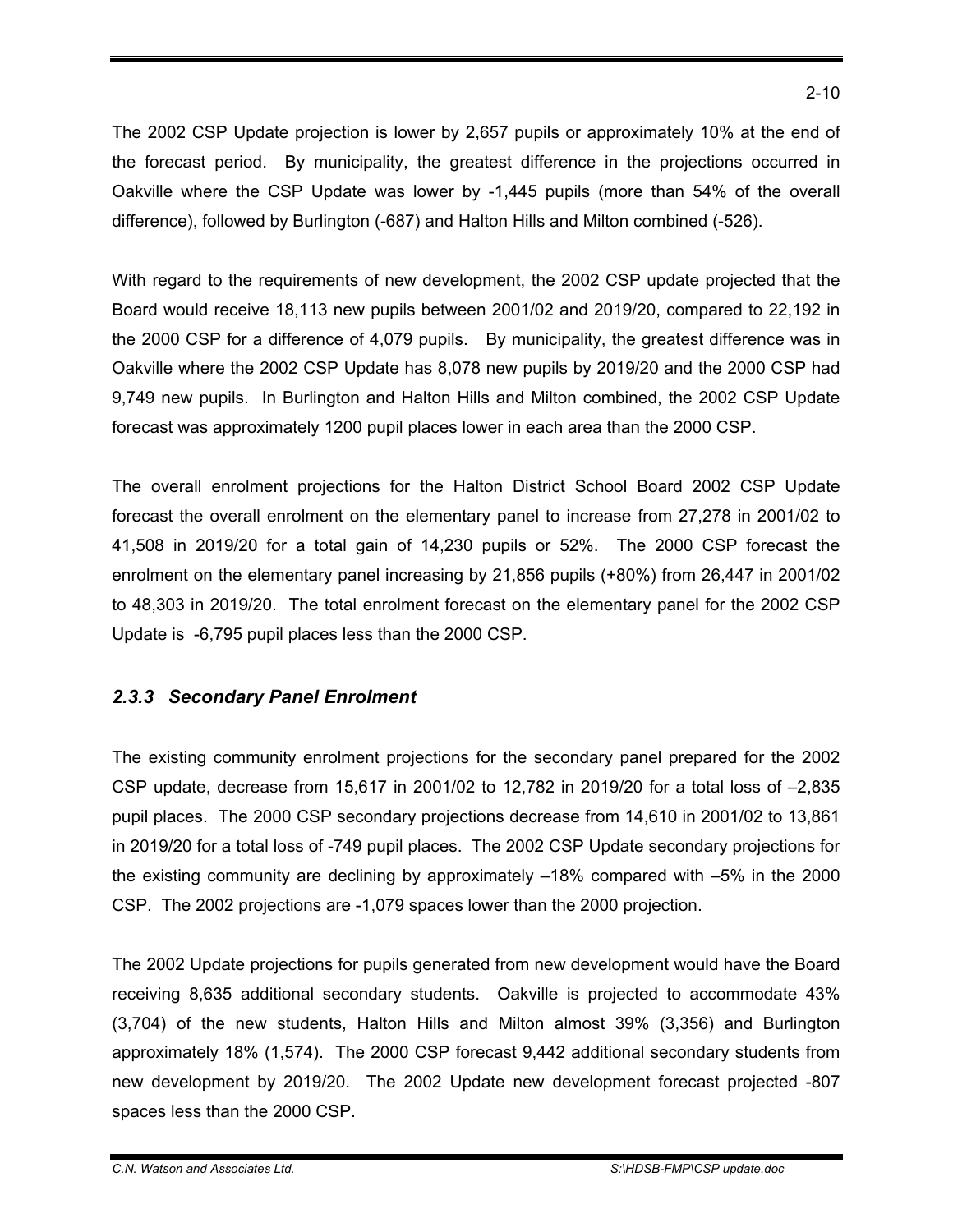Total enrolment for the Halton District School Board is projected to increase by 5,800 students or 37% from 2001/02 to 2019/20 on the secondary panel in this 2002 CSP Update. The total projected enrolment of 21,417 students is approximately 8% lower than the 2019/20 enrolment of 23,303 projected in the 2000 CSP.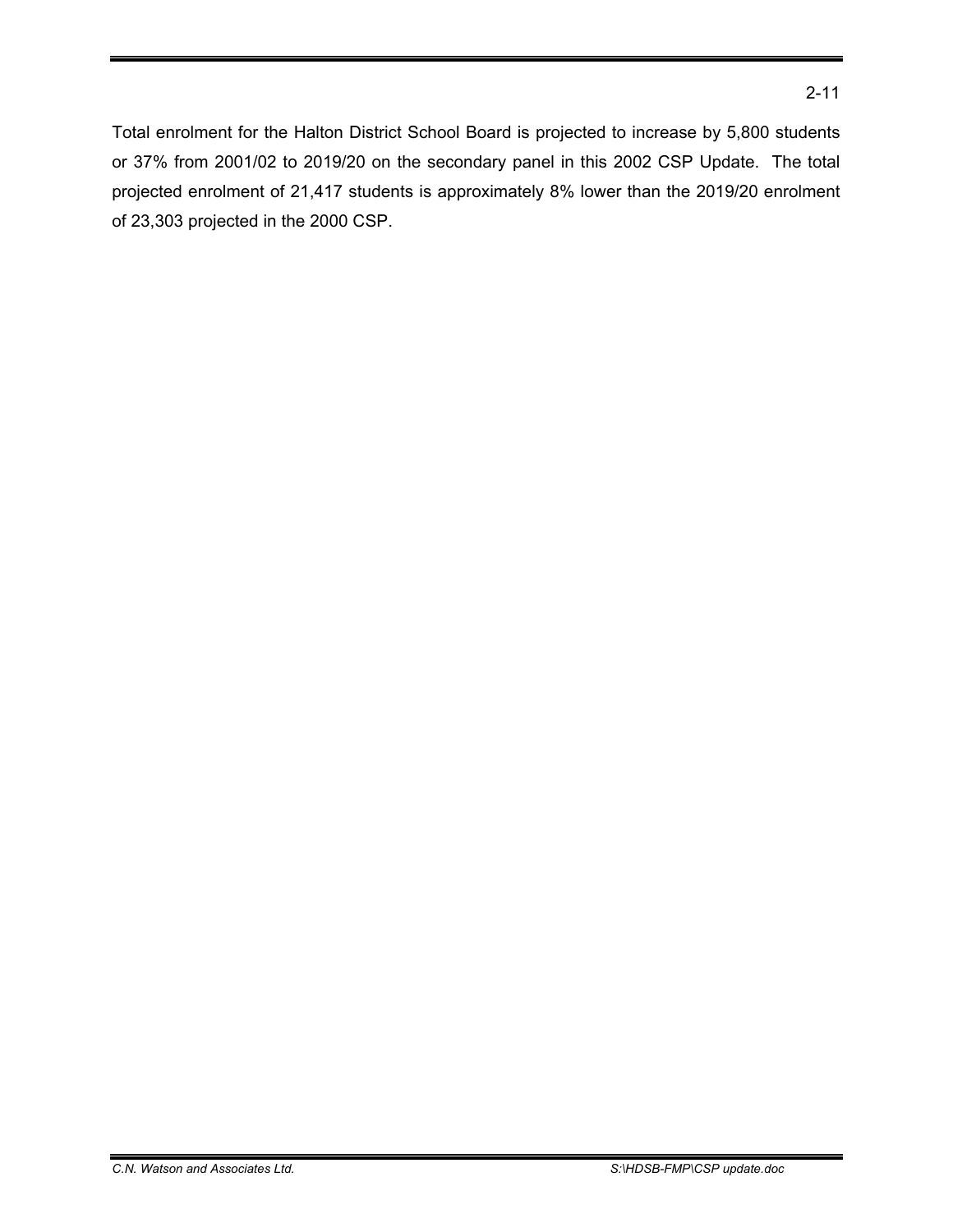## **2.4 Rationale For Changes In The Enrolment Forecast**

### *2.4.1 Summary*

Sections 2.3.2 and 2.3.4 describe the changes in the Halton District School Board's enrolment forecast from the original CSP prepared in 2000 (and based on enrolment projections prepared in early 1999 for the EDC study), and the results of the current review used in the 2002 CSP update. The overall 20 year enrolment forecast on both panels has decreased as follows:

| <b>Panel</b> | Original (2000) CSP | 2002 CSP Update | <b>Difference</b> |
|--------------|---------------------|-----------------|-------------------|
| Elementary   | 48,303              | 41,508          | $-6,795$          |
| Secondary    | 23,301              | 21,076          | $-2,225$          |

The main reasons for the decrease in the projections are summarized below as follows:

- 1. The pre-school aged population in the Region of Halton, after increasing from 1991-1996 has declined in the most recent 1996-2001 period. A reduction in the number of preschool aged children will eventually affect future enrolments.
- 2. The number of births in the Region of Halton and specifically in older areas of Oakville and Burlington has been declining. While the decline in overall births in the Region of Halton has been occurring steadily over the last decade, the decline in particular areas of the Board's jurisdiction has occurred only in the most recent two or three years.
- 3. The average age of initial home purchase appears to be declining (due to lower interest rates and other affordability factors), and a delay in having children or having fewer children in total (as witnessed by declining fertility rates) appears to be reducing the initial yields in developing areas.
- 4. The pupil yields for high density units developed as part of the 1999 EDC process were not borne out by recent experience and accordingly they were adjusted downward as part of the update process.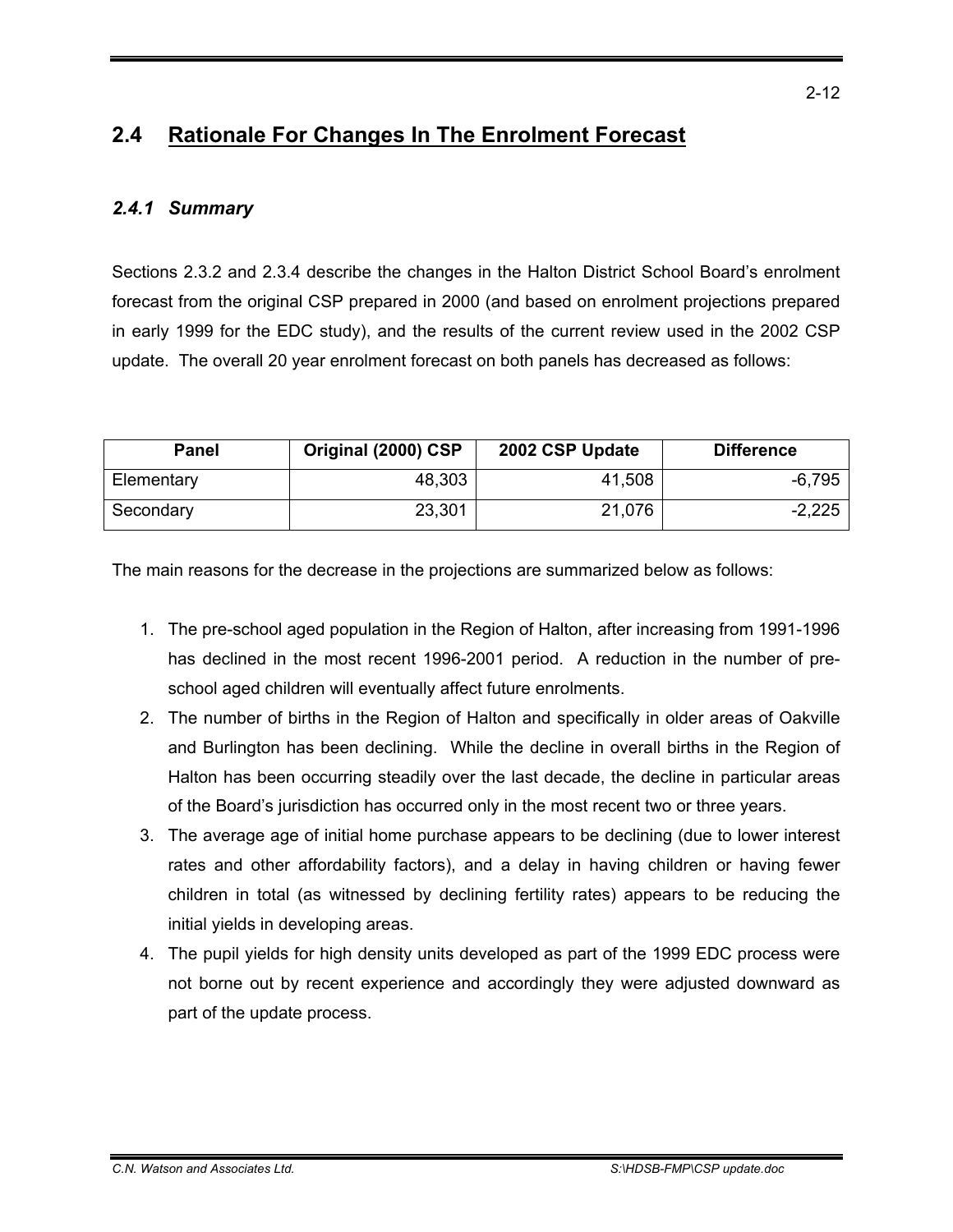- 5. The Board did not offer Junior Kindergarten at the time the 2000 CSP was being prepared, but had planned to implement it. The projections included an estimate of the number of JK students the Board could expect. The Board has not been as successful in capturing this number of JK students.
- 6. Implementation of some provisions of the original plan have been delayed (e.g. timing of closures) and this may have contributed to the fact that the Board has not been as successful in capturing the share of enrolment as forecast in the 2000 CSP. As well, the co-terminous Board has continued to build new schools in growth areas during this time.
- 7. A reduction in the number of units projected in the residential unit forecast (735 less units projected in the 2002 update), accounts for a limited share of the enrolment forecast reduction.

The following subsections provide additional background data on the key demographic variables both in Halton and at the Provincial level, which impacted on the updated enrolment forecast for the HDSB.

### *2.4.2 Historical School Aged Population*

The aging of the Echo generation (the children of the "Baby Boomers" born from 1980 to 1995) over the next decade, will result in a significant decrease in overall school board enrolment on a Provincial level. The cohort following the Echo generation is smaller than other school-aged cohorts that have preceded it. Therefore barring any significant increase in immigration or local fertility rates, smaller age cohorts will begin to enter the school system.

Table 2-5 illustrates the changes to the Region of Halton and the Province of Ontario's population age structure between 1991, 1996 and 2001. The change in pre-school aged children illustrates what school boards can expect in the way of future enrolment. The Region of Halton has witnessed an overall decrease in 0-4 year olds in the 1996-2001 period (-3.7%), a major change from 1991-1996 where the Region had a 7.0% increase in 0-4 year olds. Oakville experienced an increase in 0-4 year olds from 1991-1996 of almost 10%; however in the most recent 1996-2001 period, pre-school aged children declined by –2.5%. Burlington and Halton Hills/Milton have also experienced declines in their pre-school aged population in the most recent period (-2.8% and –7.1% respectively) after experiencing increases from 1991-1996.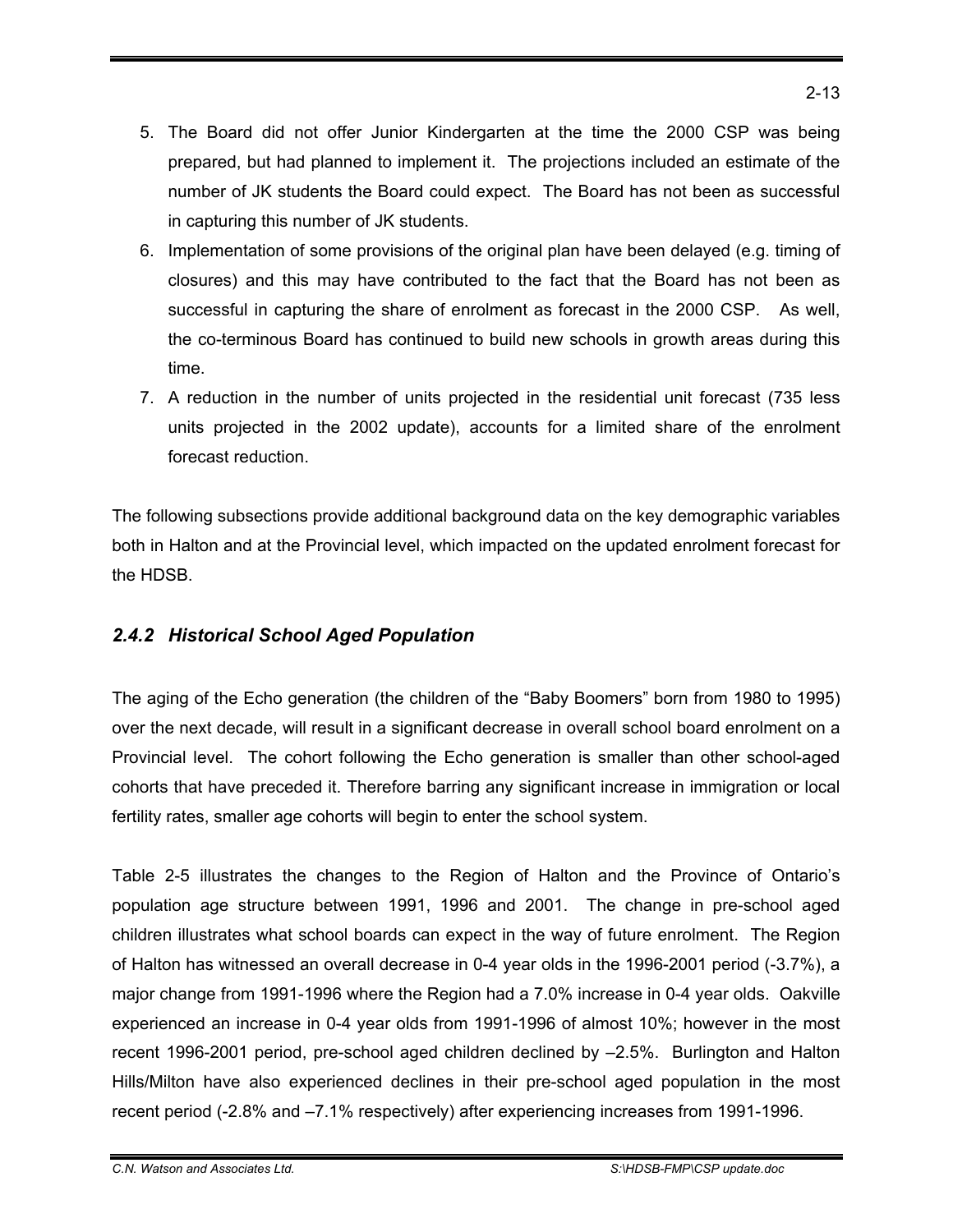#### **Region of Halton, By Municipality** *1991 - 2001***TABLE 2-5Change in School Aged Population**

#### **A. Pre-School Population (Ages: 0-4)**

| Year |        | <b>Oakville</b> |        | <b>Halton Hills</b> |        | Milton     | <b>Burlington</b> |         | <b>Halton Region</b> |           | Ontario     |           |
|------|--------|-----------------|--------|---------------------|--------|------------|-------------------|---------|----------------------|-----------|-------------|-----------|
|      | Actual | $\% +/-$        | Actual | %<br>$+/-$          | Actual | %<br>$+/-$ | Actual            | % +/-   | Actual               | $\% +$ /- | Actual      | $\% +$ /- |
| 1991 | 8,530  |                 | 2,660  |                     | 2,215  |            | 710               |         | 19,900               |           | 707,595     |           |
| 1996 | 9,305  | $1\%$           | 3,255  | 22.4%               | 2,025  | $-8.6\%$   | 9.085             | 4.3%    | 21,645               | 8.8%      | 734,170     | 3.8%      |
| 2001 | 9,070  | $-2.5%$         | 3,375  | 3.7%                | ,530   | $-24.4%$   | 8,830             | $-2.8%$ | ا275.،<br>21         | 7%I       | 671<br>,250 | $-8.6%$   |

### **B. Elementary (Ages: 5-14)**

| Year | Oakville |         | <b>Halton Hills</b> |                    | <b>Milton</b> |           | <b>Burlington</b> |            | <b>Halton Region</b> |             | Ontario         |           |
|------|----------|---------|---------------------|--------------------|---------------|-----------|-------------------|------------|----------------------|-------------|-----------------|-----------|
|      | Actual   | % +/-   | Actual              | $\% +$ /-          | Actual        | $\% +/-$  | Actual            | $\% + -$   | Actual               | $\% +/-$    | Actual          | $\% +$ /- |
| 1991 | 15,895   |         | 5,025               |                    | 5.185         |           | 16,740            |            | 37,660               |             | $-$ 1,347,640   |           |
| 1996 | 19,315   | $1.5\%$ | 6,265               | 7%<br>24.          | 5,760         | $1\%$     | 17,910            | $7.0\%$    | 43,490               |             | 15.5% 1,480,045 | $9.8\%$   |
| 2001 | 22,360   | 15.8%   | $^{\prime}$ .615    | .5%ll<br><b>21</b> | .250          | $-26.2\%$ | 19,965            | .5%<br>-11 | 49,940               | 14.8% 1,561 | ,500            | 5.5%      |

### **C. Secondary (Ages: 15-19)**

| Year |        | <b>Dakville</b> |              | <b>Halton Hills</b> | <b>Milton</b> |          | <b>Burlington</b> |         |        | <b>Halton Region</b> | Ontario |       |
|------|--------|-----------------|--------------|---------------------|---------------|----------|-------------------|---------|--------|----------------------|---------|-------|
|      | Actual | $% +/-$         | Actual       | $\% +$ /-           | Actual        | $\% +/-$ | Actual            | % +/-   | Actual | $\% +$ /-            | Actual  | % +/- |
| 1991 | 8,270  |                 | $\angle,400$ |                     | 2,670         |          | 9,010             |         | 19,680 |                      | 679,060 |       |
| 1996 | 8,345  | $0.9\%$         | 2,535        | 5.6%                | 2,575         | $-3.6%$  | 8,495             | $-5.7%$ | 19,375 | .5%II                | 698,005 | 2.8%  |
| 2001 | 9,915  | 18.8%           | 3,100        | 22.3%               | 2,540         | 4%       | 9,370             | 10.3%   | 22,385 | 15.5%                | 769,420 | 10.2% |

Source: Statistics Canada Census Data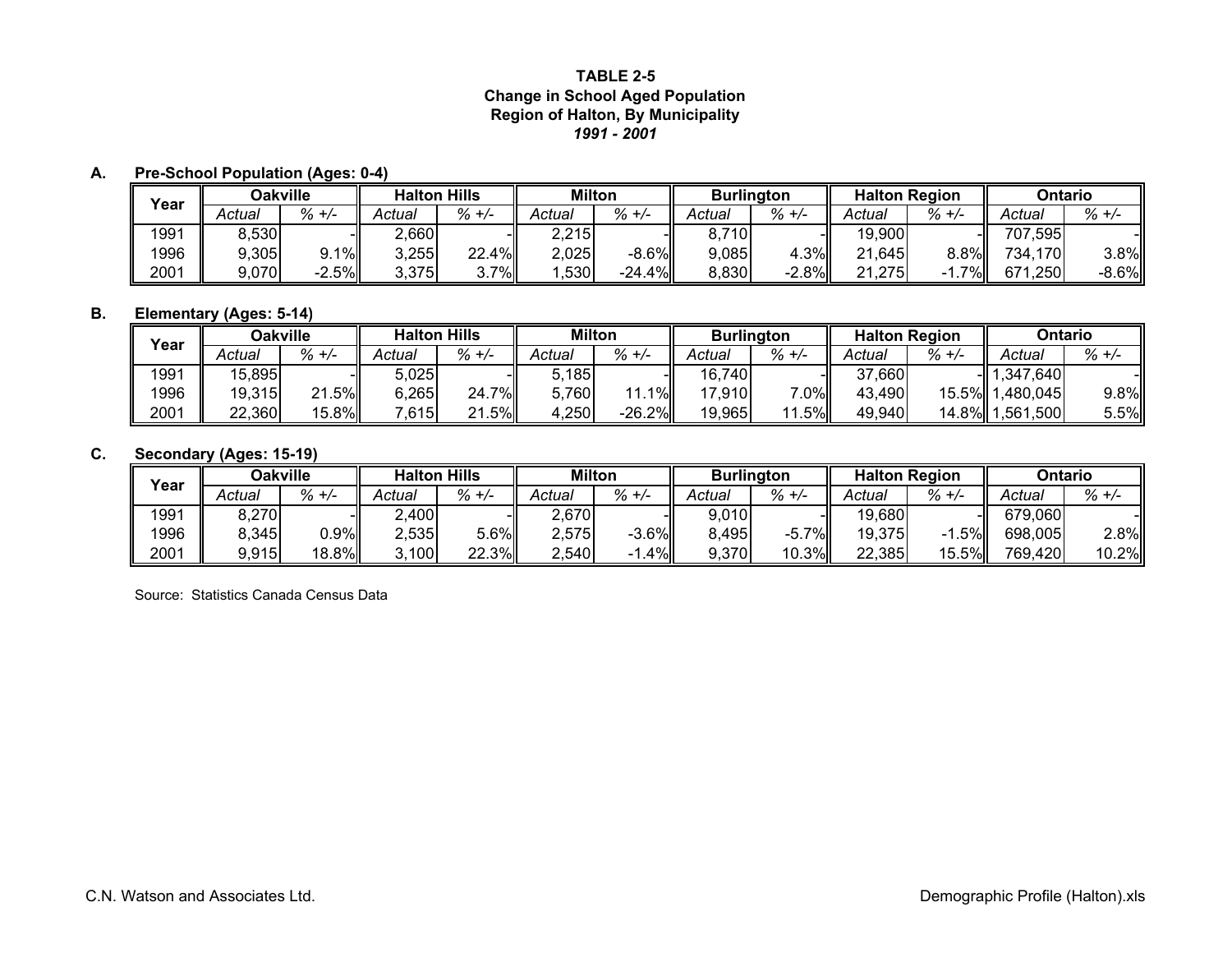Provincially, pre-school aged children increased from 1991 to 1996 by 3.8% and declined from 1996-2001 by –8.6%.

The elementary school age population (ages 5-14) living in the HDSB jurisdiction, increased by 12.6% between 1991 and 1996, and 12.3% between 1996 and 2001. The secondary school aged population (ages 15-19) in the HDSB jurisdiction decreased by –1.8% between 1991 and 1996 and increased by 13.6% between 1996 and 2001, reflecting the effects of the trends in the elementary school aged population. Provincially, secondary school age children have increased to a similar degree as experienced in HDSB's jurisdiction. The school-aged data indicates that the Region's elementary and secondary school aged populations have grown over the past decade. The recent decreases in the number of pre school aged population, however, indicate that the Board may expect lower numbers of new students from the existing community entering the system in the future, which over time, will impact on total Board enrolment.

### *2.4.3 Historical Births*

The number of births occurring in a Board's jurisdiction is an important lead indicator of future enrolment trends. Increasing or declining births in an area have a direct impact on the number of students Boards can expect in the short to medium term. Table 2-6 illustrates the number of births in HDSB's jurisdiction over the last ten years.

Assumptions about entry level (JK/SK) enrolments on the elementary panel rely heavily on birth trends in the Board's jurisdiction. An increase/decrease in the number of births usually will have a corresponding effect on the Board's entry level year enrolment, and thus on total enrolment on a "go forward" basis. If the rate of decline were increased or even maintained, each grade cohort would get smaller, thus reducing the overall board enrolment significantly over time.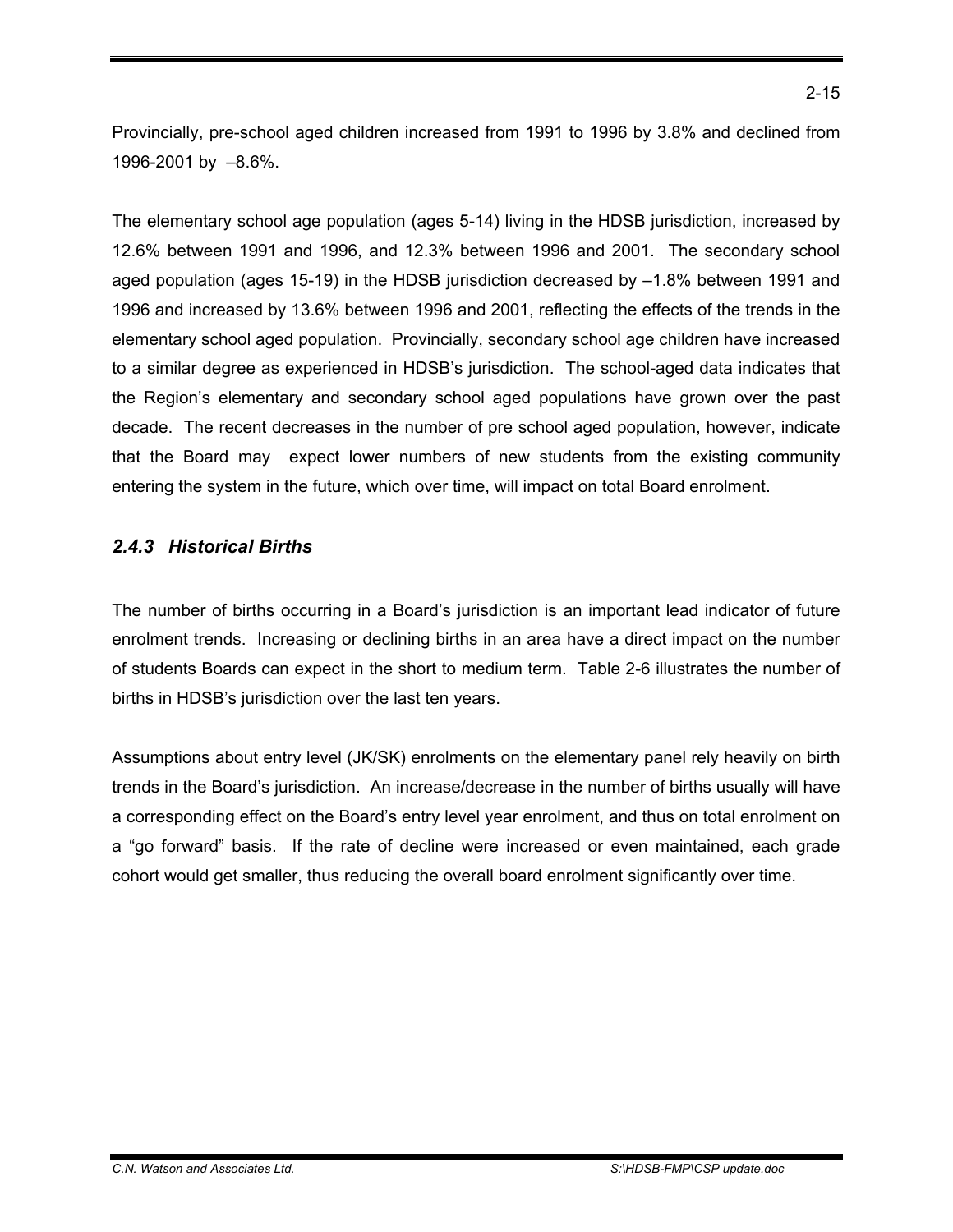#### **TABLE 2-6**

### **HDSB Jurisdiction Total Live Births, 1991 – 2000**

| Year      | <b>Total</b>  |          |
|-----------|---------------|----------|
|           | <b>Births</b> | $% +1 -$ |
| 1991      | 4,504         |          |
| 1992      | 4,580         |          |
| 1993      | 4,478         |          |
| 1994      | 4,426         |          |
| 1995      | 4,373         |          |
| 1996      | 4,246         |          |
| 1997      | 4,071         |          |
| 1998      | 4,095         |          |
| 1999      | 4,092         |          |
| 2000      | 4,069         |          |
| Avg.      | 4,293         |          |
| 1991-2000 | $-435$        | $-9.7%$  |

#### **Source:** Statistics Canada

Overall, the number of live births has been decreasing in the HDSB jurisdiction. Between 1991 and 2000, the total number of births per year decreased from 4,504 in 1990 to 4,069 in 2000, a decline of -435 births, or almost 10%.

Of more importance than the jurisdiction wide decrease in births, was the dramatic decline of births by specific residence areas (Table 2-7). Of the 17 HDSB elementary review areas that have existing schools, 11 experienced a decline in the number of live births over the most recent three year period (1998-2000). The decline ranged from –1.6% to –57.14%. Some of the areas which experienced declines in the most recent three year period had been stable or increasing in the three year period preceding (1995-1997).

In the 2000 CSP, data at that time had indicated that dwellings in some older areas in Oakville and Burlington may begin to experience a reoccupation with younger families and school aged children. The most recent birth data would indicate that this reoccupation has not taken place or at least not in the magnitude projected. In Review Area 4 (Lakeshore East) in Burlington, births in the area had increased by more than 20% from 1995-1998; however declined by more than -12% from 1998-2000. In Oakville, in review areas 14 and 15 (Old Oakville East and Glen Abbey), births declined by approximately -14% and -26% from 1998-2000.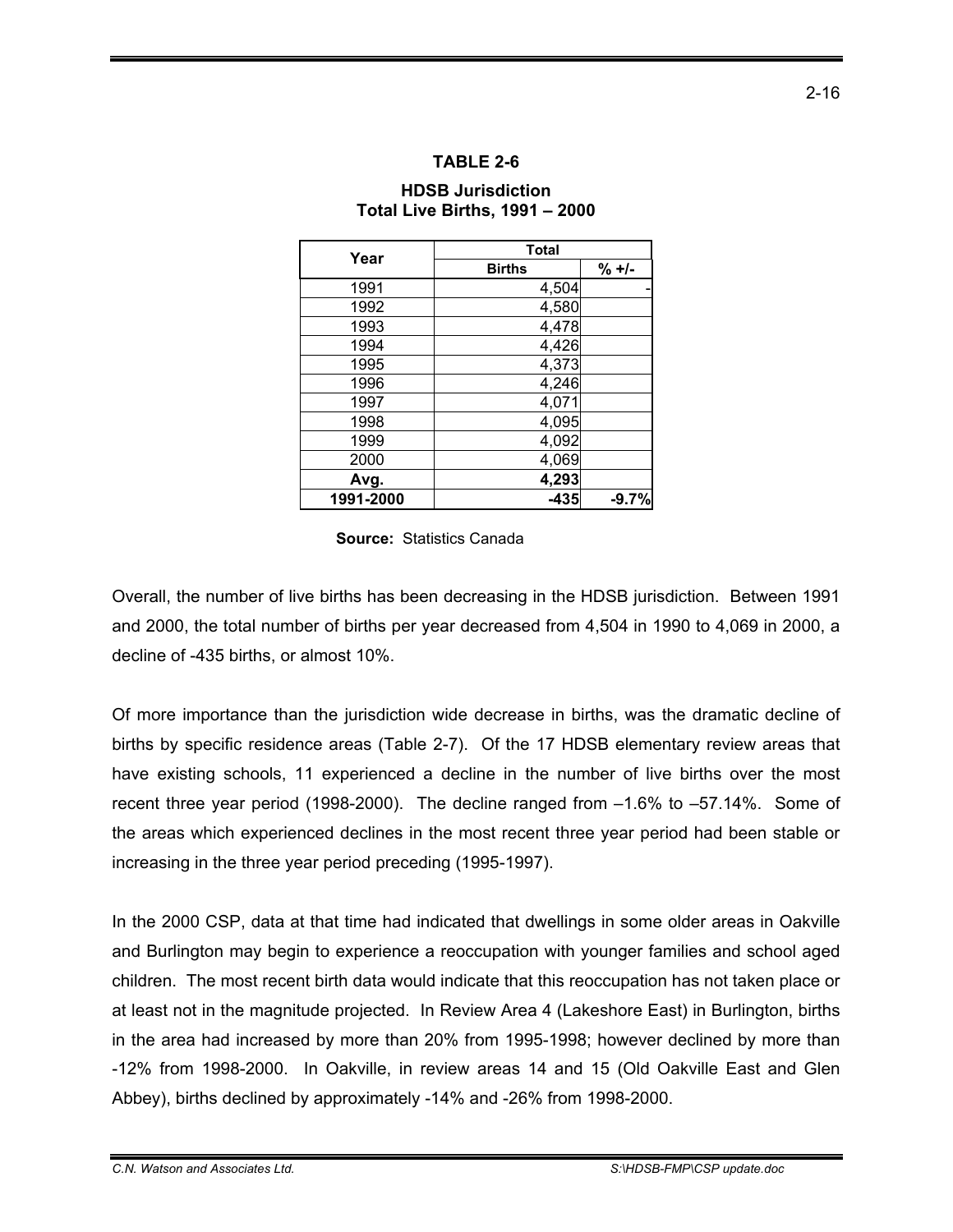### **Live Births By Review Area, 1995-2000**

### **Halton District School Board**

|              |                                                          |      |      |      |      |      |      | 95-97  | 98-00  | 95-00  |
|--------------|----------------------------------------------------------|------|------|------|------|------|------|--------|--------|--------|
|              | <b>Review Area</b>                                       | 1995 | 1996 | 1997 | 1998 | 1999 | 2000 | $+/-$  | $+/-$  | $+/-$  |
| 1            | RA PE21-Parkway Belt (Hannahsville, Rural Burlington)    | 39   | 44   | 41   | 28   | 36   | 12   | 5%     | $-57%$ | $-69%$ |
| $\mathbf{2}$ | <b>RA PE24-Rural Halton Hills</b>                        | 157  | 155  | 128  | 144  | 110  | 82   | $-18%$ | $-43%$ | $-48%$ |
| 3            | <b>RA PE23-Rural Milton</b>                              | 90   | 73   | 84   | 69   | 72   | 49   | -7%    | -29%   | $-46%$ |
| 4            | <b>RA PE15-Glen Abbey</b>                                | 275  | 251  | 218  | 209  | 190  | 155  | $-21%$ | $-26%$ | $-44%$ |
| 5            | <b>RA PE02-Wellington</b>                                | 308  | 278  | 243  | 249  | 214  | 208  | $-21%$ | $-16%$ | $-32%$ |
| 6            | RA PE22-Existing Urban Area (Milton)                     | 274  | 257  | 253  | 220  | 217  | 186  | $-8%$  | $-15%$ | $-32%$ |
| 7            | RA PE05-Parkway Belt, Nelson, Mountainview N, Headon     | 291  | 285  | 273  | 227  | 249  | 220  | $-6%$  | $-3%$  | $-24%$ |
| 13           | <b>RA PE06-Mountainview South</b>                        | 183  | 176  | 166  | 143  | 134  | 143  | -9%    | 0%     | $-22%$ |
| 14           | RA PE01-Parkway Belt, Aldershot                          | 236  | 229  | 217  | 188  | 208  | 185  | $-8%$  | $-2%$  | $-22%$ |
| 15           | RA PE14-Old Oakville East                                | 243  | 243  | 243  | 235  | 180  | 202  | 0%     | $-14%$ | $-17%$ |
| 16           | <b>RA PE26-Acton</b>                                     | 123  | 131  | 126  | 111  | 109  | 111  | 2%     | 0%     | $-10%$ |
| 21           | <b>RA PE25-Georgetown</b>                                | 338  | 343  | 354  | 336  | 365  | 314  | 5%     | $-7%$  | $-7%$  |
| 22           | <b>RA PE04-Lakeshore East</b>                            | 199  | 207  | 230  | 240  | 198  | 210  | 16%    | $-13%$ | 6%     |
| 23           | RA PE13-Old Oakville West                                | 487  | 471  | 435  | 508  | 515  | 536  | $-11%$ | 6%     | 10%    |
| 24           | RA PE16-College Park, River Oaks, Uptown, Iroquois Ridge | 570  | 608  | 642  | 621  | 615  | 681  | 13%    | 10%    | 19%    |
| 25           | RA PE07-Palmer, Tansley                                  | 94   | 99   | 97   | 112  | 117  | 115  | 3%     | 3%     | 22%    |
| 26           | <b>RA PE03-Lakeshore West</b>                            | 320  | 341  | 337  | 356  | 435  | 418  | 5%     | 17%    | 31%    |

Source: Data provided by the Halton District School Board.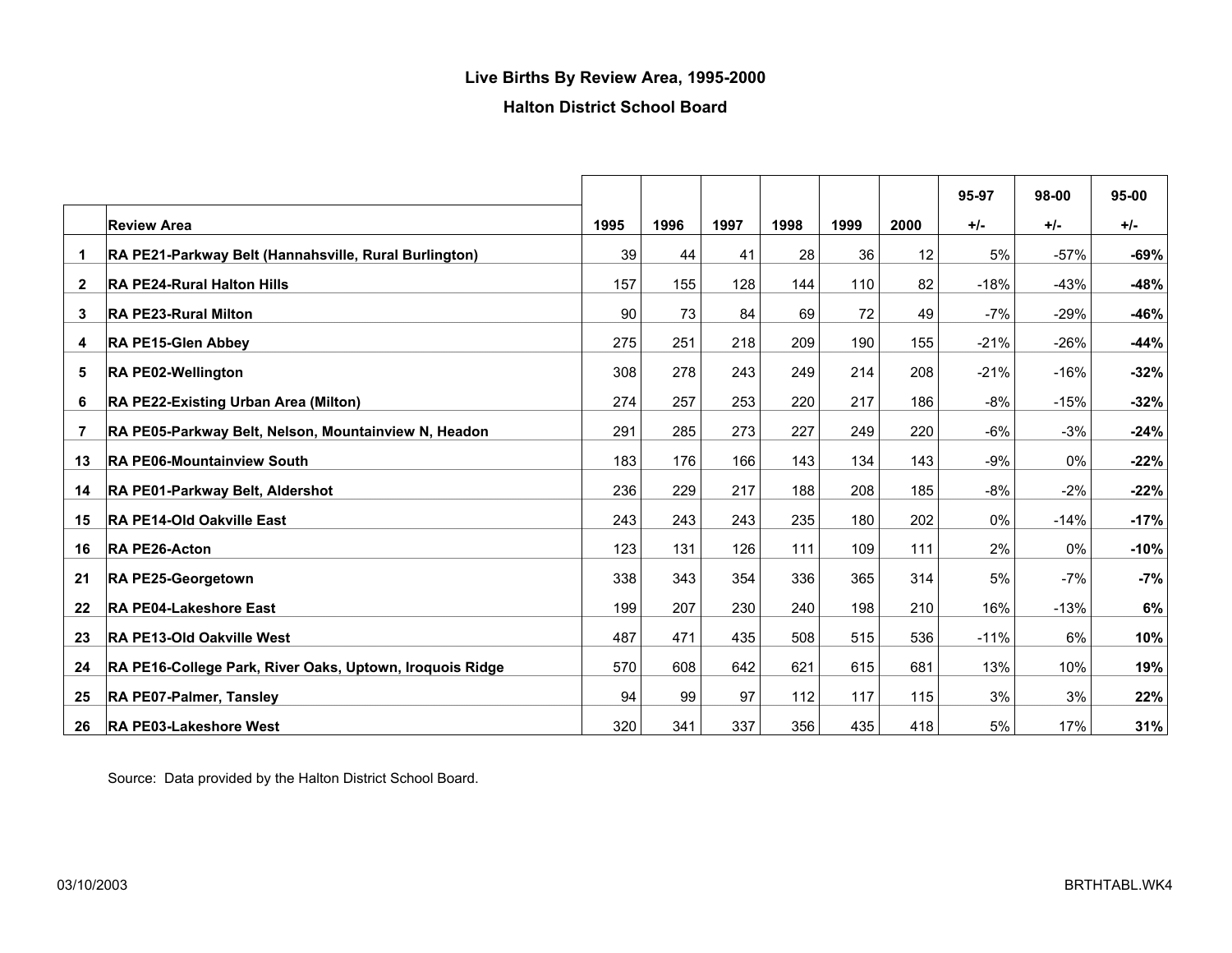### *2.4.4 Fertility Rates/Occupancy Trends*

Recent data suggests that housing occupancy (and particularly pupil generation factors) have declined since peaking in the mid 1990's. The data suggests that the family creation process is being delayed as many families are postponing having children (see fertility rates Table 2-8). In the Region of Halton, from 1991 to 2000, the total fertility rate dropped from 1.72 live births per 1000 women of child bearing age to 1.51, a decline of more than -12%. In the last four years alone (1997-2000), the fertility rate has dropped almost 8%.

In general, fertility rates in the Region of Halton are higher than those experienced at the Provincial level (See Table 2-9). In the Region, however, it appears that fertility rates in the 25- 34 year age group (commonly referred to as women in their "prime child bearing years") are declining more rapidly than those at the Provincial level.

Declining fertility rates like those being experienced in the Region of Halton indicate that births may continue to decline as women are having less children and that both new and existing dwelling units may typically produce fewer school aged children than they have in the past.

### *2.4.5 Historical Board Enrolment/Apportionment*

Historical enrolment is another important factor in making assumptions about how a Board's future enrolment is likely to change. Examining historical enrolments, in conjunction with other demographic variables, can assist in identifying enrolment patterns or future trends. Table 2-10 outlines historical enrolment for the HDSB and one of its co-terminous Board, the Halton Catholic District School Board (HCDSB).

HDSB's enrolment<sup>1</sup> in the elementary panel increased between 1991 and 2000. During this period, enrolment peaked in 1995 at 28,117 pupils. From 1996 to 2001, enrolment varied between a low of 26,769 and a high of 27,588. HDSB's co-terminous board, the HCDSB experienced a steady, gradual increase in enrolment from 1991 to 2001. Overall, enrolment at HCDSB increased at an annual rate of between 2.4% and 6.7% between 1991 and 2001.

 1 Note that the enrolment figures in this section are headcounts whereas the enrolment forecast uses ADE.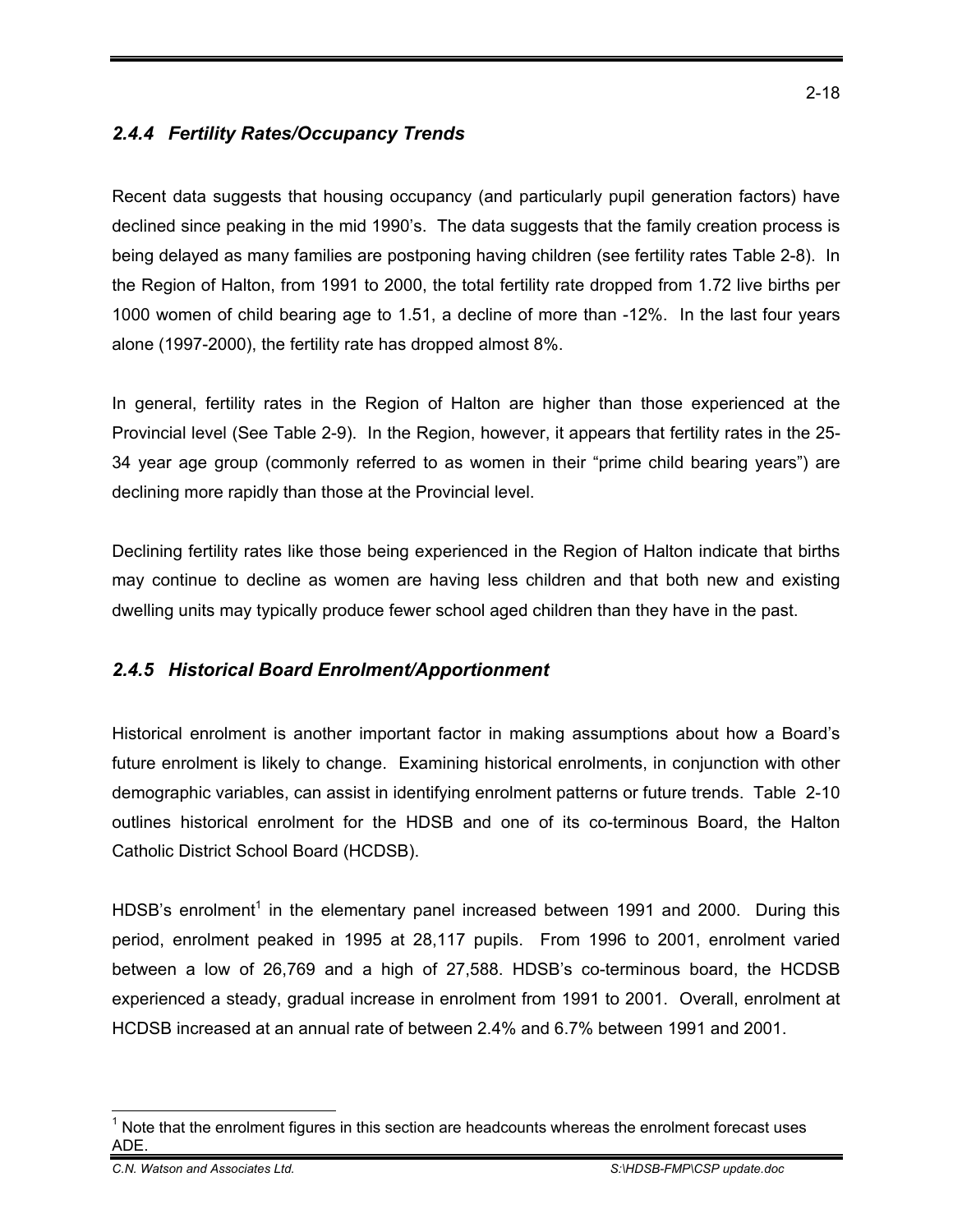## **TABLE 2-8 Historical Age Specific Fertility Rates Region of Halton 1991 - 2000**

| Year |         |       |        | Fertility Rate per 1,000 Females by Major Age Cohort |       |       |       |       |
|------|---------|-------|--------|------------------------------------------------------|-------|-------|-------|-------|
|      | $15-19$ | 20-24 | 25-29  | 30-34                                                | 35-39 | 40-44 | 45-49 | Total |
| 1991 | 10.30   | 42.85 | 124.64 | 121.06                                               | 39.42 | 4.74  | 0.18  | 1.72  |
| 1992 | 11.26   | 42.78 | 128.99 | 116.59                                               | 43.41 | 4.42  | 0.26  | 1.74  |
| 1993 | 10.61   | 39.83 | 125.17 | 126.89                                               | 45.45 | 4.44  | 0.16  | 1.76  |
| 1994 | 12.18   | 40.08 | 127.19 | 121.88                                               | 42.63 | 5.34  | 0.39  | 1.75  |
| 1995 | 11.02   | 41.11 | 114.86 | 124.16                                               | 44.03 | 5.30  | 0.08  | 1.70  |
| 1996 | 8.44    | 32.65 | 107.83 | 124.15                                               | 47.85 | 6.57  | 0.15  | 1.64  |
| 1997 | 6.33    | 35.02 | 106.10 | 123.04                                               | 50.41 | 7.07  | 0.08  | 1.64  |
| 1998 | 6.65    | 29.67 | 100.11 | 119.01                                               | 52.14 | 8.23  | 0.00  | 1.58  |
| 1999 | 5.64    | 28.55 | 97.65  | 128.47                                               | 50.34 | 6.12  | 0.37  | 1.59  |
| 2000 | 5.72    | 26.52 | 94.74  | 121.31                                               | 45.60 | 6.82  | 0.43  | 1.51  |

**Source: Office of the Registrar General live births 1986-2001; Statistics Canada Intercensal Population 1986- 2001, Demography Division**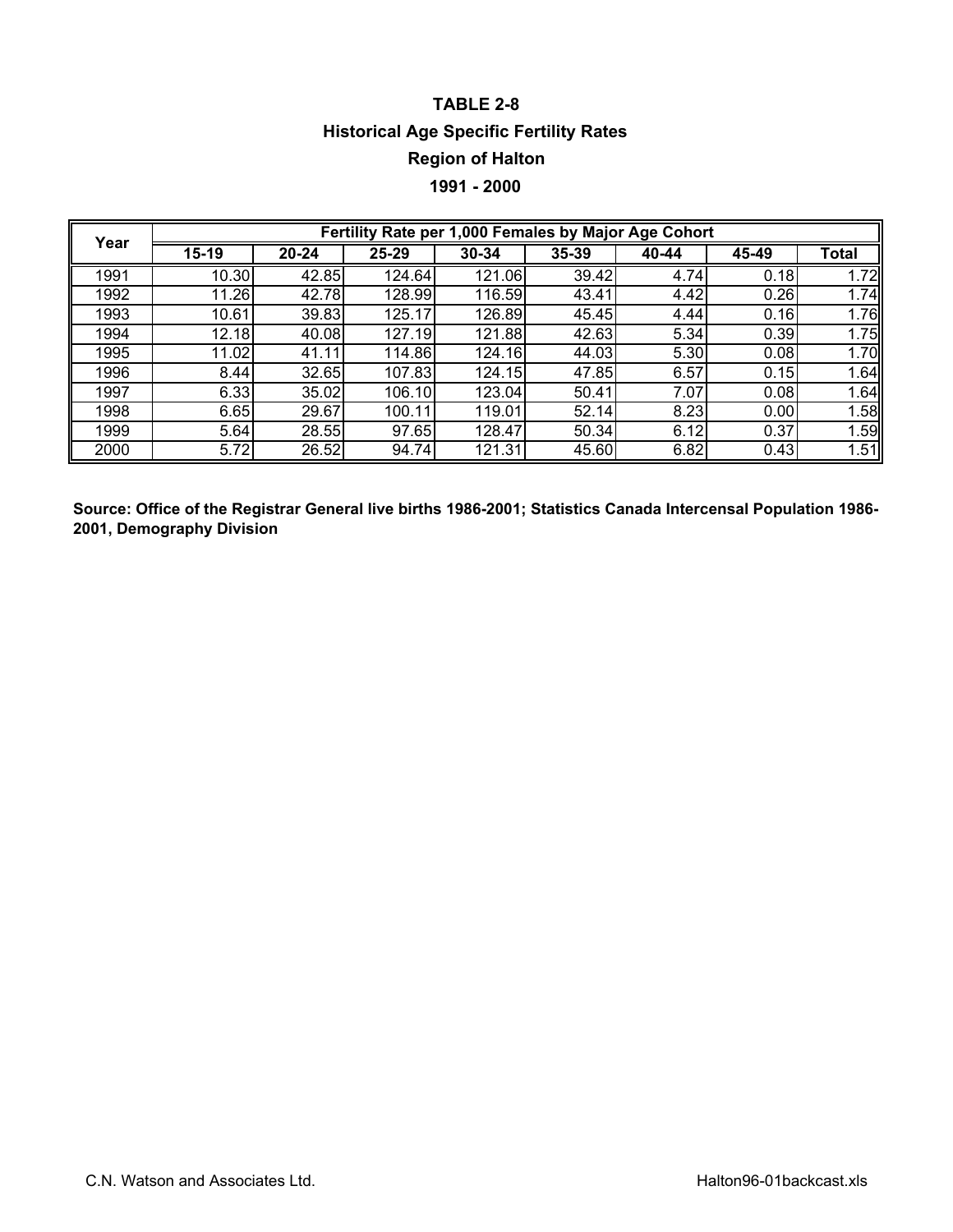## **TABLE 2-9 Historical Age Specific Fertility Rates Province of Ontario**

### **1991 - 2000**

| Year |       |       |        | Fertility Rate per 1,000 Females by Major Age Cohort |       |       |       |       |
|------|-------|-------|--------|------------------------------------------------------|-------|-------|-------|-------|
|      | 15-19 | 20-24 | 25-29  | 30-34                                                | 35-39 | 40-44 | 45-49 | Total |
| 1991 | 22.10 | 65.70 | 115.80 | 90.50                                                | 32.80 | 4.50  | 0.20  | 1.66  |
| 1992 | 22.20 | 64.40 | 115.90 | 92.10                                                | 33.60 | 4.90  | 0.20  | 1.67  |
| 1993 | 22.30 | 62.80 | 110.70 | 92.50                                                | 34.50 | 5.20  | 0.20  | 1.64  |
| 1994 | 22.40 | 62.30 | 110.30 | 93.20                                                | 35.30 | 5.60  | 0.20  | 1.65  |
| 1995 | 22.50 | 61.10 | 106.70 | 94.70                                                | 37.10 | 5.90  | 0.20  | 1.64  |
| 1996 | 19.90 | 57.70 | 104.40 | 94.40                                                | 38.40 | 6.10  | 0.20  | 1.61  |
| 1997 | 17.10 | 53.70 | 98.80  | 91.50                                                | 38.10 | 6.30  | 0.20  | 1.53  |
| 1998 | 17.30 | 54.60 | 97.50  | 92.00                                                | 38.60 | 6.40  | 0.30  | 1.53  |
| 1999 | 16.72 | 50.78 | 92.63  | 93.98                                                | 41.94 | 7.14  | 0.37  | 1.52  |
| 2000 | 16.16 | 47.22 | 88.00  | 96.01                                                | 45.56 | 7.97  | 0.47  | 1.51  |

**Source: Annual Demographic Statistics 1988-2000; Statistics Canada, Catalogue no. 91-213**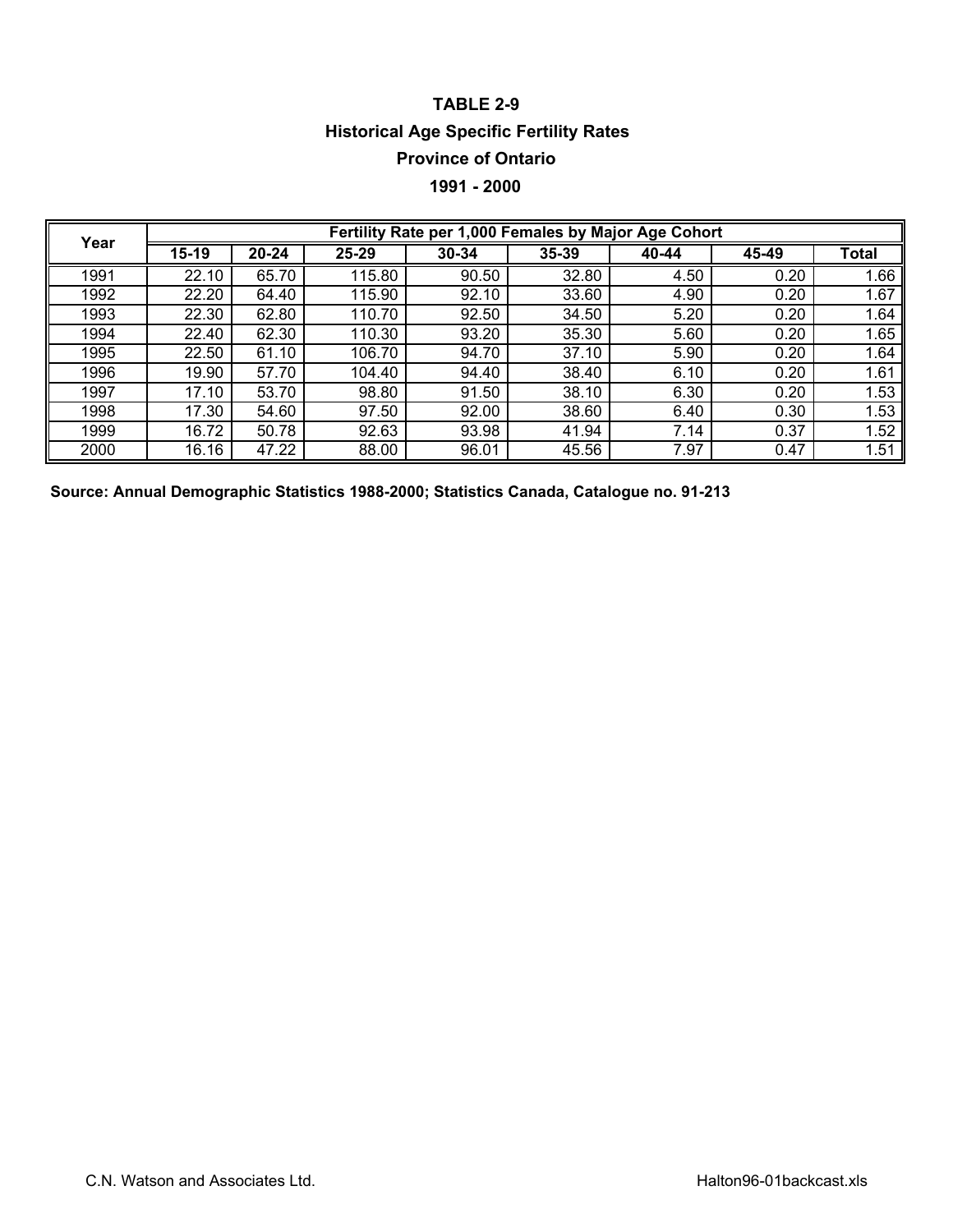#### **TABLE 2-10 Historical Enrolment HDSB & HCDSB 1991 - 2000** *(Head Count Enrolment)*

### **Elementary Panel**

| Year | <b>Halton Public</b> |         |               | <b>Halton Catholic</b> | <b>Total</b>  |         |
|------|----------------------|---------|---------------|------------------------|---------------|---------|
|      | <b>Actual</b>        | $% +/-$ | <b>Actual</b> | $\% +$ /-              | <b>Actual</b> | $% +/-$ |
| 1991 | 26,050               |         | 11,714        |                        | 37,764        |         |
| 1992 | 26,201               | 0.6%    | 12,151        | 3.7%                   | 38,352        | 1.6%    |
| 1993 | 26,355               | 0.6%    | 12,902        | 6.2%                   | 39,257        | 2.4%    |
| 1994 | 26,692               | 1.3%    | 13,760        | 6.7%                   | 40,452        | 3.0%    |
| 1995 | 28,117               | 5.3%    | 14,324        | 4.1%                   | 42,441        | 4.9%    |
| 1996 | 27,318               | $-2.8%$ | 14,929        | 4.2%                   | 42,247        | $-0.5%$ |
| 1997 | 27,525               | 0.8%    | 15,794        | 5.8%                   | 43,319        | 2.5%    |
| 1998 | 27,484               | $-0.1%$ | 16,174        | 2.4%                   | 43,658        | 0.8%    |
| 1999 | 26,769               | $-2.6%$ | 16,725        | 3.4%                   | 43,494        | $-0.4%$ |
| 2000 | 27,588               | 3.1%    | 17,396        | 4.0%                   | 44,984        | 3.4%    |

### **Secondary Panel**

| Year | <b>Halton Public</b> |          |        | <b>Halton Catholic</b> | Total         |           |
|------|----------------------|----------|--------|------------------------|---------------|-----------|
|      | <b>Actual</b>        | $% +/-$  | Actual | $% +1 -$               | <b>Actual</b> | $\% +$ /- |
| 1991 | 17,460               |          | 4,612  |                        | 22,072        |           |
| 1992 | 17,538               | 0.4%     | 4,882  | 5.9%                   | 22,420        | 1.6%      |
| 1993 | 16,944               | $-3.4\%$ | 5,150  | 5.5%                   | 22,094        | $-1.5%$   |
| 1994 | 16,855               | $-0.5%$  | 5,434  | 5.5%                   | 22,289        | 0.9%      |
| 1995 | 16,796               | $-0.4\%$ | 5,834  | 7.4%                   | 22,630        | 1.5%      |
| 1996 | 15,484               | $-7.8%$  | 5,882  | 0.8%                   | 21,366        | $-5.6%$   |
| 1997 | 15,618               | 0.9%     | 6,199  | 5.4%                   | 21,817        | 2.1%      |
| 1998 | 15,731               | 0.7%     | 6,462  | 4.2%                   | 22,193        | 1.7%      |
| 1999 | 15,924               | 1.2%     | 6,874  | 6.4%                   | 22,798        | 2.7%      |
| 2000 | 16,238               | 2.0%     | 6,906  | 0.5%                   | 23,144        | 1.5%      |

Source: Ministry of Education, Enrolment Website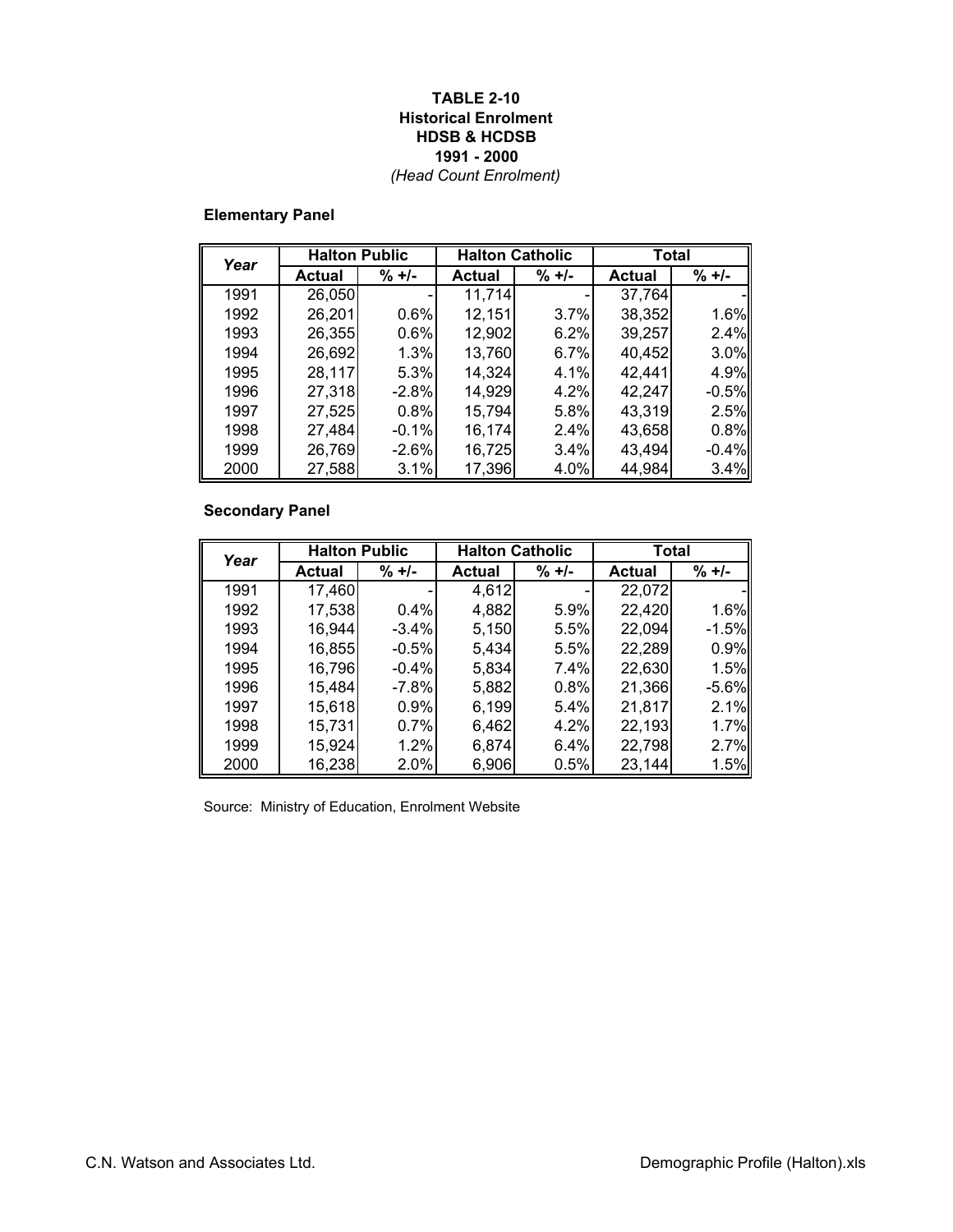Between 1991 and 2001, HDSB's enrolment on the secondary panel decreased from 17,460 in 1991 to 16,238 in 2000 (a decline of 7%). However, in the later half of this period, 1996 to 2000, enrolment has been increasing from 15,484 in 1996 to 16,238 in 2000. HCDSB's enrolment on the secondary panel has steadily increased at annual rates of between 0.8% and 7.4% over the same time period.

The term apportionment refers to the distribution of the school-aged population across the different providers of education in a given jurisdictional area. The Ministry of Education refers to this as the participation rate.

In general, education in a given jurisdiction is provided by four Provincially funded District School Boards, namely: Public, Catholic, French Public and French Catholic. The share of attendance within each of these four boards varies across the Province, with differences being attributable to factors such as ethnicity, religion and culture. Other education providers, not funded by the Province, account for the remainder of the enrolment, and include private and home schooling.

 Board apportionment can have a significant impact on a Board's enrolment. A modest shift in apportionment between Boards, can increase/decrease enrolment substantially.

Table 2-11 sets out the board apportionment between the HDSB and the HCDSB for the years 1997-2000. In that four year period, HDSB has lost approximately 1% in share per year to the HCDSB. In 1997, the HDSB was capturing 64% of the students between the two boards and in 2000, this share had fallen to 61%. On the secondary panel, the HDSB has also lost almost 1% per year to the Catholic Board. HDSB had been capturing about 72% of the secondary enrolment between the Public and Catholic Boards in 1997 and this share dropped to 70% in 1999 and remained there in 2000.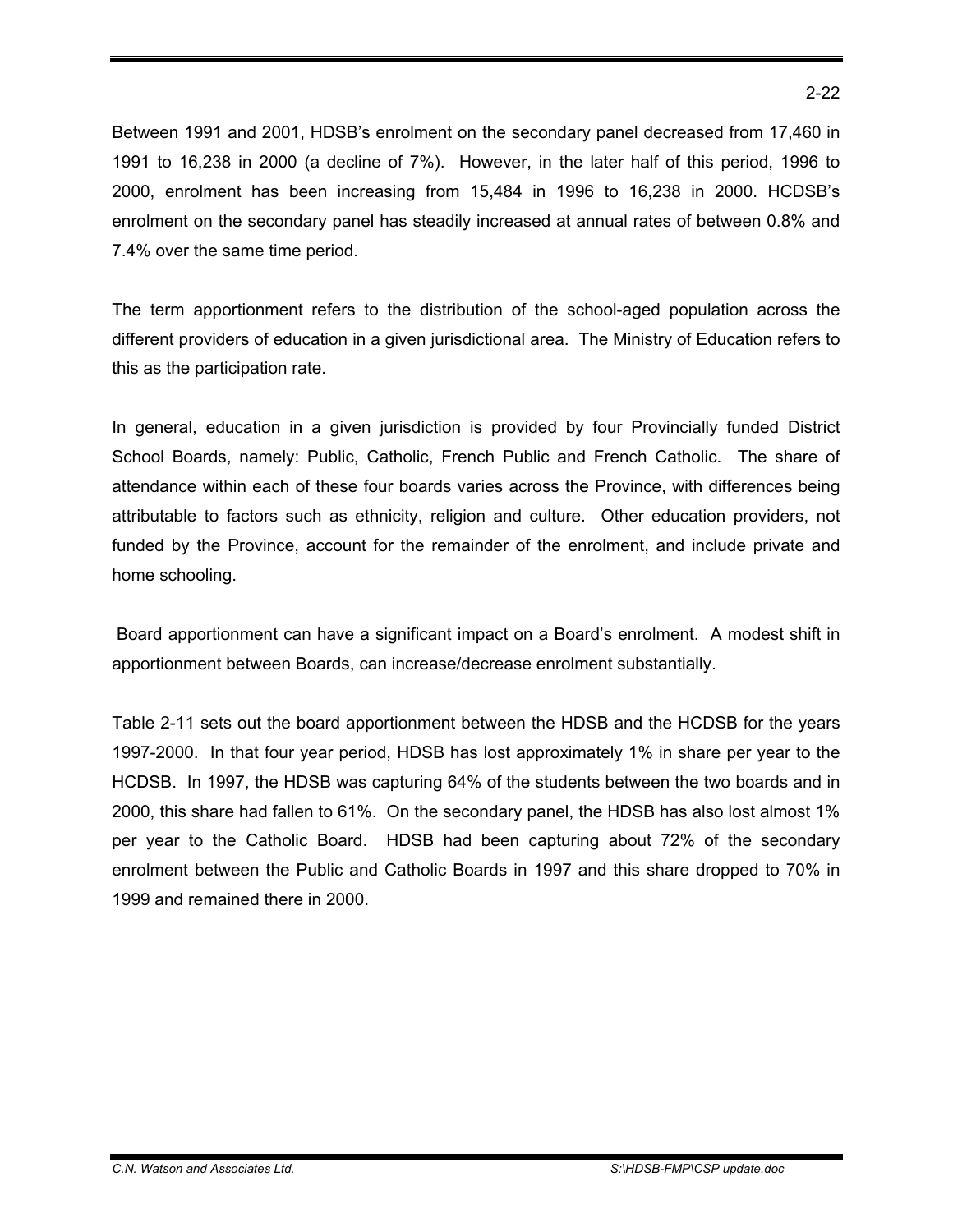## **Historical School Board Enrolment Apportionment** *1997 - 2000* **Table 2-11**

### **Elementary**

|              | 1997   | 1998   | 1999   | 2000   |
|--------------|--------|--------|--------|--------|
| <b>HDSB</b>  | 27,525 | 27,484 | 26,769 | 27,588 |
| Apport. %    | 64%    | 63%    | 62%    | 61%    |
| <b>HCDSB</b> | 15,794 | 16,174 | 16,725 | 17,396 |
| Apport. %    | 36%    | 37%    | 38%    | 39%    |
| Total        | 43,319 | 43,658 | 43,494 | 44,984 |

### **Secondary**

|           | 1997   | 1998   | 1999   | 2000   |
|-----------|--------|--------|--------|--------|
| ∥HDSB     | 15,618 | 15,731 | 15,924 | 16,238 |
| Apport. % | 72%    | 71%    | 70%    | $70\%$ |
| HCDSB     | 6.199  | 6,462  | 6,874  | 6,906  |
| Apport. % | 28%    | 29%    | 30%    | 30%    |
| ∥Total    | 21,817 | 22,193 | 22,798 | 23,144 |

Source: Ministry of Education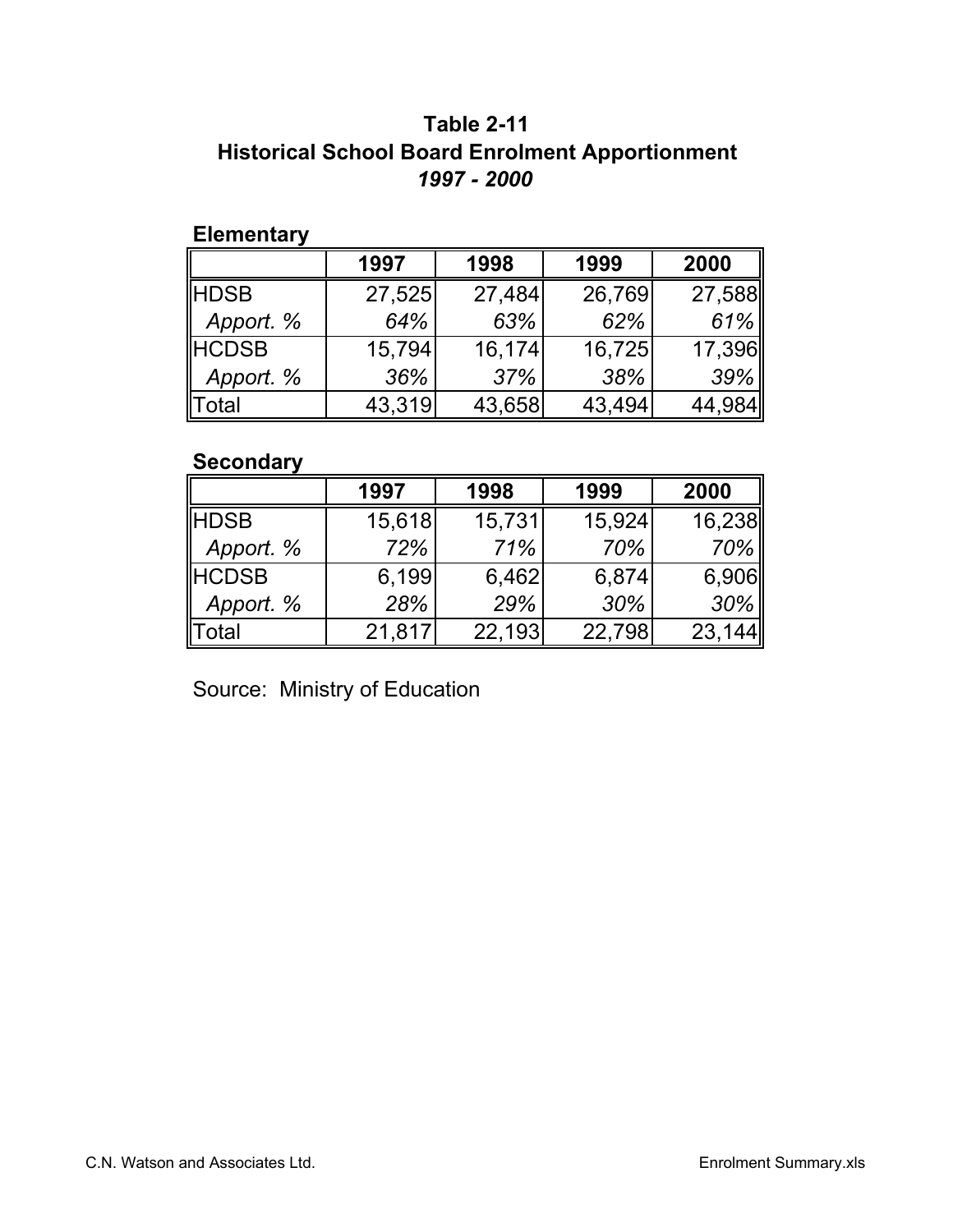### *2.4.6 Private School Enrolment*

Another important factor in decreasing apportionment for the HDSB is the increase in private school enrolment in the Region of Halton. Combined elementary and secondary enrolment in private schools has increased by more than 38% from 1997-2000 (Table 2-12). Although some private school attendees would not be Halton residents, the majority would be. The increase in private school enrolment further decreases the share of the school aged children in the Region which the HDSB is able to capture.

The majority of the students in private schools in the Region of Halton are attending schools in Oakville and Burlington. Of the total elementary and secondary private school enrolment, 4,063 students or more than 72% are in Oakville and 1,205 students or 21% are in Burlington.

### **Table 2-12 Enrolment In Private Schools The Region Of Halton, 1997-2000**

| School                                   | 1997                         | 1998  | 1999  | 2000  | 1997-2000 |
|------------------------------------------|------------------------------|-------|-------|-------|-----------|
| <b>Elementary and Secondary Combined</b> | 4,081                        | 4,269 | 5.041 | 5.638 | 1.557     |
| $\% +1$                                  | $\qquad \qquad \blacksquare$ | 4%    | 15%   | 11%   | 38%       |

Source: Ministry of Education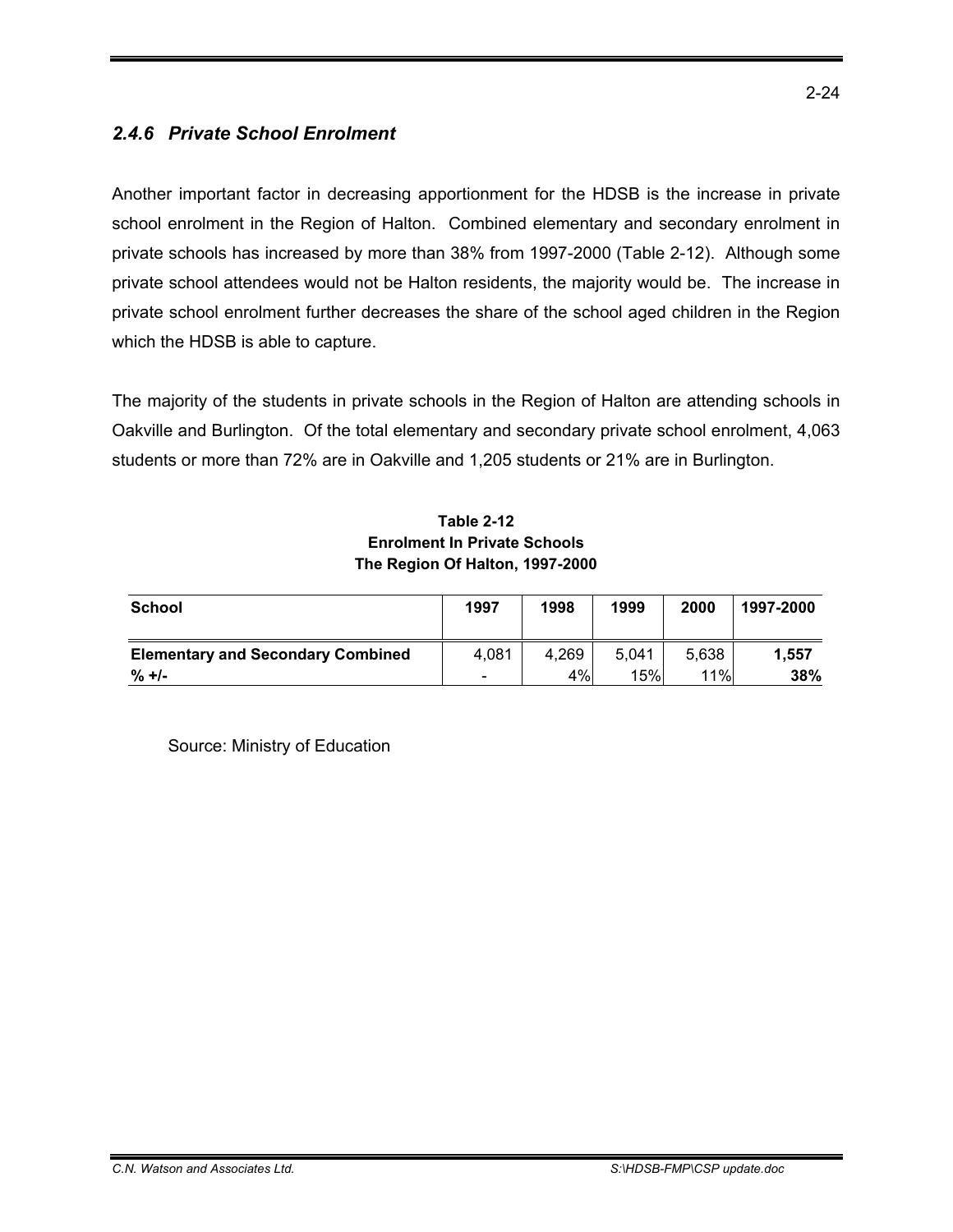## **2.5 Project Update**

The revised 2001-2019 enrolment forecast prepared for the 2002 CSP Update has resulted in changes to the recommendations to the original accommodation strategy contained in the 2000 CSP. Table 2-13 outlines the timing and location of the original projects from the 2000 CSP and the 2002 CSP Update recommended changes. The table is divided into three sections, which deal with: New School Construction, Disposition of Space and Retrofits to Existing Facilities.

### *2.5.1 New School Construction*

The updated enrolment projections resulted in the recommendation to eliminate or delay nine new school projects from the 2000 CSP plan. Elementary schools in Alton, Clearview, Northwest Oakville (3), Milton Urban Expansion area (3), and Georgetown South are not expected to be required within the forecast period, due to the lower enrolment projection. The exclusion of these projects will reduce overall 2019 Board capacity (proposed) by -5,700 pupil places.

In addition to the project eliminations and deferrals, revisions were also made to the timing and size of some projects. Planned capacity at some schools was either reduced or increased accordingly. Thus, capacity on the elementary panel was reduced by a further 450 spaces. In total, the new recommendations would reduce planned capacity in 2019 by 6,150 spaces as compared to the 2000 CSP.

On the secondary panel, two schools were eliminated or deferred; one in West Oak Trails and one in Northwest Oakville for a reduction of 1,600 spaces. Capacity was increased, however, by 252 spaces through revisions to another project's construction size. Overall capacity on the secondary panel was reduced by 1,348 spaces as compared to the 2000 CSP.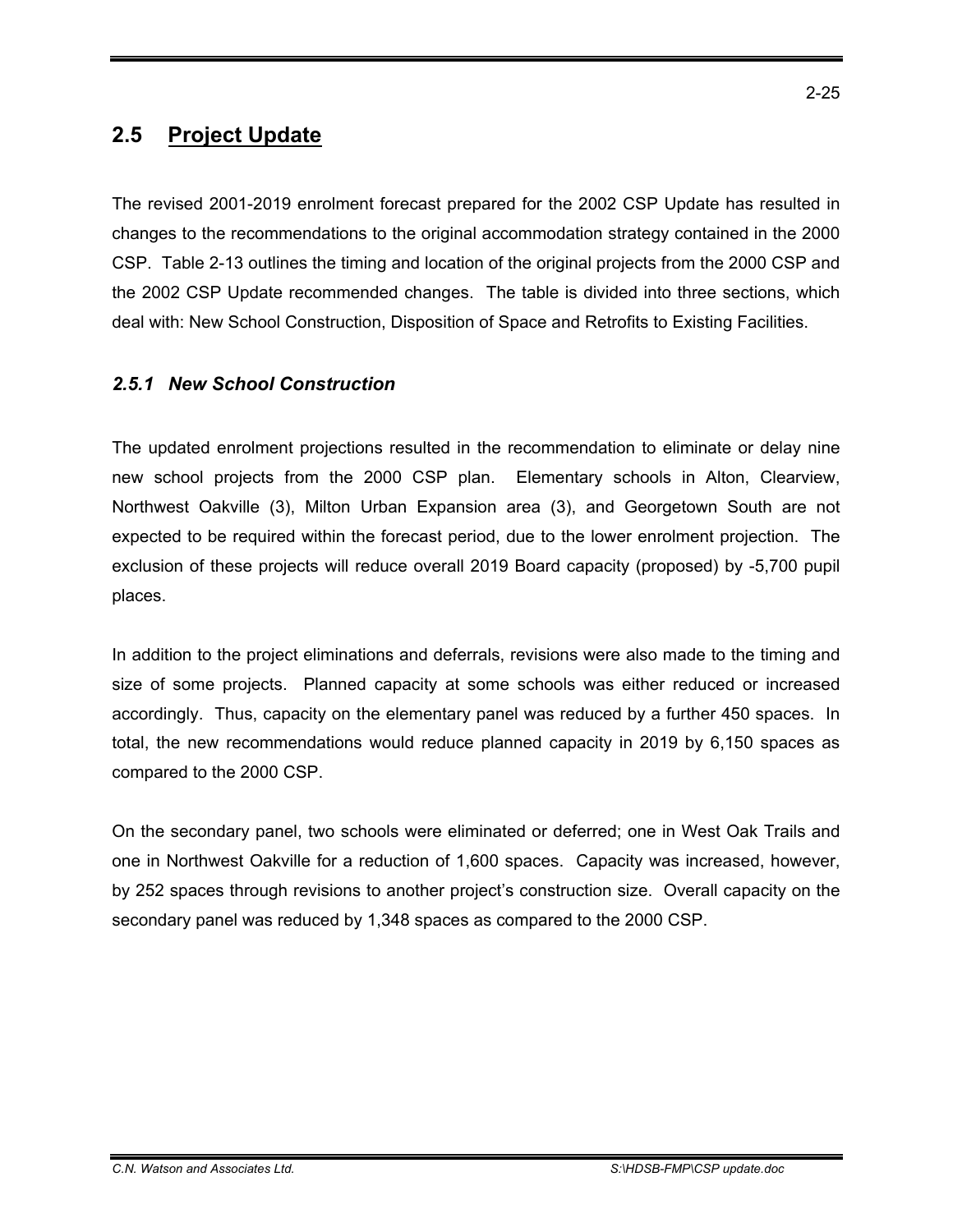#### **TABLE 2-13 Halton District School Board Current 2000 Capital Strategic Plan vs. Recommended Changes in 2002 Capital Strategic Plan Update (2001-2019)**

#### **New School Construction**

|               | 2000 CSP Projects                                         | <b>Recommended Changes</b>                                                                     | <b>Review Area</b> |
|---------------|-----------------------------------------------------------|------------------------------------------------------------------------------------------------|--------------------|
| 1.            | Millcroft #1 (650 p.p) in 2002/03                         | Opening in 2002/03                                                                             | PE08A/09           |
|               | Millcroft #2 (650 p.p) in 2003/04                         | Reduce capacity to 550 and delay to 2004/05                                                    | PE08A/09           |
| $\frac{2}{3}$ | Orchard #1 (550 p.p) in 2003/04                           | Capacity reduced to 500                                                                        | PE08B/10           |
| 4.            | Orchard #2 (550 p.p) in 2006/07                           | Capacity reduced to 500                                                                        | PE08B/10           |
| 5.            | Alton #1 (650 p.p) in 2009/10                             | Reduce capacity to 550 with possibility of phasing in additional capacity and delay to 2015/16 | <b>PE11</b>        |
| 6.7.          | Alton #2 (650 p.p) in 2014/15                             | Eliminate project                                                                              | <b>PE11</b>        |
|               | Bronte school (550 p.p) in 2005/06                        | Reduce capacity to 450 and delay to 2008/09                                                    | <b>PE12</b>        |
| 8.            | Iroquois Ridge North #1 (550 p.p) in 2005/06              | No change                                                                                      | <b>PE16</b>        |
| 9.            | Clearview (500 p.p) in 2006/07                            | Eliminate project (increase in private school programs in area)                                | <b>PE17</b>        |
| 10.           | West Oak Trails #1 (600 p.p) in 2002/03                   | Opening 2002/03                                                                                | <b>PE18</b>        |
| 11.           | West Oak Trails #2 (550 p.p) in 2004/05                   | Capacity increased to 650                                                                      | <b>PE18</b>        |
| 12.           | West Oak Trails #3 (500 p.p) in 2008/09                   | Capacity increased to 650                                                                      | <b>PE18</b>        |
| 13.           | West Oak Trails #4 (550 p.p) in 2015/16                   | Capacity increased to 650 and moved up to 2013/14                                              | <b>PE18</b>        |
| 14            | North West Oakville #1 (650 p.p) in 2009/10               | Reduce capacity to 550 and move up to 2007/08                                                  | <b>PE19</b>        |
| 15.           | North West Oakville #2 (650 p.p) in 2010/11               | Reduce capacity to 550                                                                         | <b>PE19</b>        |
| 16.           | North West Oakville #3 (650 p.p) in 2011/12               | Reduce capacity to 600 and delay to 2013/14                                                    | <b>PE19</b>        |
| 17.           | North West Oakville #4 (650 p.p) in 2013/14               | Reduce capacity to 550 and delay to 2016/17                                                    | <b>PE19</b>        |
| 18.           | North West Oakville #5 (550 p.p) in 2014/15               | Delay to 2017/18                                                                               | <b>PE19</b>        |
| 19.           | North West Oakville #6 (550 p.p) in 2015/16               | Increase capacity to 600 and delay to 2018/19                                                  | <b>PE19</b>        |
| 20.           | North West Oakville #7 (650 p.p) in 2016/17               | Eliminate or defer project beyond forecast period                                              | <b>PE19</b>        |
| 21.           | North West Oakville #8 (650 p.p) in 2018/19               | Eliminate or defer project beyond forecast period                                              | <b>PE19</b>        |
| 22.           | North West Oakville #9 (650 p.p) in 2020/21               | Eliminate or defer project beyond forecast period                                              | <b>PE19</b>        |
| 23.           | Milton Urban Expansion #1 (650 p.p) in 2003/04            | No change                                                                                      | <b>PE20</b>        |
| 24.           | Milton Urban Expansion #1 (650 p.p) in 2004/05            | Delay to 2005/06                                                                               | <b>PE20</b>        |
| 25.           | Milton Urban Expansion #3 (650 p.p) in 2005/06            | Delay to 2007/08                                                                               | <b>PE20</b>        |
| 26.           | Milton Urban Expansion #4 (650 p.p) in 2006/07            | Delay to 2012/13                                                                               | <b>PE20</b>        |
| 27.           | Milton Urban Expansion #5 (650 p.p) in 2007/08            | Delay to 2014/15                                                                               | <b>PE20</b>        |
| 28.           | Milton Urban Expansion #6 (650 p.p) in 2011/12            | Eliminate or defer project beyond forecast period                                              | <b>PE20</b>        |
| 29.           | Milton Urban Expansion #7 (650 p.p) in 2014/15            | Eliminate or defer project beyond forecast period                                              | <b>PE20</b>        |
| 30.           | Milton Urban Expansion #8 (650 p.p) in 2016/17            | Eliminate or defer project beyond forecast period                                              | <b>PE20</b>        |
| 31.           | Georgetown South #1 (650 p.p) in 2003/04                  | Reduce capacity to 600                                                                         | <b>PE25</b>        |
| 32.           | Georgetown South #2 (550 p.p) in 2007/08                  | Capacity reduced to 500 and delay to 2008/09                                                   | <b>PE25</b>        |
| 33.           | Georgetown South #3 (550 p.p) in 2011/12                  | Capacity reduced to 500 and delay to 2017/18                                                   | <b>PE25</b>        |
| 34.           | Georgetown South #4 (650 p.p) in 2014/15                  | Eliminate or defer project beyond forecast period                                              | <b>PE25</b>        |
| 35.           | Orchard Secondary #1 (1200 p.p) in 2008/09                | Capacity reduced to 900 and delayed to 2011/12                                                 | <b>PS04</b>        |
| 36.           | Glen Abbey Secondary (900 p.p) in 2005/06                 | Move up to 2004/05                                                                             | <b>PS07</b>        |
| 37.           | West Oak Trails Secondary #1 (1200 p.p) in 2008/09        | Delay to 2013/14                                                                               | <b>PS10</b>        |
| 38.           | West Oak Trails Secondary #2 (800 p.p) in 2011/12         | Construct 12 classroom addition to West Oak Trails #1                                          | <b>PS10</b>        |
| 39.           | North West Oakville #1 (800 p.p) in 2015/16               | Eliminate or defer project beyond forecast period                                              | <b>PS10</b>        |
| 40.           | Milton Urban Expansion Secondary #1 (1200 p.p) in 2007/08 | Delay to 2008/09                                                                               | <b>PS13</b>        |
| 41.           | Milton Urban Expansion Secondary #2 (1200 p.p) in 2011/12 | Delay to 2013/14                                                                               | <b>PS13</b>        |
| 42.           | Georgetown South Secondary (800 p.p) in 2008/09           | Delay to 2016/17                                                                               | <b>PS15</b>        |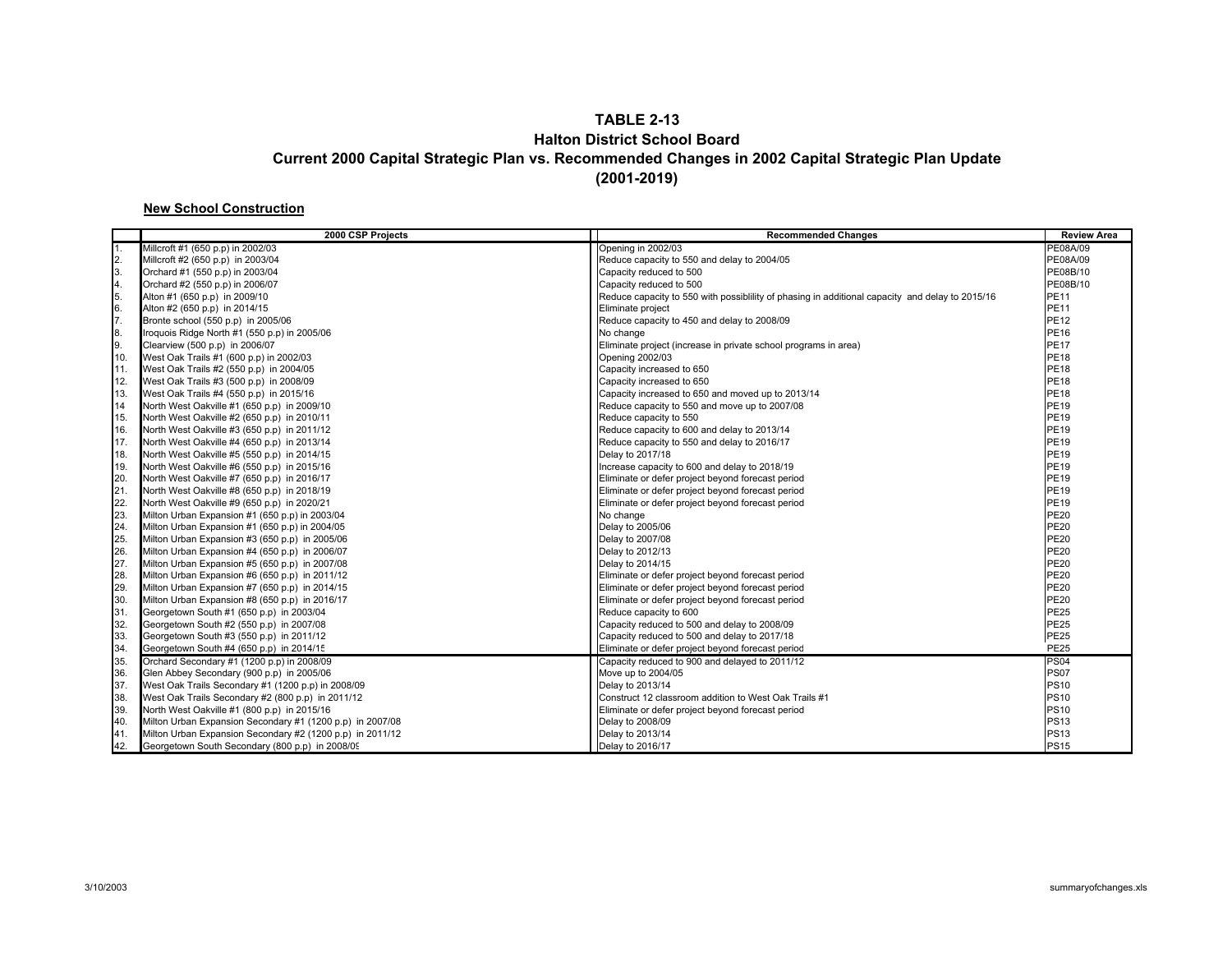#### **TABLE 2-13Halton District School BoardCurrent 2000 Capital Strategic Plan vs. Recommended Changes in 2002 Capital Strategic Plan Update (2001-2019)**

#### **Dispositions**

|     | 2000 CSP Projects                                                      | <b>Recommended Changes</b>                                          | <b>Review Area</b> |
|-----|------------------------------------------------------------------------|---------------------------------------------------------------------|--------------------|
|     | Disposition of Fairfield (-257 p.p) in 2001/02                         | Fairfield closed                                                    | <b>PE01</b>        |
| 2.  |                                                                        | Disposition of Burlington Central Elementary in 2011/12 (-275 p.p)  | <b>PE02</b>        |
| 3.  | Disposition/replacement of Central PS (-409 p.p) in 2002/03            | No replacement of Central PS                                        | <b>PE02</b>        |
| 14. |                                                                        | Disposition of W.E. Breckon (-450 p.p) in 2003/04                   | <b>PE03</b>        |
| 15. | Disposition of Pauline Johnson (-225 p.p) in 2001/02                   | Disposition of Ryerson in 2004/05 (-571.5 p.p)                      | <b>PE03</b>        |
| 6.  | Disposition of Champlain (-342.5 p.p) in 2001/02                       | No change                                                           | <b>PE05</b>        |
| 17. | Disposition of Mountain Gardens (-467.5 p.p) in 2001/02                | No change                                                           | <b>PE06</b>        |
| 8.  | Dispositon of Pine Grove (-571.5 p.p) in 2004/05                       | No change                                                           | <b>PE13</b>        |
| 9.  | Disposition of Queen Elizabeth (-303 p.p) in 2006/07                   | Moved up to 2002/03 (NPPG Capacity does not come off until 2004/05) | <b>PE13</b>        |
| 10. |                                                                        | Disposition of Oakwood in 2005/06 (-253 p.p)                        | <b>PE13</b>        |
| 11  | Disposition of New Central (-171.5 p.p) in 2006/07                     | No change                                                           | <b>PE14</b>        |
| 12. | Disposition of Linbrook (-253.5 p.p) in 2006/07                        | Linbrook to remain open (Due to elimination of Clearview school)    | <b>PE14</b>        |
| 13. | Disposition of Lorne Skuce (-372 p.p) in 2005/06                       | No change                                                           | <b>PE16</b>        |
| 14. | Disposition of Martin St. Jr. (-278 p.p) in 2001/02                    | Disposition in 2002/03                                              | <b>PE22</b>        |
| 15. | Disposition of P.W. Merry (-220 p.p) in 2004/05                        | Moved up to 2003/04                                                 | <b>PE23</b>        |
| 16. | Disposition of General Brock (-1056 p.p) in 2001/02                    | Disposition in 2004/05                                              | <b>PS02</b>        |
| 17. | Convert portion of BCHS to adult learning and JK-8 facility (-650 p.p) | Disposition of Burlington Central Secondary in 2011/12 (-997 p.p)   | <b>PS02</b>        |
| 18. | Disposition of Q.E. Park (-744 p.p) in 2005/06                         | Moved up to 2004/05                                                 | <b>PS05</b>        |
| 19. | Disposition of E.C. Drury in 2013/14                                   | Moved up to 2008/09                                                 | <b>PS12</b>        |

#### **Retrofits**

| 2000 CSP Projects                                 | <b>Recommended Changes</b>                                                               | <b>Review Area</b> |
|---------------------------------------------------|------------------------------------------------------------------------------------------|--------------------|
| JK to be added to particular elementary schools.  | Board has implemented JK on the elementary panel across the jurisdiction in a 2yr. Phase | ALL                |
| Maplehurst to be retrofitted as a JK-6 Faciltiy   | Board has implemented project                                                            | PE01               |
| Retrofit Aldershot as 7-OAC Faciltiy              | Board has implemented project                                                            | <b>PS01</b>        |
| Retrofit Lord Elgin as a vocational/arts facility | No change                                                                                | <b>PS02</b>        |
| Retrofit BCHS as a 7-OAC Facility                 | Board has implemented project                                                            | <b>PS02</b>        |

N.B: Post distribution of the 2000 CSP Report the Board has subsequently made alternate decisions regarding certain capital projects;

1. Queen Elizabeth PS disposition moved up to 2004/05.

2. General Brock HS disposition delayed to 2004/05.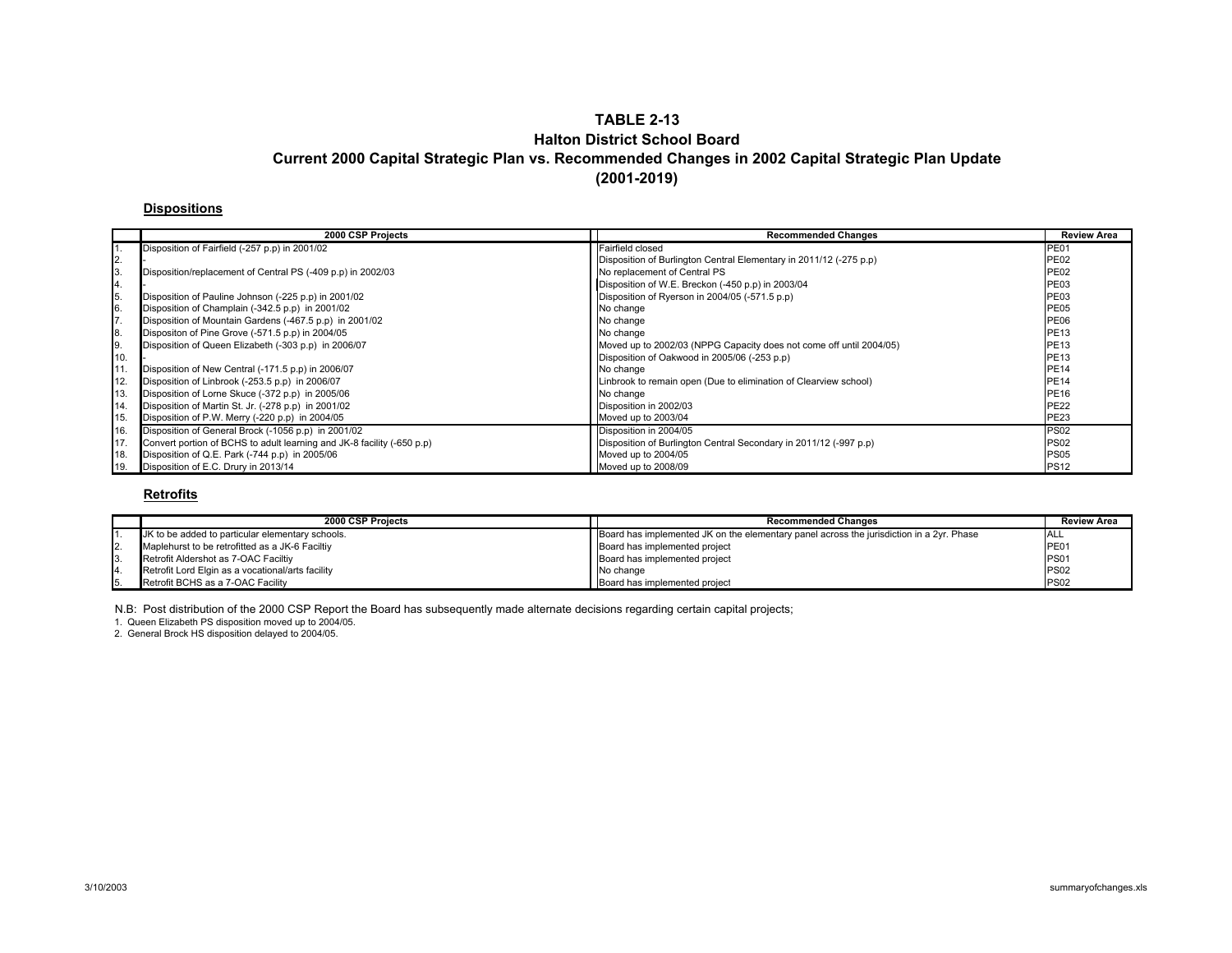### *2.5.2 Dispositions*

The revised enrolment forecasts also resulted in new recommendations being made with regard to dispositions of facilities. Two additional elementary schools have been recommended for closure: Ryerson PS and Oakwood PS. Linbrook PS, which was recommended for disposition in the 2000 CSP, is now recommended to remain open, adding 253.5 spaces. Linbrook PS was originally recommended for disposition because a new elementary school was to be constructed in the Clearview area, which would have accommodated a portion of the enrolment at Linbrook. Lower projected enrolment in the Clearview area results in a recommendation to eliminate the new school and retain Linbrook to accommodate the existing students. The overall reduction in capacity from additional dispositions would be 846 pupil places on the elementary panel. Also, the timing of some of the 2000 CSP recommended dispositions was accelerated.

On the secondary panel, Burlington Central Secondary was recommended for disposition in 2011/12 and the timing of the disposition at E.C. Drury was accelerated.

### *2.5.3 Retrofits*

Retrofits to existing facilities include projects such as renovations at existing secondary schools to accommodate Grade 7's and 8's or the introduction of Junior Kindergarten in the Board's elementary schools. The HDSB has either implemented or is in the process of implementing all the recommendations made in the 2000 CSP with regard to retrofits at existing facilities.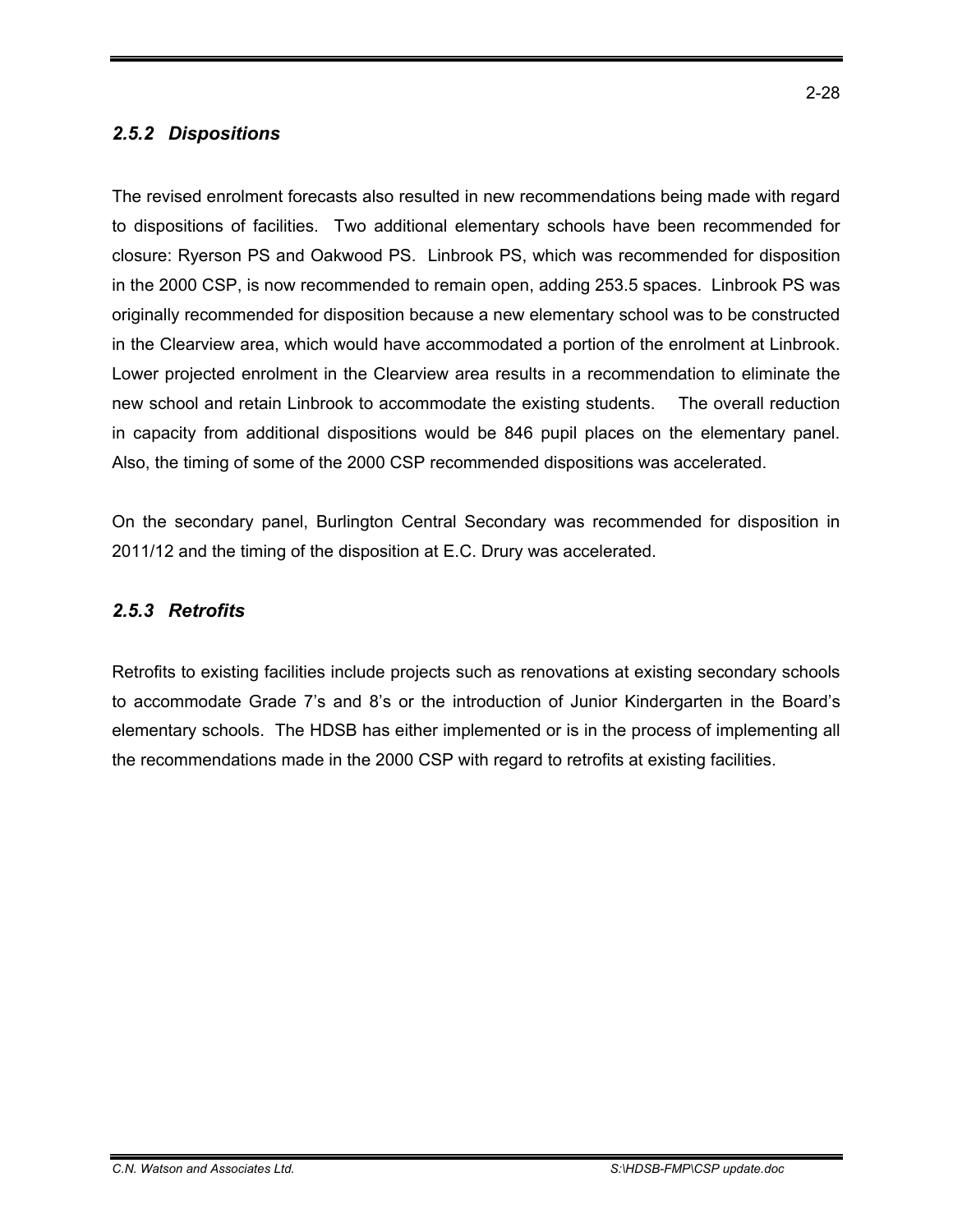## **2.6 Financial Assumptions Update**

The Capital Strategic Plan Accommodation Strategy includes assumptions regarding Board costs for each project. The costs are based on a combination of Ministry benchmarks and Board experience, and are usually on a per pupil place or a per classroom basis. The costing assumptions used in both the 2000 CSP and the 2002 CSP Update are set out in Table 2-14. The 2002 CSP Update Accommodation Strategy reviewed and updated the expenditures associated with the capital projects: however, the cashflow analysis (including expenditures, revenues, financing strategies etc.) was completed by the Finance Department of the Halton District School Board, and is provided under separate cover.

In the 2000 CSP, the Ministry benchmark of \$11,700 (elementary) and \$16,380 (secondary) per pupil place was used for the construction of new pupil places in a new school. In recent school construction, the Board has been spending in the range of 7%-20% above the Ministry benchmark. The 2002 CSP Update has taken this into consideration, adjusting the financial assumption for new school construction to 10% above the benchmark for the first four years of the plan, 5% above the benchmark for years 5 and 6, and at par with the Ministry benchmark for the remainder of the forecast period. Therefore, for years 1 to 4, the elementary new pupil place cost is \$12,870 per pupil place and the secondary cost is \$18,018 per pupil place. The elementary new pupil place construction cost for years 5 and 6 is \$12,285 per pupil place and \$17,199 per pupil place on the secondary panel.

The cost associated with buying new portables have also been revised in the 2002 CSP Update. The Board has upgraded its entire inventory of portables in the past few years, thereby making it unnecessary to purchase new portables unless future portable needs are greater than the current inventory. The 2002 CSP Update Accommodation Strategy does not require the acquisition of any new portables. A \$15,000 moving cost is assigned to any portables that are moved. A \$15,000 cost is also assigned to portables that are disposed of, whereas the 2000 CSP had assigned no cost to disposed portables.

The remainder of the financial costs remained the same from the 2000 CSP to the 2002 CSP Update.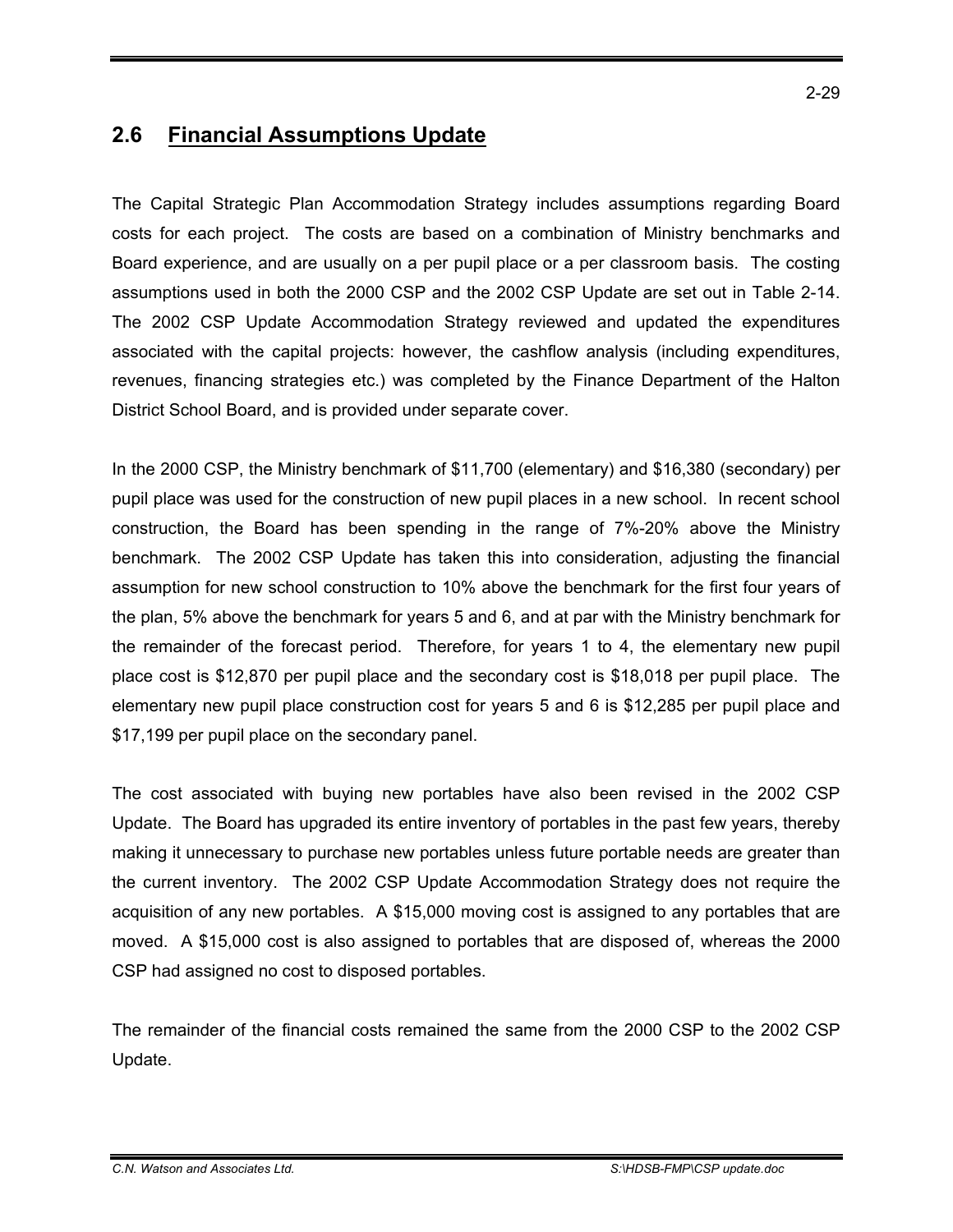#### **Table 2-14 Comparison Of Costing Assumptions 2000 CSP And The 2002 CSP Update Halton District School Board**

| <b>2000 CSP</b>                                 |                                        | 2002 CSP Update                                 |                                        |  |
|-------------------------------------------------|----------------------------------------|-------------------------------------------------|----------------------------------------|--|
| Type                                            | Cost                                   | Type                                            | Cost                                   |  |
| New School Construction Years 1-4 (Elementary)  | $ $11,700$ per pupil place             | New School Construction Years 1-4 (Elementary)  | $\frac{1}{2}$ \$12,870 per pupil place |  |
| New School Construction Years 5-6 (Elementary)  | $\frac{1}{2}$ \$11,700 per pupil place | New School Construction Years 5-6 (Elementary)  | $$12,285$ per pupil place              |  |
| New School Construction Years 6-20 (Elementary) | $\frac{1}{2}$ \$11,700 per pupil place | New School Construction Years 6-20 (Elementary) | $\frac{1}{2}$ \$11,700 per pupil place |  |
| New School Construction Years 1-4 (Secondary)   | $$16,380$ per pupil place              | New School Construction Years 1-4 (Secondary)   | $$18,018$ per pupil place              |  |
| New School Construction Years 5-6 (Secondary)   | $$16,380$ per pupil place              | New School Construction Years 5-6 (Secondary)   | $\frac{1}{2}$ \$17,199 per pupil place |  |
| New School Construction Years 6-20 (Secondary)  | $\frac{1}{3}$ 16,380 per pupil place   | New School Construction Years 6-20 (Secondary)  | $$16,380$ per pupil place              |  |
| Additions To Existing Facilities                | $ $11,700$ per pupil place             | Additions To Existing Facilities                | $ $11,700$ per pupil place             |  |
| Acquisition of New Portable                     | \$60,000 per classroom                 | Move Portable                                   | \$15,000 per classroom                 |  |
| Dispose of Portable                             | Included in Cashflow Analysis          | Dispose of Portable                             | \$15,000 per classroom                 |  |
| New Portapak                                    | \$80,000 per classroom                 | New Portapak                                    | \$80,000 per classroom                 |  |